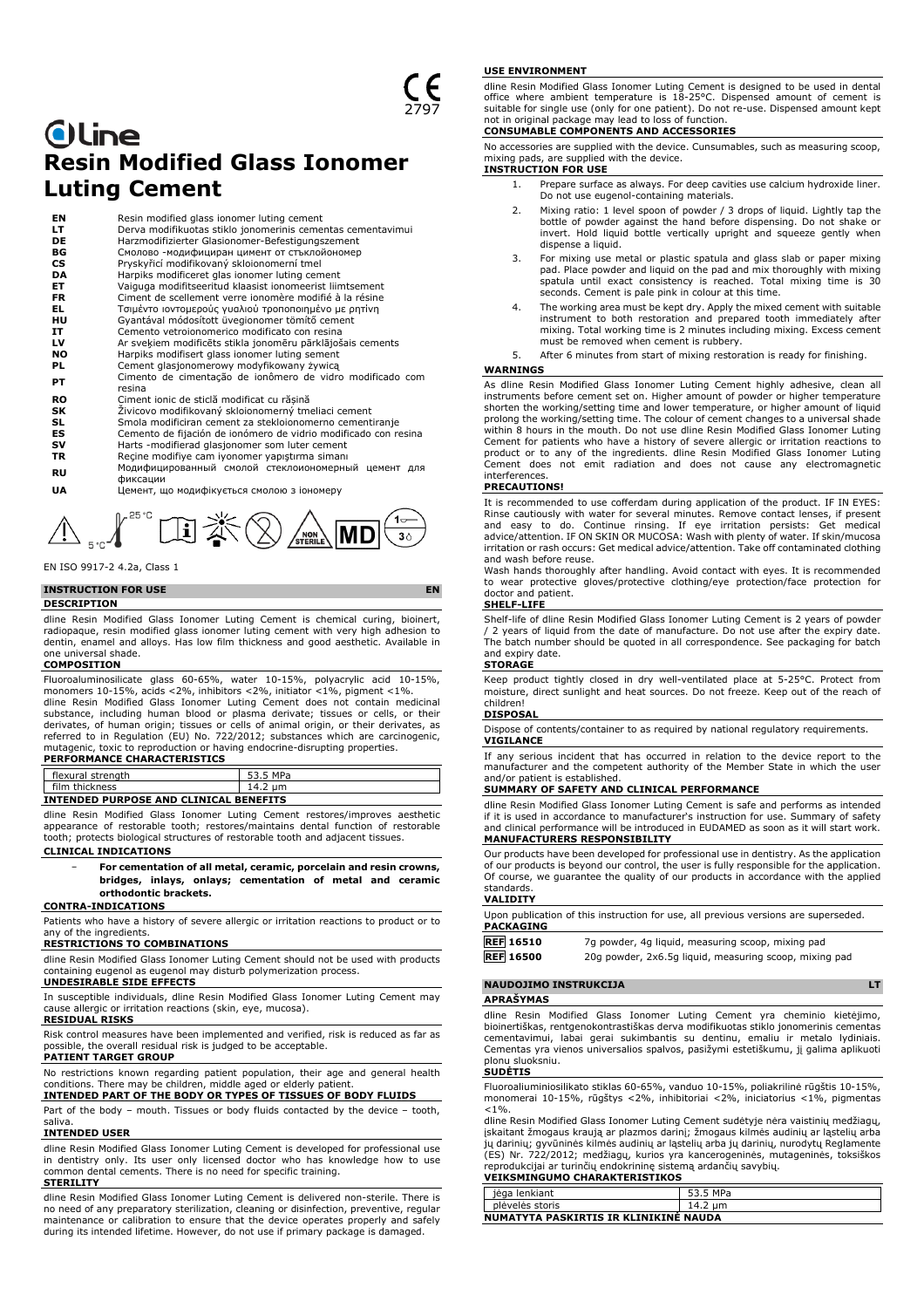dline Resin Modified Glass Ionomer Luting Cement atkuria/pagerina restauruojamo danties estetinę išvaizdą; atkuria/palaiko atkuriamo danties funkciją; apsaugo atkuriamų dantų ir gretimų audinių biologines struktūras.

## **KLINIKINĖS INDIKACIJOS**

− **Skirtas visų metalinių, keramikinių, porcelianinių ir polimerinių vainikėlių, tiltų, įklotų, užklotų cementavimui; metalinių ir keramikinių ortodontinių breketų cementavimui.**

# **KONTRAINDIKACIJOS**

Pacientai, kuriems anksčiau yra buvę sunkių alerginių ar dirginimo reakcijų produktui ar bet kuriai iš sudėtinių dalių.

# **APRIBOJIMAI DERINIAMS**

dline Resin Modified Glass Ionomer Luting Cement neturėtų būti naudojamas su produktais, kurių sudėtyje yra eugenolio nes eugenolis gali sutrikdyti polimerizacijos

# procesą. **NEPAGEIDAUJAMAS ŠALUTINIS POVEIKIS**

Jautriems žmonėms dline Resin Modified Glass Ionomer Luting Cement gali sukelti dirginimą ar alergines reakcijas (odos, akių, gleivinės). **LIEKAMOJI RIZIKA**

Rizikos kontrolės priemonės buvo įgyvendintos ir patikrintos, rizika kiek įmanoma sumažinta, bendra likutinė rizika laikoma priimtina.

### **TIKSLINĖ PACIENTŲ GRUPĖ**

Nėra jokių apribojimų, susijusių su pacientų populiacija, jų amžiumi ir bendra sveikatos bukle. Gali būti vaikų, vidutinio ar senyvo amžiaus pacientų.

# **NUMATOMA KŪNO DALIS AR AUDINIŲ TIPAS AR KŪNO SKYSČIAI**

Kūno dalis – burna. Audiniai ar kūno skysčiai su kuriais priemonė kontaktuoja – dantis, burnos gleivinė, seilės.

# **NUMATYTAS NAUDOTOJAS**

dline Resin Modified Glass Ionomer Luting Cement yra sukurtas tik profesionaliam naudojimui odontologijoje. Naudotojas, tik licencijuotas gydytojas, kuris turi žinių kaip naudoti įprastus odontologinius cementus. Specialių mokymų nereikia.

### **STERILUMAS**

dline Resin Modified Glass Ionomer Luting Cement tiekiamas nesterilus. Norint<br>užtikrinti, kad prietaisas tinkamai ir saugiai veiktų per numatytą tarnavimo laiką,<br>nereikia jokio paruošiamojo sterilizavimo, valymo ar dezinfe reguliarios priežiūros ar kalibravimo. Tačiau nenaudokite, jei pažeista pirminė

# pakuotė. **NAUDOJIMO APLINKA**

dline Resin Modified Glass Ionomer Luting Cement suprojektuotas naudoti odontologijos kabinete, kur aplinkos temperatūra 18-25°C. Sumaišytas cemento kiekis tinka vienam naudojimui (tik vienam pacientui). Nenaudokite pakartotinai. Sumaišytas kiekis, laikomas ne originalioje pakuotėje, gali prarasti atliekamą funkciją.

### **SUNAUDOJAMIEJI KOMPONENTAI IR AKSESUARAI**

Su priemone priedai netiekiami. Sunaudojamieji komponentai, tokie kaip matavimo samtelis, maišymo padėkliukai, tiekiami kartu su priemone. **NAUDOJIMO INSTRUKCIJA**

- 1. Paruoškite paviršių kaip įprasta. Giliose ertmėse naudokite kalcio hidroksido pamušalą. Nenaudokite medžiagų, sudėtyje turinčių eugenolio.
- 2. Maišymo santykis: 1 nubrauktas šaukštelis miltelių / 3 lašai skysčio. Prieš naudojimą lengvai pastuksenkite miltelių buteliuką į delną. Nekratykite ir neapverskite. Lašindami skystį, laikykite skysčio buteliuką vertikaliai, spauskite švelniai.
- 3. Maišymui naudokite metalinę ar plastikinę lopetėlę ir stiklinį ar popierinį<br>maišymo padą. Padėję reikiamą miltelių ir skysčio kiekį ant pado,<br>kruopščiai maišykite lopetėle, kol gausite reikiamą konsistenciją.<br>Maišymo la spalvos.
- 4. Darbinis paviršius turi būti sausas. Iškart po sumaišymo cementą Jums<br>patogiu instrumentu dėkite ant paruošto danties ir restauracijos<br>paviršiaus. Plombavimo laikas 2 minutės, įskaitant maišymą. Cemento<br>pertekliu
- 5. Po 6 minučių, skaičiuojant nuo maišymo pradžios, restauraciją galite užbaigti.

### **ĮSPĖJIMAI**

Kadangi dline Resin Modified Glass Ionomer Luting Cement yra labai lipnus, nuvalykite instrumentus nelaukdami kol cementas sukietės. Didesnis miltelių kiekis ar aukštesnė aplinkos temperatūra sutrumpina plombavimo/kietėjimo laiką, žemesnė aplinkos temperatūra ar didesnis skysčio kiekis prailgina plombavimo/kietėjimo laiką. Cementas įgauna universalią spalvą burnoje per 8 valandas nuo įdėjimo. Nenaudokite dline Resin Modified Glass Ionomer Luting Cement pacientams, kuriems anksčiau yra buvę sunkių alerginių ar dirginimo reakcijų produktui ar bet kuriai iš sudėtinių dalių. dline Resin Modified Glass Ionomer Luting Cement neskleidžia radiacijos ir nesukelia jokių elektromagnetinių trukdžių.

### **ATSARGUMO PRIEMONĖS**

Produkto aplikavimo metu rekomenduojama naudoti koferdamą. PATEKUS Į AKIS: Kelias minutes atsargiai plauti vandeniu. Išimti kontaktinius lęšius, jeigu jie yra ir jeigu lengvai galima tai padaryti. Toliau plauti akis. Kaip galima greičiau kreiptis į gydytoją. PATEKUS ANT ODOS AR GLEIVINĖS: plauti dideliu vandens kiekiu. Jeigu sudirginama oda/gleivinė arba ją išberia: kreiptis į gydytoją. Nusivilkti užterštus drabužius ir išskalbti prieš vėl apsivelkant. Po naudojimo kruopščiai nusiplauti rankas. Vengti patekimo į akis. Rekomenduojame

mūvėti apsaugines pirštines, dėvėti apsauginius drabužius, naudoti akių (veido) apsaugos priemones gydytojui ir pacientui.

# **GALIOJIMO LAIKAS**

dline Resin Modified Glass Ionomer Luting Cement galiojimo laikas yra 2 metai milteliams / 2 metai skysčiui nuo pagaminimo datos. Nenaudoti produkto pasibaigus jo galiojimo terminui. Partijos numeris turėtų būti nurodytas visoje korespondencijoje. Galiojimo terminą, partijos numeį žr. ant pakuotės. **LAIKYMAS**

# Laikyti produktą sandariai uždarytą, sausoje, gerai vėdinamoje vietoje esant 5-25°C temperatūrai. Saugoti nuo drėgmės, tiesioginių saulės spindulių, uždegimo šaltinių. Produkto neužšaldyti. Laikyti vaikams nepasiekiamoje vietoje!

# **ŠALINIMAS**

Turinį/talpyklą išpilti (išmesti) pagal nacionalinius reikalavimus. **BUDRUMAS**

Jei įvyko kokių nors rimtų incidentų, susijusių su priemone, praneškite gamintojui ir tos valstybės narės, kurioje naudotojas ir (arba) pacientas yra įsisteigęs / įsikūręs, kompetentingai institucijai.

### **SAUGOS IR KLINIKINIO VEIKSMINGUMO SANTRAUKA**

dline Resin Modified Glass Ionomer Luting Cement yra saugus ir veikia taip, kaip numatyta jei yra naudojamas pagal gamintojo naudojimo instrukciją. Saugos ir klinikinio veiksmingumo atasakitą bus galima rasti EUDAMED duomenų bazėje kai tik ji pradės veikti.

## **GAMINTOJO ATSAKOMYBĖ**

Mūsų produktai sukurti profesionaliam naudojimui. Mes negalime kontroliuoti kaip mūsų produktai naudojami, todėl už tinkamą jų panaudojimą atsako vartotojas. Žinoma, mes užtikriname, produktų kokybės atitiktį galiojantiems standartams. **GALIOJIMAS**

| Paskelbus naują instrukcijos versiją, prieš tai buvusios versijos nebegalioja.<br><b>PAKUOTĖ</b> |          |  |                                                               |  |
|--------------------------------------------------------------------------------------------------|----------|--|---------------------------------------------------------------|--|
| <b>REF 16510</b>                                                                                 | maišymui |  | 7q milteliai, 4q skystis, matavimo samtelis, popierėliai      |  |
| <b>REF</b> 16500                                                                                 |          |  | 20q milteliai, 2x6.5q skystis, matavimo samtelis, popierėliai |  |

maišymui

### **ANTEITUNG ZUR VERWENDUNG DE BESCHREIBUNG**

dline Resin Modified Glass Ionomer Luting Cement ist ein chemisch härtender, bioinerter, röntgendichter, kunststoffmodifizierter Glasionomer-Befestigungszement mit sehr hoher Haftung auf Dentin, Schmelz und Legierungen. Hat eine geringe Filmdicke und eine gute Ästhetik. Erhältlich in einem universellen Farbton.

### **ZUSAMMENSETZUNG**

Fluoroaluminosilikatglas 60-65%, Wasser 10-15%, Polyacrylsäure 10-15%, Monomere 10-15%, Säuren <2%, Inhibitoren <2%, Initiator <1%, Pigment <1%.<br>dline Resin Modified Glass Ionomer Luting Cement enthält keine medizinische<br>Substanz, einschließlich Derivate aus menschlichem Blut oder Pl Zellen oder deren Derivate menschlichen Ursprungs; Gewebe oder Zellen tierischen<br>Ursprungs oder deren Derivate gemäß der Verordnung (EU) Nr. 722/2012; Stoffe,<br>die krebserregend, erbgutverändernd, fortpflanzungsgefährdend o

# Eigenschaften behaftet sind. **LEISTUNGSMERKMALE**

| Biegebruchfestigkeit | 53.5 MPa                                                    |
|----------------------|-------------------------------------------------------------|
| foliendicke          | 14.2 um                                                     |
|                      | VERWENDUNGSZWECK UND KLINISCHER NUTZEN Verwendungszweck und |
| klinischer Nutzen    |                                                             |

dline Resin Modified Glass Ionomer Luting Cement stellt das ästhetische<br>Erscheinungsbild des restaurierbaren Zahns wieder her/verbessert es; stellt die<br>Zahnfunktion des restaurierbaren Zahns wieder her/erhält sie; schützt biologischen Strukturen des restaurierbaren Zahns und des angrenzenden Gewebes.

### **KLINISCHE INDIKATIONEN**

− **Zur Zementierung aller Metall-, Keramik-, Porzellan- und Harzkronen, Brücken, Inlays, Onlays; Zementierung von kieferorthopädischen Brackets aus Metall und Keramik.**

### **KONTRAINDIKATIONEN**

Patienten, die in der Vergangenheit schwerwiegende allergische Reaktionen oder Irritationen auf das Produkt oder einen der Inhaltsstoffe gezeigt haben. **BESCHRÄNKUNGEN FÜR KOMBINATIONEN**

dline Resin Modified Glass Ionomer Luting Cement sollte nicht mit eugenolhaltigen Produkten verwendet werden, da Eugenol den Polymerisationsprozess stören kann. **UNERWÜNSCHTE NEBENEFFEKTE**

Bei empfindlichen Personen kann dline Resin Modified Glass Ionomer Luting Cement allergische oder reizende Reaktionen hervorrufen (Haut, Auge, Schleimhäute). **VERBLEIBENDE RISIKEN**

Risikokontrollmaßnahmen wurden implementiert und verifiziert, das Risiko ist so weit wie möglich reduziert, das Gesamtrestrisiko wird als akzeptabel beurteilt. **PATIENTEN-ZIELGRUPPE**

Keine Einschränkungen hinsichtlich der Patientenpopulation, ihres Alters und ihres allgemeinen Gesundheitszustands bekannt. Es können Kinder, Patienten mittleren Alters oder ältere Menschen sein.

| <b>VORGESEHENE</b>  | <b>KORPERTEILE</b> | <b>ODER</b> | <b>GEWEBETYPEN</b> | VON |
|---------------------|--------------------|-------------|--------------------|-----|
| KÖRPERFLÜSSIGKEITEN |                    |             |                    |     |
|                     |                    |             |                    |     |

Teil des Körpers - Mund. Gewebe oder Körperflüssigkeiten, die mit dem Gerät in Berührung kommen - Zahn, Speichel.

### **BEABSICHTIGTER BENUTZER**

dline Resin Modified Glass Ionomer Luting Cement ist nur für den professionellen Einsatz in der Zahnmedizin entwickelt worden. Der Anwender ist nur ein lizenzierter Arzt, der weiß, wie man gängige Zemente. Es besteht keine Notwendigkeit für eine spezielle Schulung.

### **STERILITÄT**

dline Resin Modified Glass Ionomer Luting Cement wird unsteril geliefert. Es ist keine vorbereitende Sterilisation, Reinigung oder Desinfektion, keine vorbeugende,<br>regelmäßige Wartung oder Kalibrierung erforderlich, um sicherzustellen, dass das<br>Gerät während seiner vorgesehenen Lebensdauer ordnungsgemäß und

### **UMGEBUNG VERWENDEN**

dline Resin Modified Glass Ionomer Luting Cement ist für die Verwendung in der Zahnarztpraxis bei einer Umgebungstemperatur von 18-25 °C vorgesehen. Die abgegebene Menge an Zement ist für den einmaligen Gebrauch geeignet (nur für einen Patienten). Nicht wiederverwenden. Nicht in der Originalverpackung aufbewahrte Dosiermenge kann zu Funktionsverlusten führen.

# **VERBRAUCHSKOMPONENTEN UND ZUBEHÖR**

Im Lieferumfang des Geräts ist kein Zubehör enthalten. Verbrauchsmaterialien, wie Messlöffel, Mischpads, werden mit dem Gerät geliefert. **ANTEITUNG ZUR VERWENDUNG**

1. Bereiten Sie die Oberfläche wie immer vor. Bei tiefen Kavernen verwenden Sie Calciumhydroxid-Liner. Verwenden Sie keine eugenolhaltigen Materialien.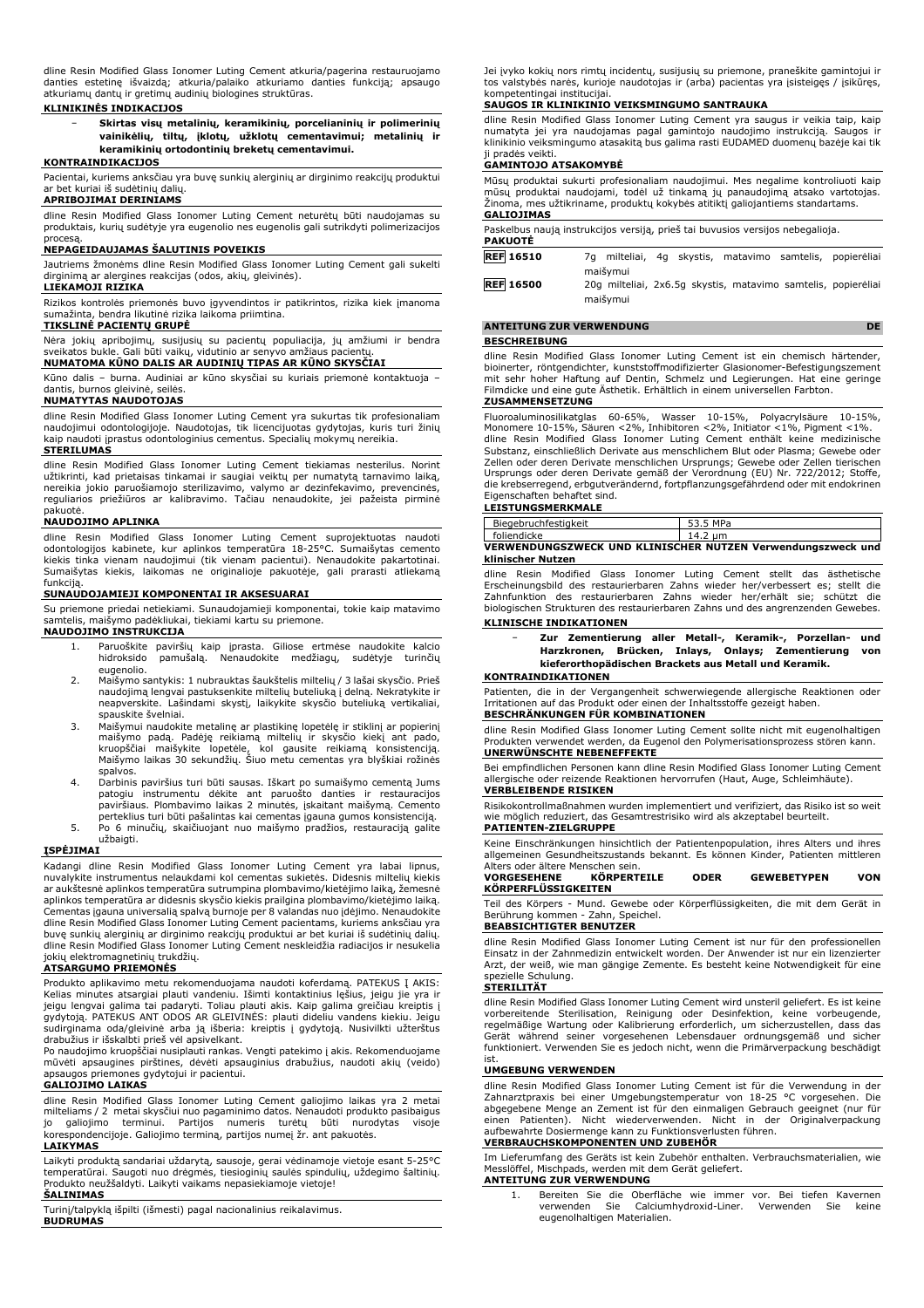- 2. Mischungsverhältnis: 1 gestrichener Löffel des Pulvers / 3 Tropfen der Flüssigkeit. Klopfen Sie die Flasche mit dem Pulver vor der Abgabe leicht gegen die Hand. Nicht schütteln oder umdrehen. Halten Sie die Flüssigkeitsflasche senkrecht nach oben und drücken Sie sie leicht
- zusammen, wenn Sie eine Flüssigkeit abgeben. 3. Verwenden Sie zum Mischen einen Metall- oder Kunststoffspatel und eine Glasplatte oder einen Papiermischblock. Geben Sie Pulver und Flüssigkeit auf das Pad und mischen Sie es gründlich mit einem Mischspatel, bis die genaue Konsistenz erreicht ist. Die gesamte Mischzeit beträgt 30
- Sekunden. Zement hat zu diesem Zeitpunkt eine blassrosa Farbe. 4. Der Arbeitsbereich muss trocken gehalten werden. Applizieren Sie den angemischten Zement sofort nach dem Anmischen mit einem geeigneten Instrument sowohl auf die Restauration als auch auf den präparierten Zahn. Die Gesamtarbeitszeit beträgt 2 Minuten einschließlich Mischen. Überschüssiger Zement muss entfernt werden, wenn der Zement gummiartig ist.
- 5. Nach 6 Minuten ab Beginn des Anmischens ist die Restauration fertig zum Ausarbeiten.

## **WARNUNGEN**

Da Zement stark adhäsiv ist, reinigen Sie alle Instrumente vor dem Ansetzen des<br>Zements. Höhere Pulvermenge oder höhere Temperatur verkürzen die<br>Verarbeitungs-/Härtungszeit und niedrigere Temperatur oder höhere<br>Flüssigkeit Zements ändert sich innerhalb von 8 Stunden im Mund zu einem universellen Farbton. Verwenden Sie dline Resin Modified Glass Ionomer Luting Cement nicht bei Patienten, bei denen es in der Vergangenheit zu schweren allergischen Reaktionen oder Reizungen auf das Produkt oder einen der Inhaltsstoffe gekommen ist. dline Resin Modified Glass Ionomer Luting Cement sendet keine Strahlung aus und verursacht keine elektromagnetischen Störungen.

## **VORSICHTSMAßNAHMEN**

Es wird empfohlen, während der Anwendung des Produkts einen Kofferdamm zu verwenden. WENN IM AUGE: Spülen Sie einige Minuten lang vorsichtig mit Wasser. Entfernen Sie die Kontaktlinsen, falls vorhanden und leicht zu bewerkstelligen. Spülen Sie weiter. Wenn die Augenreizung anhält: Ärztlichen Rat einholen/ärztliche Hilfe in Anspruch nehmen. WENN AUF HAUT ODER SCHLEIMHAUT: Waschen Sie mit reichlich Wasser. Wenn Haut-/Schleimhautreizungen oder Ausschlag auftreten: Holen Sie sich ärztlichen Rat/ärztliche Hilfe. Kontaminierte Kleidung ausziehen und vor der<br>Wiederverwendung waschen. Waschen Sie sich nach der Handhabung gründlich die<br>Hände. Vermeiden Sie den Kontakt mit den Augen. Es wird empfohlen,<br>S Patient zu tragen.

### **HALTBARKEITSDAUER**

Die Haltbarkeit des Produkts beträgt 2 Jahre bei Pulver / 2 Jahre bei Flüssigkeit ab dem Herstellungsdatum. Verwenden Sie es nicht nach Ablauf des Verfallsdatums. Die Chargennummer sollte in jeder Korrespondenz angegeben werden. Siehe Verpackung narge und Verfallsdatum.

## **LAGERUNG**

Bewahren Sie das Produkt dicht verschlossen an einem trockenen, gut belüfteten Ort bei 5-25°C auf. Schützen Sie das Produkt vor feuchtigkeit, direkter Sonneneinstrahlung und Wärmequellen. Nicht einfrieren. Außerhalb der Reichweite von Kindern aufbewahren!

# **ENTSORGUNG**

Entsorgen Sie den Inhalt/Behälter gemäß den nationalen behördlichen Vorschriften. **WACHSAMKEIT**

Wenn ein schwerwiegender Zwischenfall im Zusammenhang mit dem Produkt aufgetreten ist, melden Sie dies dem Hersteller und der zuständigen Behörde des Mitgliedstaats, in dem der Anwender und/oder Patient niedergelassen ist.

# **ZUSAMMENFASSUNG DER SICHERHEIT UND KLINISCHEN LEISTUNG**

dline Resin Modified Glass Ionomer Luting Cement ist sicher und verhält sich wie vorgesehen, wenn es gemäß der Gebrauchsanweisung des Herstellers verwendet wird. Die Zusammenfassung der Sicherheit und der klinischen Leistung wird in EUDAMED eingeführt, sobald es seine Arbeit aufnimmt.

### **VERANTWORTUNG DES HERSTELLERS**

Unsere Produkte sind für den professionellen Einsatz in der Zahnmedizin entwickelt worden. Da die Anwendung unserer Produkte außerhalb unserer Kontrolle liegt, ist der Anwender für die Anwendung voll verantwortlich. Selbstverständlich garantieren die Qualität unserer Produkte gemäß den angewandten Normen. **GÜLTIGKEIT**

Mit Erscheinen dieser Gebrauchsanweisung werden alle vorherigen Versionen ungültig.

| <b>VERPACKUNG</b> |                                                          |
|-------------------|----------------------------------------------------------|
| <b>REF</b> 16510  | 7g Pulver, 4g Flüssigkeit, Messlöffel, Anmischblock      |
| <b>REF</b> 16500  | 20g Pulver, 2x6.5g Flüssigkeit, Messlöffel, Anmischblock |

# **ИНСТРУКЦИЯ ЗА УПОТРЕБА BG**

### **ОПИСАНИЕ**

dline Resin Modified Glass Ionomer Luting Cement е химически втвърдяващ се, биоинертен, рентгенонепроницаем, смола-модифициран циментово-циментов цимент с много висока адхезия към дентин, емайл и сплави. Има ниска дебелина на филма и добра естетика. Предлага се в един универсален нюанс.

# **СЪСТАВ**

Флуороалуминосиликатно стъкло 60-65%, вода 10-15%, полиакрилова киселина 10-15%, мономери 10-15%, киселини <2%, инхибитори <2%, инициатор <1%, пигмент <1%.

dline Resin Modified Glass Ionomer Luting Cement не съдържа лекарствено вещество, включително производни на човешка кръв или плазма; тъкани или клетки, или техни производни от човешки произход; тъкани или клетки от животински произход или техни производни, както е посочено в Регламент (ЕС) № 722/2012; вещества, които са канцерогенни, мутагенни, токсични за<br>възпроизводство или са с разрушаващи ендокринната система свойства.<br>**ХАРАКТЕРИСТИКИ НА РАБОТА** 

| <b>ARPANIEPHUIFINE HA PABUIA</b> |          |  |
|----------------------------------|----------|--|
| сила на огъване                  | 53.5 MPa |  |
| дебелина на филма                | 14.2 um  |  |
| ПРЕДНАЗНАЧЕНИЕ И КЛИНИЧНИ ПОЛЗИ  |          |  |

dline Resin Modified Glass Ionomer Luting Cement възстановява / подобрява естетическия вид на възстановения зъб; възстановява / поддържа зъбната функция на възстановения зъб; защитава биологичните структури на възстановения зъб и тъканите наоколо.

### **КЛИНИЧНИ ПОКАЗАНИЯ**

− **За циментиране на всички метални, керамични, порцеланови и смолисти коронки, мостове, пломби, частични пломби; циментиране на метални и керамични ортодонтски скоби.**

# **ПРОТИВОПОКАЗАНИЯ**

Пациенти, които имат история на тежки алергични или възпалителни реакции към продукта или към някоя от съставките му. **ОГРАНИЧЕНИЯ ЗА КОМБИНАЦИИ**

dline Resin Modified Glass Ionomer Luting Cement не трябва да се използва с продукти, съдържащи евгенол, защото евгенолът може да наруши процеса на полимеризация.

# **НЕЖЕЛАНИ СТРАНИЧНИ ЕФЕКТИ**

При чувствителни лица продуктът може да причини алергични или възпалителни реакции (на кожата, очите, лигавицата).

### **ОСТАТЪЧНИ РИСКОВЕ**

Мерките за контрол на риска са приложени и проверени, рискът е намален, колкото е възможно, цялостният остатъчен риск се счита за допустим.

# **ЦЕЛЕВА ГРУПА НА ПАЦИЕНТИТЕ**

Не са известни ограничения по отношение на нациалността на пациентите, тяхната възраст и общо здравословно състояние. Те могат да са деца, пациенти на средна възраст или пациенти на възраст.

## **ПРЕДВИДЕНА ЧАСТ НА ТЯЛОТО ИЛИ ВИДОВЕ ТЪКАНИ ИЛИ ТЕЛЕСНИ ТЕЧНОСТИ**

Част от тялото - уста. Тъкани или телесни течности, влизащи в контакт с устройството - зъб, устната лигавица, слюнка.

# **ЦЕЛЕВИ ПОТРЕБИТЕЛ**

dline Resin Modified Glass Ionomer Luting Cement е разработен единствено за професионална употреба в стоматологията. Неговият потребител е лицензиран лекар, който има знания как да използва обичайни стоматологични цименти. .<br>нужда от специално обучение

## **СТЕРИЛИТЕТ**

Продуктът се доставя нестерилен. Няма нужда от предварителна стерилизация, почистване или дезинфекция, а от превантивна, редовна поддръжка или калибриране, за да се гарантира, че устройството работи правилно и безопасно през определения му живот. Не използвайте , ако първичната опаковка е повредена.

### **СРЕДА НА ИЗПОЛЗВАНЕ**

Продуктът е предназначен за използване в стоматологичен кабинет, където температурата на околната среда е 18-25 ° C. Разпределеното количество цимент е подходящо за еднократна употреба (само за един пациент). Не използвайте повторно. Излишното количество, съхранявано в оригинална опаковка, може да

# доведе до загуба на функцията му. **КОНСУМАТИВИ И АКСЕСОАРИ**

Към устройството не се предоставят аксесоари. Към устройството се доставят консумативи, като мерителна лъжичка, подложки за смесване. **ИНСТРУКЦИЯ ЗА УПОТРЕБА**

- 1. Подгответе повърхността както винаги. За дълбоки кухини използвайте калциев хидроксид. Не използвайте материали, съдържащи евгенол.
- 2. Съотношение на смесване: 1 лъжица прах / 3 капки течност. Леко почукайте бутилката с прах по ръката, преди да дозирате. Не разклащайте и не обръщайте. Дръжте бутилката с течност вертикално изправена и стиснете внимателно, когато дозирате течност.
- 3. За смесване използвайте метална или пластмасова шпатула и стъклена плоча или хартиена подложка за смесване. Поставете прах и течност върху подложката и разбъркайте старателно с помощта на шпатула, докато се постигне точна консистенция. Общото време за смесване е 30 секунди. По това време циментът е с бледорозов цвят.
- Работната зона трябва да се поддържа суха. Нанесете смесения цимент с подходящ инструмент както за възстановяване, така и за подготвен зъб веднага след смесване. Общото работно време е 2 минути, включително смесване. Излишъкът от цимент трябва да се отстрани, когато циментът е каучуков.
- 5. След 6 минути от началото на смесването възстановяването е готово за довършване.

### **ПРЕДУПРЕЖДЕНИЯ**

Тъй като dline Resin Modified Glass Ionomer Luting Cement е силно адхезивен, почистете всички инструменти, преди да изсипете цимента . По-голямото количество прах или по-високата температура съкращават времето за работа / настройка а по-ниската температура или по-голямото количество течност удължават времето за работа / настройка. Цветът на цимента се променя до универсален нюанс в рамките на 8 часа в устата. Не използвайте продукта за пациенти, които имат история с тежки алергични или възпалителни реакции към продукта или към някоя от съставките на продукта. dline Resin Modified Glass Ionomer Luting Cement не излъчва радиация и не води до електромагнитни смущения.

### **ПРЕДПАЗНИ МЕРКИ**

Препоръчва се използването на кофердам пи нанасянето на продукта. ПРИ ПОПАДАНЕ В ОЧИТЕ: Изплакнете внимателно с вода в продължение на няколко минути. Махнете си контактните лещи, ако имате такива и е лесно да го направите. Продължете да изплаквате. Ако раздразнението на очите продължава: Потърсете медицински съвет / помощ. ПРИ ПОПАДАНЕ ВЪРХУ КОЖАТА ИЛИ ЛИГАВИЦАТА: Измийте обилно с вода. Ако се появи дразнене на кожата / лигавицата или обрив: Потърсете медицински съвет / помощ. Свалете замърсеното облекло и изперете преди следващата употреб.

Измийте добре ръцете след работа. Избягвайте контакт с очите. Препоръчано носенето на защитни ръкавици / защитно облекло / предпазни средства за очи / защита на лицето за лекаря и пациента.

### **СРОК НА ГОДНОСТ**

Срокът на годност на продукта е 2 години от датата на производство за праха / 2 години за течността. Не използвайте след срока на годност. Партидният номер трябва да бъде цитиран при всяка кореспонденция. Погледнете опаковката за партиден номер и срок на годност.

### **СЪХРАНЕНИЕ**

Съхранявайте продукта добре затворен на сухо и добре проветриво място при 5- 25 ° C. Дръжте далеч от влага, пряка слънчева светлина и източници на топлина. Не замразявайте. Да се пази от деца!!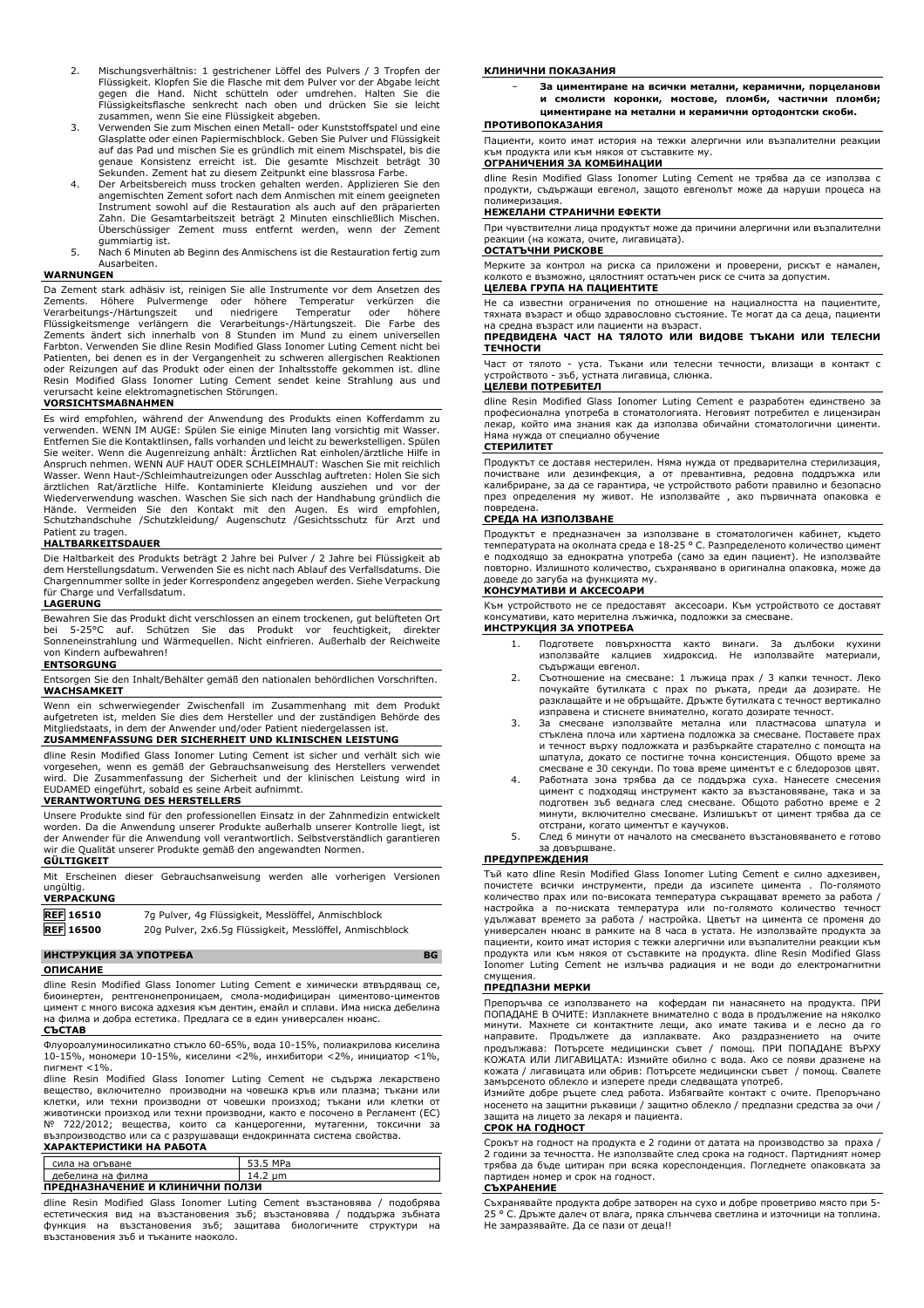### **ИЗХВЪРЛЯНЕ**

Изхвърлете съдържанието / контейнера според националните нормативни изисквания

### **БДИТЕЛНОСТ**

Ако възникне сериозен инцидент във връзка с устройството, съобщете това на производителя и на компетентния орган на държавата-членка, в която се намира потребителят и / или пациентът.

# **РЕЗЮМЕ НА БЕЗОПАСНОСТТА И КЛИНИЧНИТЕ РЕЗУЛТАТИ**

dline Resin Modified Glass Ionomer Luting Cement е безопасен и работи по предназначение, ако се използва в съответствие с инструкциите за употреба на производителя. Резюме на безопасността и клиничните показатели ще бъде представено в EUDAMED в момента, щом започне работа.

# **ОТГОВОРНОСТ НА ПРОИЗВОДИТЕЛИТЕ**

Продуктите ни са разработени за професионална употреба в стоматологията. Понеже приложението на нашите продукти е извън наш контрол, потребителят носи пълна отговорност за приложението на продукта. Разбира се, ние гарантираме за качеството на продуктите си в съответствие с приложимите стандарти.

### **ВАЛИДНОСТ**

След публикуването на тази инструкция за употреба всички предишни версии се отменят.

| <b>ОПАКОВКА</b>  |                                                          |
|------------------|----------------------------------------------------------|
| <b>REF</b> 16510 | 7д прах, 4д течност, мерителна лъжичка, подложка за      |
|                  | смесване                                                 |
| <b>REF 16500</b> | 20g прах, 2х6.5д течност, мерителна лъжичка, подложка за |
|                  | смесване                                                 |

### **NÁVOD K POUŽITÍ CS POPIS**

dline Resin Modified Glass Ionomer Luting Cement je chemické vytvrzování, bioinertní, rentgenkontrastní, pryskyřicí modifikovaný skloionomerní tmel na bázi cementu s velmi vysokou přilnavostí k dentinu, sklovině a slitinám. Má nízkou tloušťku filmu a dobrou estetiku. K dispozici v jednom univerzálním odstínu. **SLOŽENÍ**

Fluorohlinitokřemičité sklo 60-65 %, voda 10-15 %, kyselina polyakrylová 10-15 %, monomery 10-15 %, kyseliny < 2 %, inhibitory < 2 %, iniciátor < 1 %, pigment < 1

%.<br>dline Resin Modified Glass Ionomer Luting Cement neobsahuje léčivé látky, včetně<br>derivátů lidské krve nebo plazmy; tkáně nebo buňky nebo jejich deriváty lidského<br>původu; tkáně nebo buňky živočišného původu nebo jejich d nebo mají vlastnosti narušující endokrinní systém. **VÝKONOVÉ CHARAKTERISTIKY**

| peynost y ohybu                                    | MD <sub>2</sub><br>. ن ب |
|----------------------------------------------------|--------------------------|
| $\mathbf{v}$ . $\mathbf{r}$ .<br>filmu<br>tlouštka | um<br>17.Z               |
| -                                                  |                          |

# **ZAMÝŠLENÝ ÚČEL A KLINICKÉ VÝHODY**

dline Resin Modified Glass Ionomer Luting Cement obnovuje/zlepšuje estetický vzhled obnovitelného zubu; obnovuje/udržuje zubní funkci obnovitelného zubu; chrání biologické struktury obnovitelného zubu a sousedních tkání.

### **KLINICKÉ INDIKACE**

− **Pro cementování všech kovových, keramických, porcelánových a pryskyřičných korunek, mostů, nepřímých zubních výplní, částečných korunek; cementaci kovových a keramických ortodontických držáků.**

### **KONTRAINDIKACE**

Pacienti, kteří mají v anamnéze závažné alergické nebo podrážděné reakce na produkt nebo na kteroukoli složku přípravku.

### **Omezení kombinací**

dline Resin Modified Glass Ionomer Luting Cement by neměl být používán s produkty obsahujícími eugenol, protože eugenol může narušit proces polymerace.

# **NEŽÁDOUCÍ VEDLEJŠÍ ÚČINKY**

U citlivých jedinců může dline Resin Modified Glass Ionomer Luting Cement způsobit alergické nebo dráždivé reakce (kůže, oči, sliznice).

# **ZBYTKOVÁ RIZIKA**

Byla implementována a ověřena opatření ke kontrole rizik, riziko je co nejvíce sníženo, celkové zbytkové riziko je považováno za přijatelné.

# **CÍLOVÁ SKUPINA PACIENTŮ**

Nejsou známa žádná omezení týkající se populace pacientů, jejich věku a celkového<br>zdravotního stavu. Mohou to být i děti, pacienti středního věku nebo starší pacienti.<br>**ZAMÝŠLENÁ ČÁST TĚLA NEBO TYPY TKÁNÍ TĚLESNÝCH TEKUTIN** 

Část těla - ústa. Tkáně nebo tělesné tekutiny v kontaktu s přístrojem - zub, ústní sliznice, sliny.

# **ZAMÝŠLENÝ UŽIVATEL**

dline Resin Modified Glass Ionomer Luting Cement je vyvinut pouze pro profesionální použití ve stomatologii. Použít jej může pouze lékař s licencí, který má znalosti o používání běžných dentálních cementů. Není potřeba zvláštního školení.

## **STERILITA**

dline Resin Modified Glass Ionomer Luting Cement je dodáván nesterilní. Není třeba provádět žádnou přípravnou sterilizaci, čištění nebo dezinfekci, preventivní, pravidelnou údržbu nebo kalibraci, aby bylo zajištěno, že zařízení pracuje správně a bezpečně po celou dobu jeho životnosti. Nepoužívejte však, pokud je primární balíček poškozený.

### **PROSTŘEDÍ POUŽITÍ**

dline Resin Modified Glass Ionomer Luting Cement je určen k použití v zubní ordinaci, kde je okolní teplota 18-25 °C. Vydané množství cementu je vhodné pro jednorázové použití (pouze pro jednoho pacienta). Nepoužívejte znovu. Vydané množství, které není v původním obalu, může vést ke ztrátě funkce

# **SPOTŘEBNÍ SOUČÁSTI A PŘÍSLUŠENSTVÍ**

K zařízení není dodáváno žádné příslušenství. Spotřební materiál, jako je odměrka či míchací podložky, se dodává se zařízením.

### **INSTRUCTION FOR USE**

1. Připravte povrch jako vždy. Pro hluboké dutiny použijte hydroxid vápenatý. Nepoužívejte materiály obsahující eugenol.

- 2. Poměr míchání: 1 zarovnaná lžíce prášku/3 kapky tekutiny. Před výdejem lehce poklepejte lahvičkou na ruku. Lahvičkou netřepejte ani ji neobracejte. Držte lahvičku s kapalinou svisle a jemně stlačte, když dávkujete kapalinu.
- 3. Pro míchání použijte kovovou nebo plastovou špachtli a míchací podložku ze sklenéné desky nebo papíru. Na podložku naneste prášek a tekutinu a<br>důkladně promíchejte míchací špachtlí, dokud nedosáhnete přesné<br>konzistence. Celková doba míchání je 30 sekund. Cement má v tuto chvíli světle růžovou barvu.
- 4. Pracovní prostor musí být udržován v suchu. Ihned po promíchání naneste smíchaný cement vhodným nástrojem na obě části a na připravený zub. Celková pracovní doba je 2 minuty včetně míchání. Když
- je cement gumový, musí být odstraněn přebytečný cement. 5. Po 6 minutách od začátku míchání je restaurování připraveno k dokončení.

### **VAROVÁNÍ**

Vzhledem k tomu, že cement je vysoce lepivý, před usazením cementu očistěte všechny nástroje. Vyšší množství prášku nebo vyšší teplota zkracují dobu zpracování/tuhnutí a nižší teplota nebo vyšší množství kapaliny prodlužují dobu zpracování/tuhnutí. Barva cementu se do 8 hodin v ústech změní na univerzální odstín. Nepoužívejte přípravek u pacientů, kteří v minulosti měli závažné alergické nebo podrážděné reakce na produkt nebo na kteroukoli ze složek. Produkt nevyzařuje záření a nezpůsobuje žádné elektromagnetické rušení.

# **OPATŘENÍ**

Během aplikace produktu se doporučuje používat kofferdam. PŘI ZASAŽENÍ OČÍ: Několik minut opatrně vyplachujte vodou. Vyjměte kontaktní čočky, jsou-li nasazeny a je-li to snadné. Pokračujte ve vyplachování. Pokud podráždění očí přetrvává: Vyhledejte lékařskou pomoc/ošetření. PŘI STYKU S KŮŽÍ NEBO SLIZNICÍ: Omyjte velkým množstvím vody. Pokud dojde k podráždění kůže nebo sliznic nebo vyrážce: Vyhledejte lékařskou pomoc/ošetření. Kontaminovaný oděv svlékněte a před opětovným použitím vyperte.

Po manipulaci si důkladně umyjte ruce. Vyhněte se kontaktu s okem. Pro lékaře a pacienta se doporučuje nosit ochranné rukavice/ochranný oděv/ochranu očí/ochranu .<br>obličeje

### **SKLADOVATELNOST**

Doba použitelnosti produktu je 2 roky prášku/2 let kapaliny od data výroby. Nepoužívejte po uplynutí doby použitelnosti. Ve všech korespondencích by mělo být uvedeno číslo šarže. Šarže a datum spotřeby viz balení.

### **SKLADOVÁNÍ**

Uchovávejte produkt těsně uzavřený na suchém, dobře větraném místě při teplotě 5-25 °C. Chraňte před vlhkost, přímým slunečním zářením a zdroji tepla. Chraňte před mrazem. Udržujte mimo dosah dětí! **LIKVIDACE**

Obsah/obal zlikvidujte v souladu s požadavky národních předpisů.

## **BDĚLOST**

Pokud se stane jakýkoli závažný incident, ke kterému došlo v souvislosti se zařízením, hlásí se to výrobci a příslušnému orgánu členského státu, ve kterém se uživatel nebo pacient nachází.

### **SOUHRN BEZPEČNOSTI A KLINICKÉHO VÝKONU**

dline Resin Modified Glass Ionomer Luting Cement je bezpečný a funguje tak, jak bylo zamýšleno, pokud je používán v souladu s pokyny výrobce k použití. Souhrn bezpečnosti a klinického výkonu bude do EUDAMED zaveden, jakmile začne pracovat. **ODPOVĚDNOST VÝROBCŮ**

Naše výrobky byly vyvinuty pro profesionální použití ve stomatologii. Protože aplikace našich produktů je mimo naši kontrolu, je za aplikaci plně odpovědný uživatel. Samozřejmě garantujeme kvalitu našich produktů v souladu s platnými normami. **DOBA PLATNOSTI**

Po zveřejnění tohoto návodu k použití jsou nahrazeny všechny předchozí verze. **OBAL**

| <b>REF</b> 16510 | 7 g prášku, 4 g kapaliny, odměrka, míchací podložka      |
|------------------|----------------------------------------------------------|
| <b>REF</b> 16500 | 20 g prášku, 2x6.5 g kapaliny, odměrka, míchací podložka |

# **BRUGSANVISNING DA**

**BESKRIVELSE**

dline Resin Modified Glass Ionomer Luting Cement er kemisk hærdende, bioinert, radioaktivt, harpiksmodificeret glasionomer-cement med meget høj vedhæftning til dentin, emalje og legeringer. Har lav filmtykkelse og god æstetik. Fås i en universel nuance.

### **SAMMENSÆTNING**

Fluoroaluminosilicatglas 60-65%, vand 10-15%, polyacrylsyre 10-15%, monomerer 10-15%, syrer <2%, hæmmere <2%, initiator <1%, pigment <1%.

dline Resin Modified Glass Ionomer Luting Cement indeholder ikke medicinske stoffer, herunder blod eller plasmaafledning fra mennesker; væv eller celler eller deres afledning af menneskelig oprindelse væv eller celler af animalsk oprindelse eller deres afledning som omhandlet i forordning (EU) nr. kræftfremkaldende, mutagene, reproduktionstoksiske eller med hormonforstyrrende egenskaber.

### **EGENSKABER FOR YDEEVNE** flexural styrke 53.5 MPa filmtykkelse 14.2 μm

### **TILSIGTEDE FORMÅL OG KLINISKE FORDELE**

dline Resin Modified Glass Ionomer Luting Cement genopretter/forbedrer det æstetiske udseende af genoprettelig tand; genopretter/opretholder tandfunktionen af genoprettelig tand beskytter biologiske strukturer af genoprettelige tænder og tilkommende væv.

### **KLINISKE INDIKATIONER**

− **Til cementering af alle metal-, keramik-, porcelæns- og harpikskroner, broer, indlæg, indlæg; cementering af metal og keramiske ortodontiske beslag.**

### **KONTRAINDIKATIONER**

Patienter, der tidligere har haft alvorlige allergiske eller irritationsreaktioner på produktet eller på nogen af ingredienserne.

# **BEGRÆNSNINGER FOR KOMBINATIONER**

dline Resin Modified Glass Ionomer Luting Cement bør ikke anvendes sammen med produkter, der indeholder eugenol, da eugenol kan forstyrre produkter, der indeholder eugenol, da eugenol kan forstyrre polymeriseringsprocessen.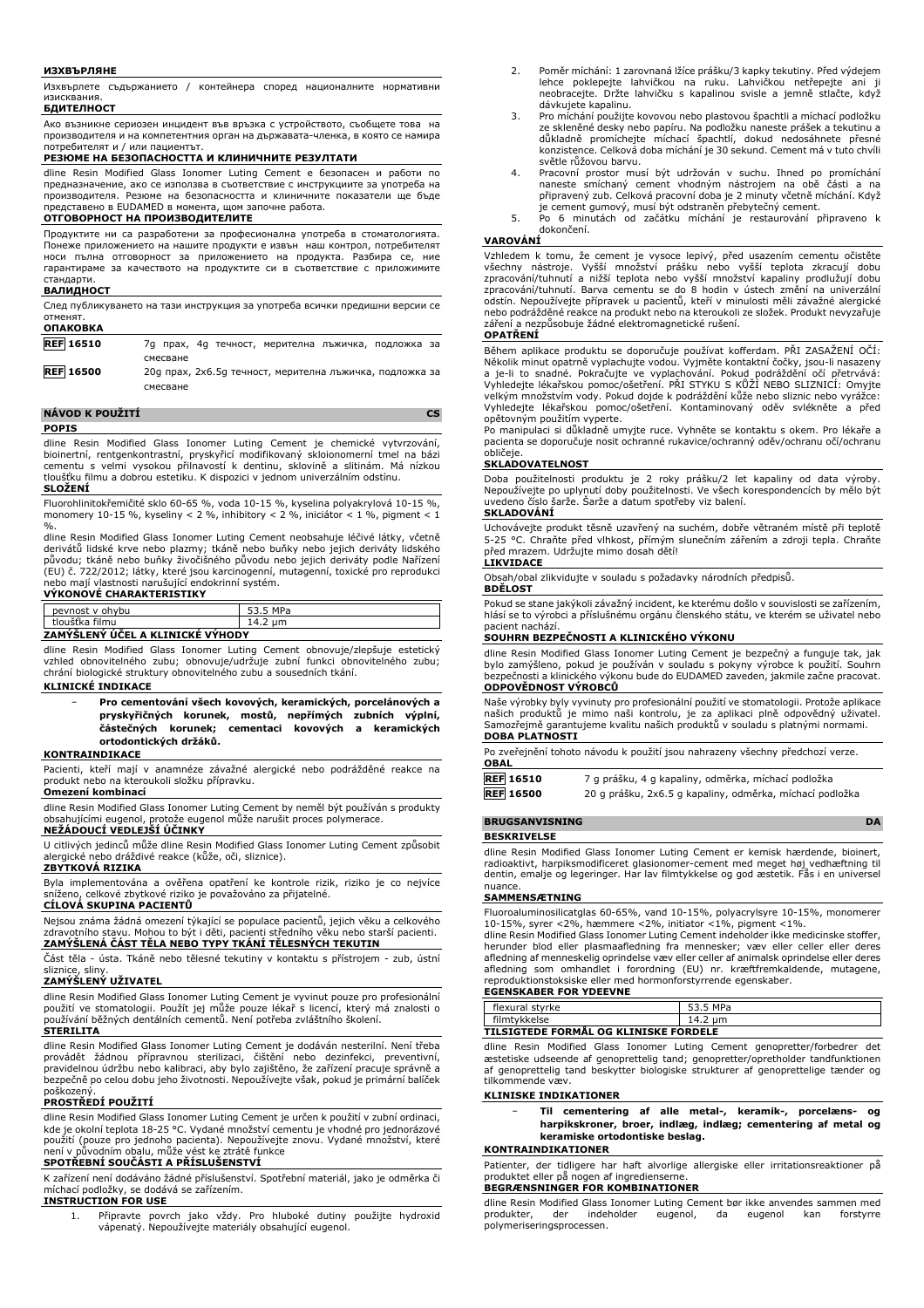### **UØNSKEDE BIVIRKNINGER**

Hos modtagelige personer dline Resin Modified Glass Ionomer Luting Cement forårsage allergiske eller irritationsreaktioner (hud, øje, slimhinde). **RESTERENDE RISICI**

Risikokontrolforanstaltninger er blevet gennemført og verificeret, risikoen er reduceret mest muligt, den samlede restrisiko anses for at være acceptabel. **MÅLGRUPPE FOR PATIENT**

Ingen begrænsninger kendt med hensyn til patientpopulation, deres alder og generelle sundhedsmæssige forhold. Der kan være børn, midaldrende eller ældre

# patienter. **PÅTÆNKT DEL AF KROPPEN ELLER TYPER AF VÆV AF KROPSVÆSKER**

En del af kroppen – munden. Væv eller kropsvæsker kontaktet af enheden – tand, mundslimhinde, spyt.

### **TILSIGTET BRUGER**

dline Resin Modified Glass Ionomer Luting Cement er udviklet til professionel brug i tandplejen alene. Må kun bruges af licenseret læge, der har viden om, hvordan du bruger fælles dental cement. Der er ikke behov for specifik uddannelse.

### **STERILITET**

dline Resin Modified Glass Ionomer Luting Cement leveres ikke-sterilt. Der er ikke behov for nogen forberedende sterilisering, rengøring eller desinfektion,<br>forebyggende,-regelmæssig-vedligeholdelse-eller-kalibrering-for-at-sikre,-at-enheden<br>fungerer-korrekt-og-sikkert-i-løbet-af-den-tilsigtede-levetid.primære pakke er beskadiget

### **BRUG MILJØ**

dline Resin Modified Glass Ionomer Luting Cement er designet til at blive brugt på tandklinik, hvor omgivelsestemperaturen er 18-25°C. Dispenseret mængde cement er egnet til engangsbrug (kun til én patient). Må ikke genbruges. Udleveret beløb, der ikke opbevares i den oprindelige pakke, kan føre til tab af funktion

# **FORBRUGSVARER KOMPONENTER OG TILBEHØR**

Der følger ikke tilbehør med enheden. Varer, såsom målingsske, blandingspuder, leveres med enheden.

### **BRUGSANVISNING**

- 1. Forbered overfladen som altid. Til dybe hulrum skal du bruge calciumhydroxidforing. Brug ikke eugenolholdige materialer.
- 2. Blandingsforhold: 1 niveau skefuld pulver / 3 dråber væske. Bank let på flasken med pulver mod hånden, før du dispenserer. Ryst eller vend ikke. Hold væskeflasken lodret oprejst, og klem forsigtigt, når der dispenseres en væske.
- 3. Til blanding anvendes metal- eller plastspatel og glasplade eller papirblandingspude. Placer pulver og væske på puden og bland grundigt med en blandings spatel, indtil den nøjagtige konsistens er nået. Den samlede blandingstid er 30 sekunder. Cementen er lyserød på nuværende tidspunkt.
- 4. Arbejdsområdet skal holdes tørt. Påfør den blandede cement med egnet instrument til både restaurering og forbered tand umiddelbart efter blanding. Den samlede arbejdstid er 2 minutter inklusive blanding. Overskydende cement skal fjernes, når cementen er gummiagtig.
- 5. Efter 6 minutter fra starten af blanding til restaurering er det klar til efterbehandling.

### **ADVARSLER**

Da dline Resin Modified Glass Ionomer Luting Cement er meget klæbende, skal du rengøre alle instrumenter, før cementen sættes på. Højere mængde pulver eller<br>højere temperatur forkorter processen/indstillingstiden og lavere temperatur, eller<br>større mængde væske forlænger processen/indstillingstiden. F skifter til en universel nuance inden for 8 timer i munden. Brug ikke produktet til patienter, der tidligere har haft alvorlige allergiske eller irritationsreaktioner på produktet eller nogen af ingredienserne. dline Resin Modified Glass Ionomer Luting Cement udsender ikke stråling og forårsager ingen elektromagnetisk interferens.

# **FORHOLDSREGLER**

Det anbefales at bruge cofferdam under påføring af produktet. HVIS I ØJNENE: Skyl forsigtigt med vand i flere minutter. Fjern kontaktlinser, hvis de er til stede og nemme at tage af. Hvis øjenirritationen fortsætter: Få lægehjælp/tjek. HVIS PÅ HUDEN ELLER<br>SLIMHINDEN: Vask rigeligt med vand. Hvis hud/slimhindeirritation eller udslæt<br>opstår: Få lægelig rådgivning/opmærksomhed. Tag forurenet t beskyttelseshandsker/beskyttelsesbeklædning/øjenværn/ansigtsbeskyttelse til læge

### og patient. **HOLDBARHED**

Holdbarhed af produktet er 2 års pulver / 2 års væske fra fremstillingsdatoen. Må ikke bruges efter udløbsdatoen. Batchnummeret skal anføres i al korrespondance. Se emballage for parti og udløbsdato.

# **OPLAGRING**

Hold produktet tæt lukket på et tørt godt ventileret sted ved 5-25°C. Beskyt mod direkte sollys, fugtighed og varmekilder. Må ikke fryses. Hold uden for børns rækkevidde!

# **BORTSKAFFELSE**

Indhold/beholder skal bortskaffes på samme betingelser som krævet i de nationale lovkrav.

# **ÅRVÅGENHED**

Hvis der er indtruffet alvorlige hændelser i forbindelse med udstyrsrapporten til fabrikanten og den kompetente myndighed i den medlemsstat, hvor brugeren

# og/eller patienten er etableret. **RESUMÉ AF SIKKERHED OG KLINISKE PRÆSTATIONER**

dline Resin Modified Glass Ionomer Luting Cement er sikkert og fungerer efter hensigten, hvis det anvendes i overensstemmelse med producentens brugsanvisning. Resumé af sikkerhed og kliniske præstationer vil blive indført i EUDAMED, så snart

# det begynder at virke. **PRODUCENTERNES ANSVAR**

Vores produkter er udviklet til professionel brug i tandplejen. Da anvendelsen af vores produkter er uden for vores kontrol, er brugeren fuldt ansvarlig for applikationen. Vi garanterer naturligvis kvaliteten af vores produkter i overensstemmelse med de anvendte standarder.

# **VALIDITET**

Når denne brugsanvisning udgives, tilsidesættes alle tidligere versioner. **EMBALLAGE**

**REF 16510** 7g pulver, 4g væske, målingsske, blandingspude

**REF 16500** 20g pulver, 2x6.5g væske, målingsske, blandingspude

# **KASUTUSJUHEND ET**

**KIRJELDUS**

dline Resin Modified Glass Ionomer Luting Cement on keemiliselt kõvenev, bioinertne, kiirguskindel, vaiguga modifitseeritud klaasist ionomeer-liimtsement, millel on väga hea nakkumine dentiini, emaili ja sulamitega. Sellel on väike kile paksus ja hea esteetika. Saadaval ühes universaalses toonis.

# **KOOSTIS**

Fluoro-alumiiniumsilikaat klaas 60-65%, vesi 10-15%, polüakrüülhape 10-15%, monomeerid 10-15%, happed <2%, inhibiitorid 2%, initsiaator 1%, pigment 1%. dline Resin Modified Glass Ionomer Luting Cement ei sisalda ravimainet, sealhulgas inimverd ega vereplasma derivaate; inimpäritolu kudesid, rakke ega nende derivaate; loomset päritolu kudesid, rakke ega nende derivaate, nagu viidatud määruses (EL) nr 722/2012; kantserogeenseid, mutageenseid, reproduktiivtoksilisi ega endokriinseid häireid põhjustavaid aineid.

### **TÖÖOMADUSED**

| paindetugevus                                | 53.5 MPa |  |  |  |  |
|----------------------------------------------|----------|--|--|--|--|
| kihi paksus                                  | 14.2     |  |  |  |  |
| --<br>ETTENAHTUD OTSTARVE JA KLIINILINE KASU |          |  |  |  |  |

dline Resin Modified Glass Ionomer Luting Cement taastab/parandab restaureeritava hamba esteetilist välimust; taastab/säilitab restaureeritava hamba funktsioone; kaitseb restaureeritava hamba ja külgnevate kudede bioloogilisi struktuure. **KLIINILISED NÄIDUSTUSED**

− **Kõigi metallist, keraamiliste, portselanist ja vaigust kroonide, sildade, täidiste tsementeerimiseks; metallist ja keraamiliste ortodontiliste klambrite tsementeerimine.**

## **VASTUNÄIDUSTUSED**

Patsiendid, kellel on varem olnud toote või selle mõne koostisosa suhtes tõsiseid allergilisi või ärritusreaktsioone.

### **KOMBINATSIOONIDE PIIRANGUD**

dline Resin Modified Glass Ionomer Luting Cement ei tohi kasutada koos eugenooli sisaldavate toodetega, kuna eugenool võib polümerisatsiooniprotsessi häirida. **SOOVIMATUD KÕRVALTOIMED**

Tundlikel inimestel võib dline Resin Modified Glass Ionomer Luting Cement põhjustada allergilisi või ärritusreaktsioone (nahk, silmad, limaskestad). **JÄÄKRISKID**

Riskikontrollimeetmed on rakendatud ja kontrollitud, riski vähendatakse nii palju kui võimalik, üldist jääkriski peetakse vastuvõetavaks.

# **PATSIENTIDE SIHTGRUPP**

Patsientide populatsiooni, nende vanuse ja üldise terviseseisundi osas pole teada mingeid piiranguid. Võib olla lapsi, keskealisi või eakaid patsiente. **ETTENÄHTUD KEHAOSA VÕI KEHAVEDELIKE KUDEDE TÜÜBID**

Kehaosa - suu. Koed või kehavedelikud, millega seade kokku puutub - hammas, suu limaskesta, sülg. **ETTENÄHTUD KASUTAJA**

Toode on välja töötatud ainult professionaalseks kasutamiseks hambaravis. Selle kasutajaks on ainult litsentseeritud arst, kes on teadlik, kuidas kasutatakse tavalisi tsemente. Spetsiaalne koolitus pole vajalik.

# **STERIILSUS**

dline Resin Modified Glass Ionomer Luting Cement tarnitakse mittesterillselt. Seadme<br>ettenähtud eluea jooksul nõuetekohase ja ohutu töö tagamiseks pole vaja<br>ettevalmistavat steriliseerimist, puhastamist ega desinfitseerimi regulaarset hooldust ega kalibreerimist. Ärge kasutage, kui seadme primaarne pakend on kahjustatud.

### **KASUTUSKESKKOND**

dline Resin Modified Glass Ionomer Luting Cement on mõeldud kasutamiseks hambaravikabinetis, kus ümbritsev temperatuur on 18-25˚C. Väljastatud tsement sobib ühekordseks kasutamiseks (ainult ühele patsiendile). Ärge taaskasutage. Väljastatud materjal, mida pole hoitud originaalpakendis, võib kaotada oma funktsionaalsuse.

# **KULUMATERJALID JA TARVIKUD**

Seadmega ei ole kaasas tarvikuid. Seadmega on kaasas kulumaterjalid, näiteks mõõtelusikas, segamisalused.

# **KASUTUSJUHEND**

- 1. Valmistage pind ette nagu alati. Sügavate kaviteetide jaoks kasutage kaltsiumhüdroksiid voodrit. Ärge materjale.
- 2. Segamissuhe: 1 triiki lusikatäis pulbrit / 3 tilka vedelikku. Enne kasutamist koputage pulbripudelit kergelt vastu kätt. Ärge raputage ega pöörake ümber. Vedeliku väljastamiseks hoidke pudelit vertikaalses
- asendis ja pigistage ettevaatlikult. 3. Segamiseks kasutage metallist või plastikust spaatlit ja klaasplaati või paberist segamisalust. Asetage pulber ja vedelik alusele ning segage hoolikalt spaatliga, kuni saavutatakse õige konsistents. Kogu segamisaeg
- on 30 sekundit. Sel ajal on tsement kahvaturoosa. 4. Töötsoon tuleb hoida kuivana. Kandke segatud tsement sobiva instrumendiga nii restauratsioonile kui ka ettevalmistatud hambale kohe pärast segamist. Tööaeg koos segamisega on 2 minutit. Liigne tsement
- tuleb eemaldada siis, kui tsement on kumjas. 5. Kuus minuti pärast segamise algust on restauratsioon valmis viimistlemiseks.

### **HOIATUSED**

Kuna tsement on väga adhesiivne, puhastage kõik instrumendid enne tsemendi<br>kõvastumist. Suurem pulbri kogus või kõrgem temperatuur lühendab töö- ja<br>kõvastusaega. Madalam temperatuur või suurem vedeliku kogus pikendab töö kõvastusaega. Tsemendi värv muutub suuõõnes 8 tunni jooksul universaalseks varjundiks. Mitte kasutada patsientidel, kellel on varem olnud dline Resin Modified Glass Ionomer Luting Cement või selle mõne koostisosa suhtes tõsiseid allergilisi või ärritusreaktsioone. dline Resin Modified Glass Ionomer Luting Cement ei eralda kiirgust ega põhjusta elektromagneetilisi häireid.

### **ETTEVAATUSABINÕUD**

Toote pealekandmise ajal on soovitatav kasutada kofferdami. SILMA SATTUMISE<br>KORRAL: Loputage mitme minuti jooksul ettevaatlikult veega. Eemaldage<br>kontaktläätsed, kui neid kasutatakse ja kui neid on kerge eemaldada. Jätkake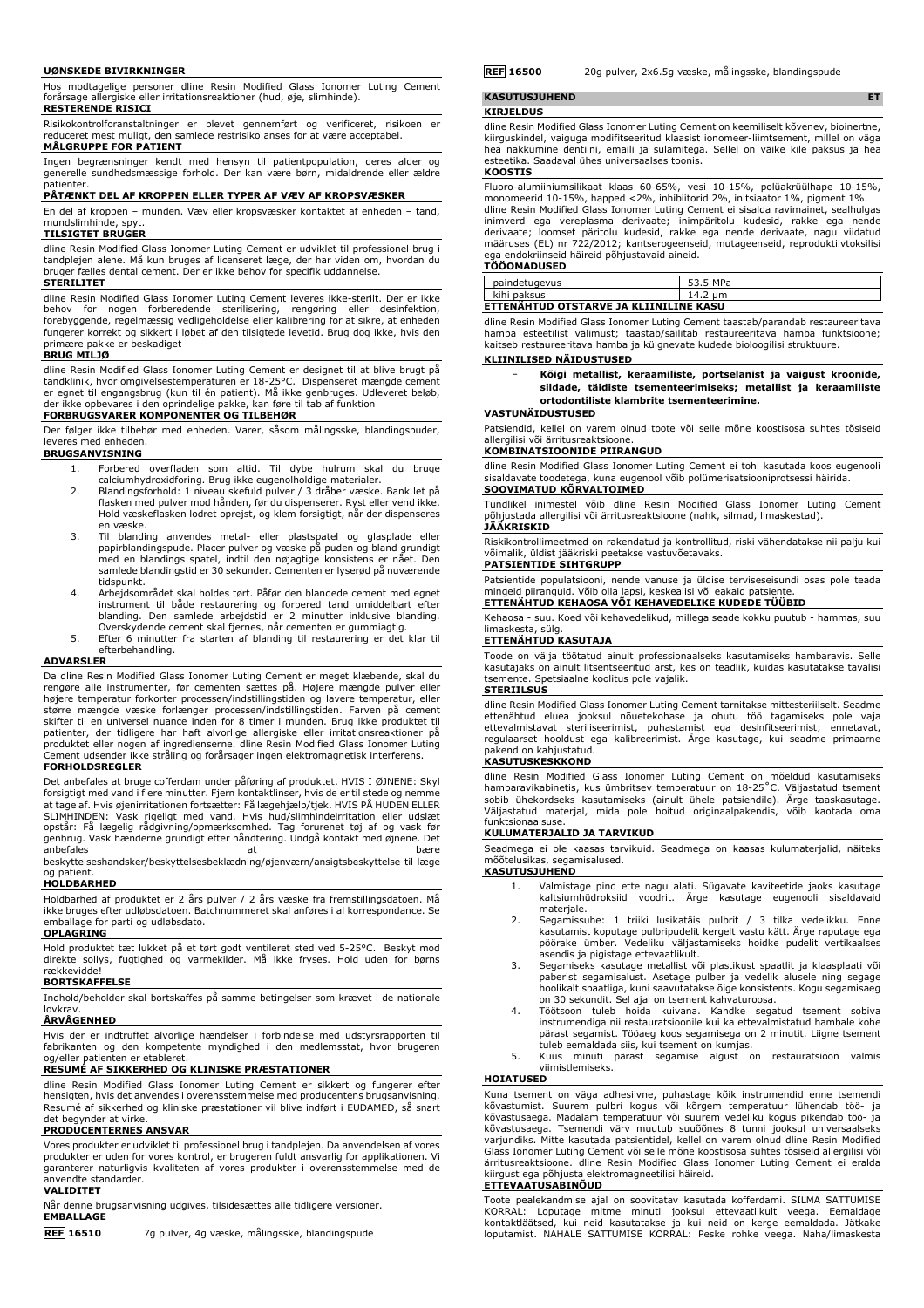ärrituse või lööbe korral pöörduge arsti poole. Võtke seljast kõik saastunud rõivad ja peske neid enne järgmist kasutuskorda. Kui silmade ärritus püsib, pöörduge arsti poole. Pärast kasutamist peske hoolikalt käsi. Vältige kokkupuudet silmadega. Arstil ja patsiendil soovitame kanda kaitsekindaid/kaitserõivastust/kaitseprille/kaitsemaski.

### **KÕLBLIKKUSAEG**

Toote kõlblikkusaeg on 2 aastat pulbril/2 aastat vedelikul alates valmistamiskuupäevast. Mitte kasutada pärast kõlblikkusaja lõppu. Partii numbrit tuleb tsiteerida kogu kirjavahetuses. Partii numbrit ja kõlblikkusaega vaadake pakendilt.

### **HOIUSTAMINE**

Hoidke toodet tihedalt suletuna kuivas, hästi ventileeritavas kohas temperatuuril 5- 25˚C. Kaitske otsese päikesevalguse, niiskus, ja soojusallikate eest. Mitte lasta külmuda. Hoida laste eest kättesaamatus kohas!

### **JÄÄTMEHOOLDUS**

Sisust/pakendist tuleb vabaneda vastavalt riiklikele õigusaktidele.

## **VALVSUS**

Kui seadmega seoses on toimunud mõni tõsine vahejuhtum, teatatakse sellest<br>tootjale ja selle liikmesriigi pädevale asutusele, kus kasutaja ja/ või patsient asub.<br><mark>KOKKUVÕTE OHUTUSEST JA KLIINILISEST TOIMIVUSEST</mark>

dline Resin Modified Glass Ionomer Luting Cement on ohutu ja toimib ettenähtud viisil, kui seda kasutatakse vastavalt tootja kasutusjuhendile. Ohutuse ja kliinilise kokkuvõte lisatakse EUDAMED-i kohe, kui see tööle hakkab. **TOOTJA VASTUTUS**

Meie tooted on välja töötatud professionaalseks kasutamiseks hambaravis. Kuna toodete rakendus on väljaspool meie kontrolli, vastutab selle eest täielikult kasutaja. Loomulikult garanteerime oma toodete kvaliteedi vastavalt kohaldatavatele standarditele.

### **VALIIDSUS**

Käesoleva kasutusjuhendi avaldamine muudab kehtetuks kõik varasemad versioonid. **PAKEND**

| <b>REF 16510</b> | 7g pulbrit, 4g vedelikku, mõõtelusikas, segamisalus      |
|------------------|----------------------------------------------------------|
| <b>REF 16500</b> | 20g pulbrit, 2x6.5g vedelikku, mõõtelusikas, segamisalus |

### **INSTRUCTIONS D'UTILISATION FR**

**DESCRIPTION**

dline Resin Modified Glass Ionomer Luting Cement est un ciment de scellement au verre ionomère à polymérisation chimique, bio-inerte, radio-opaque, modifié à la résine avec une adhérence très élevée sur la dentine, l'émail et les alliages. A une faible épaisseur de film et une bonne esthétique. Disponible dans une teinte universelle.

### **COMPOSITION**

Verre fluoroaluminosilicate 60-65%, eau 10-15%, acide polyacrylique 10-15%, monomères 10-15%, acides <2%, inhibiteurs <2%, initiateur <1%, pigment <1%. dline Resin Modified Glass Ionomer Luting Cement ne contient pas de substance médicinale, y compris du sang humain ou un dérivé du plasma ; des tissus ou des cellules, ou leurs dérivés, d'origine humaine ; des tissus ou des cellules d'origine<br>animale, ou leurs dérivés, tels que visés dans le règlement (UE) n° 722/2012 ; des<br>substances cancérigènes, mutagènes, toxiques pour la r propriétés de perturbation endocrinienne.

### **CARACTÉRISTIQUES DE PERFORMANCE**

| résistance à la flexion                | 53.5 MPa |  |  |  |  |
|----------------------------------------|----------|--|--|--|--|
| épaisseur du film                      | 14.2 um  |  |  |  |  |
| <b>OBJECTIF ET AVANTAGES CLINIQUES</b> |          |  |  |  |  |

dline Resin Modified Glass Ionomer Luting Cement restaure/améliore l'aspect esthétique de la dent restaurable ; restaure/maintient la fonction dentaire de la dent restaurable ; protège les structures biologiques de la dent restaurable et des tissus adjacents.

### **INDICATIONS CLINIQUES**

− **Pour le scellement de toutes les couronnes, bridges, inlays, onlays en métal, céramique, porcelaine et résine; scellement de brackets orthodontiques en métal et céramique.**

### **CONTRE-INDICATIONS**

Patients ayant des antécédents de réactions allergiques ou d'irritation graves au produit ou à l'un de ses ingrédients. **RESTRICTIONS AUX COMBINAISONS**

dline Resin Modified Glass Ionomer Luting Cement ne doit pas être utilisé avec des produits contenant de l'eugénol, car l'eugénol peut perturber le processus de polymérisation.

### **EFFETS SECONDAIRES INDÉSIRABLES**

Chez les personnes sensibles, dline Resin Modified Glass Ionomer Luting Cement peut provoquer des réactions allergiques ou d'irritation (peau, yeux, muqueuses). **RISQUES RÉSIDUELS**

Des mesures de contrôle du risque ont été mises en oeuvre et vérifiées, le risque est réduit autant que possible, le risque résiduel global est jugé acceptable.

# **GROUPE CIBLE DE PATIENTS**

Aucune restriction connue concernant la population de patients, leur âge et leur état de santé général. Il peut convenir à des enfants, des patients d'âge moyen ou des personnes âgées.

### **PARTIE DU CORPS OU TYPES DE TISSUS OU DE FLUIDES CORPORELS VISÉS** Partie du corps - bouche. Tissus ou fluides corporels en contact avec l'appareil: dent,

muqueuses, salive.

# **UTILISATEUR VISÉ**

dline Resin Modified Glass Ionomer Luting Cement est conçu pour un usage professionnel en dentisterie uniquement. Son utilisateur doit être un médecin agréé qui sait comment utiliser les ciments dentaires courants. Il n'est pas nécessaire de suivre une formation spécifique.

## **STÉRILITÉ**

dline Resin Modified Glass Ionomer Luting Cement est livré non stérile. Il n'est pas nécessaire de procéder à une stérilisation, un nettoyage ou une désinfection préparatoire, à une maintenance préventive et régulière ou à un étalonnage pour garantir que le dispositif fonctionne correctement et de façon sécurisée pendant sa durée de vie prévue. Toutefois, ne pas utiliser si l'emballage primaire est endommagé.

### **ENVIRONNEMENT D'UTILISATION**

Le produit est conçu pour être utilisé dans un cabinet dentaire où la température ambiante est de 18-25°C. La quantité de ciment distribuée est adaptée à un usage unique (pour un seul patient). Ne pas réutiliser. La quantité distribuée conservée en dehors de l'emballage d'origine peut entraîner une perte de fonction.

# **COMPOSANTS CONSOMMABLES ET ACCESSOIRES**

Aucun accessoire n'est fourni avec l'appareil. Les consommables, tels que les cuillères de mesure, les tampons de mélange, sont fournis avec le dispositif.

# **INSTRUCTIONS D'UTILISATION**

- 1. Préparer la surface comme d'habitude. Pour les cavités profondes, utiliser un revêtement d'hydroxyde de calcium. Ne pas utiliser de matériaux
- contenant de l'eugénol.<br>2. Rapport de mélange : 1 cuillère rase de poudre / 3 gouttes de liquide.<br>Tapoter légèrement le flacon de poudre contre la main avant de le<br>distribuer. Ne pas secouer ni renverser. Tenir le flacon d verticalement à la verticale et presser doucement en distribuant le liquide.
- 3. Pour mélanger, utiliser une spatule en métal ou en plastique et une plaque de verre ou un bloc de mélange en papier. Placer la poudre et le liquide sur le bloc et mélanger soigneusement avec la spatule jusqu'à obtenir la consistance exacte. Le temps total de mélange est de 30 secondes. À ce moment-là, le ciment est de couleur rose pâle.
- 4. La zone de travail doit être maintenue sèche. Appliquer le ciment mélangé à l'aide d'un instrument approprié sur la restauration et la dent préparée immédiatement après le mélange. Le temps de travail total est de 2 minutes, mélange compris. L'excès de ciment doit être enlevé lorsque le ciment est caoutchouteux.
- 5. Après 6 minutes à partir du début du mélange, la restauration est prête pour la finition.

### **AVERTISSEMENTS**

Comme dline Resin Modified Glass Ionomer Luting Cement est très adhésif, nettoyez tous les instruments avant de le poser. Une quantité plus élevée de poudre ou une<br>température plus élevée raccourcissent le temps de travail/de prise et une<br>température plus basse ou une quantité plus élevée de liquide pro en bouche. Ne pas utiliser dline Resin Modified Glass Ionomer Luting Cement chez les patients ayant des antécédents de réactions allergiques ou d'irritation graves au produit ou à l'un de ses ingrédients. dline Resin Modified Glass Ionomer Luting Cement n'émet pas de radiation et ne provoque pas d'interférences électromagnétiques.

### **PRÉCAUTIONS**

Il est recommandé d'utiliser une digue dentaire pendant l'application du produit. EN CAS DE CONTACT AVEC LES YEUX : Rincer avec précaution à l'eau pendant plusieurs minutes. Enlever les lentilles de contact, si elles sont présentes et faciles à faire.<br>Continuer à rincer. Si l'irritation des yeux persiste : Obtenir des conseils/une attention<br>médicale. EN CAS DE CONTACT AVEC LA PEAU OU médecin. Enlever les vêtements contaminés et les laver avant de les réutiliser. Se laver soigneusement les mains après avoir manipulé le produit. Éviter tout contact avec les yeux. Il est recommandé de porter des gants de protection, des vêtements de protection, des lunettes de protection et un masque de protection pour le médecin et le patient.

### **DURÉE DE CONSERVATION**

La durée de conservation du produit est de 2 ans pour la poudre et de 2 ans pour le liquide à partir de la date de fabrication. Ne pas utiliser après la date de péremption. Le numéro de lot doit être mentionné dans toute correspondance. Voir l'emballage pour le lot et la date de péremption. **STOCKAGE**

Conserver le produit hermétiquement fermé dans un endroit sec et bien ventilé, à une température de 5-25°C. Protéger de la lumière humidité, directe du soleil et des sources de chaleur. Ne pas congeler. Tenir hors de portée des enfants!

# **ÉLIMINATION**

Éliminer le contenu/récipient conformément aux exigences réglementaires nationales.

## **VIGILANCE**

Si un incident grave est survenu en rapport avec le dispositif, le signaler au fabricant et à l'autorité compétente de l'État membre dans lequel l'utilisateur et/ou le patient est établi.

# **RÉSUMÉ DE LA SÉCURITÉ ET DES PERFORMANCES CLINIQUES**

dline Resin Modified Glass Ionomer Luting Cement est sûr et fonctionne comme prévu s'il est utilisé conformément aux instructions d'utilisation du fabricant. Un résumé de la sécurité et des performances cliniques sera introduit dans EUDAMED dès qu'il commencera à fonctionner.

### **RESPONSABILITÉ DES FABRICANTS**

Nos produits sont destinés à une utilisation professionnelle en dentisterie. Comme l'application de nos produits échappe à notre contrôle, l'utilisateur en est entièrement responsable. Bien entendu, nous garantissons la qualité de nos produits conformément aux normes en vigueur.

## **VALIDITÉ**

Dès la publication de ces instructions d'utilisation, toutes les versions précédentes sont remplacées.

### **EMBALLAGE**

- **REF 16510** 7 g de poudre, 4 g de liquide, une mesurette, un bloc de mélange
- **REF 16500** 20 g de poudre, 2x6.5 g de liquide, une mesurette, un bloc de mélange

# **ΟΔΗΓΊΕΣ ΧΡΉΣΗΣ EL**

# **ΠΕΡΙΓΡΑΦΉ**

Το dline Resin Modified Glass Ionomer Luting Cement είναι χημική σκλήρυνση, βιοδιαλυτή, ραδιοδιαφανής, τροποποιημένη με ρητίνη ιονομερές γυαλιού με τσιμέντο με πολύ υψηλή πρόσφυση στην οδοντίνη, το σμάλτο και τα κράματα. Έχει χαμηλό πάχος φιλμ και καλή αισθητική. Διατίθεται σε μία καθολική απόχρωση. **ΣΎΣΤΑΣΗ**

Fluoroaluminosilicate glass 60-65%, water 10-15%, polyacrylic acid 10-15%, monomers 10-15%, acids <2%, inhibitors <2%, initiator <1%, pigment <1%.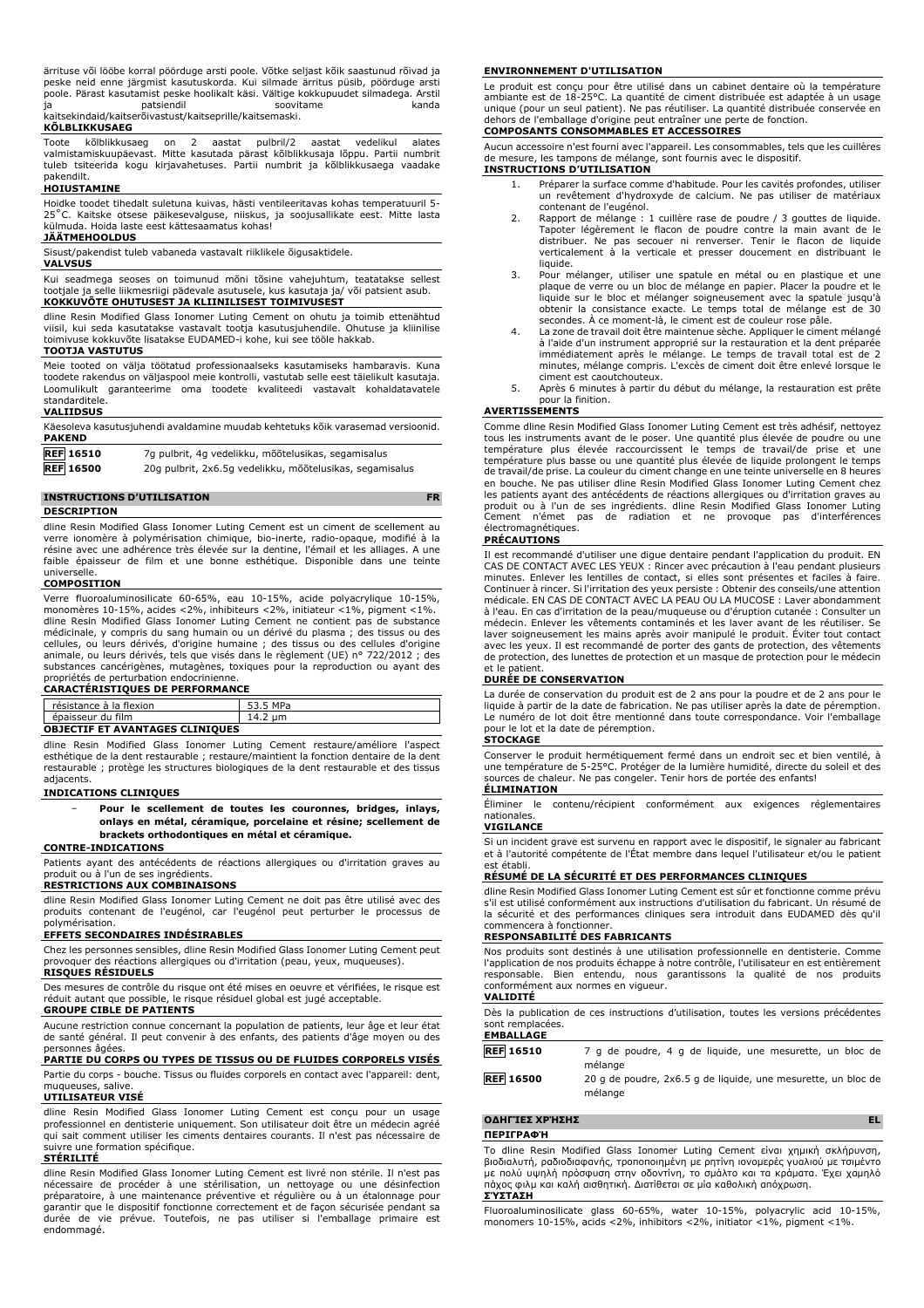dline Resin Modified Glass Ionomer Luting Cement δεν περιλαμβάνει ιατρικές ουσίες, συμπεριλαμβανομένων και ανθρώπινου αίματος ή παράγωγο πλάσματος· ιστούς ή κύτταρα, ή τα παράγωγά τους, ανθρώπινης προέλευσης· ιστούς ή κύτταρα ζωικής προέλευσης, ή παράγωγά τους, όπως αυτά αναφέρονται στον Κανονισμό (EU) Αρ. 722/2012· ουσίες που είναι καρκινογόνες, μεταλλαξιογόνες, τοξικές στην αναπαραγωγή, ή που να έχουν ιδιότητες που διαταράσσουν τους ενδοκρινικούς

# αδένες. **ΧΑΡΑΚΤΗΡΙΣΤΙΚΆ ΕΠΊΔΟΣΗΣ**

|  | avikn:<br>avroxn | MD <sub>2</sub> |  |  |
|--|------------------|-----------------|--|--|
|  | $\pi$            | ыш<br>17.L      |  |  |
|  |                  |                 |  |  |

**ΠΡΟΟΡΙΖΌΜΕΝΗ ΧΡΉΣΗ ΚΑΙ ΚΛΙΝΙΚΆ ΟΦΈΛΗ** dline Resin Modified Glass Ionomer Luting Cement αποκαθιστά/βελτιώνει την<br>αισθητική εμφάνιση του δοντιού που αποκαθίσταται<sup>,</sup> αποκαθιστά/συντηρεί την<br>οδοντική λειτουργία του δοντιού που αποκαθίσταται· προστατεύει βιολογικ του δοντιού που αποκαθίσταται και τους γειτονικούς ιστούς.

### **ΚΛΙΝΙΚΈΣ ΕΝΔΕΊΞΕΙΣ**

− **Για συγκόλληση σε στεφάνες, γέφυρες, ένθετα, και επένθετα από μέταλλο, κεραμικά, πορσελάνη, ή ρητίνη· συγκόλληση μεταλλικών και κεραμικών ορθοδοντικών bracket.**

### **ΑΝΤΕΝΔΕΊΞΕΙΣ**

Οι ασθενείς που έχουν ιστορικό σοβαρής αλλεργίας ή αντιδράσεις ερεθισμού στο προϊόν ή σε οποιοδήποτε από τα συστατικά του.

# **ΠΕΡΙΟΡΙΣΜΟΊ ΣΥΝΔΥΑΣΜΏΝ**

dline Resin Modified Glass Ionomer Luting Cement δεν πρέπει να χρησιμοποιείται με προϊόντα που περιέχουν ευγενόλη, καθώς η ευγενόλη μπορεί να διαταράξει την διαδικασία του πολυμερισμού.

### **ΑΝΕΠΙΘΎΜΗΤΕΣ ΠΑΡΕΝΈΡΓΕΙΕΣ**

Σε ευαίσθητα άτομα, το προϊόν μπορεί να προκαλέσει αλλεργικές ή ερεθιστικές αντιδράσεις (δέρμα, οφθαλμοί, βλεννογόνοι).

# **ΚΊΝΔΥΝΟΙ ΠΟΥ ΠΑΡΑΜΈΝΟΥΝ**

Έχουν υλοποιηθεί και επαληθευτεί μέτρα ελέγχου κινδύνου, έχει μειωθεί ο κίνδυνος όσο περισσότερο γίνεται, ο συνολικός κίνδυνος που απομένει έχει κριθεί αποδεκτός. **ΟΜΆΔΑ ΣΤΌΧΟΣ ΑΣΘΕΝΏΝ**

# Δεν υπάρχουν γνωστοί περιορισμοί σχετικά με πληθυσμούς ασθενών, την ηλικία τους, και την γενική τους κατάσταση υγείας. Μπορεί να υπάρχουν παιδιά, ενήλικες, ή ηλικιωμένοι ασθενείς.

### **ΠΡΟΟΡΙΖΌΜΕΝΟ ΜΈΡΟΣ ΣΏΜΑΤΟΣ Ή ΤΎΠΟΣ ΙΣΤΟΎ ΚΑΙ ΥΓΡΏΝ ΣΏΜΑΤΟΣ**

Μέρος του σώματος—στόμα. Ιστοί ή σωματικά υγρά που έρχονται σε επαφή με την

### συσκευή—δόντια, στοματικό βλεννογόνο, σάλιο. **ΠΡΟΟΡΙΖΌΜΕΝΟΣ ΧΡΉΣΤΗΣ**

dline Resin Modified Glass Ionomer Luting Cement έχει δημιουργηθεί για επαγγελματική χρήση στην οδοντιατρική και μόνο. Χρήστης μπορεί να είναι μόνο αδειούχος γιατρός που έχει γνώσει πάνω στην χρήση κοινών οδοντικών υλικών έμφραξης. Δεν υπάρχει ανάγκη για συγκεκριμένη εκπαίδευση.

### **ΑΠΟΣΤΕΙΡΩΜΈΝΟ**

dline Resin Modified Glass Ionomer Luting Cement παραδίδεται μη αποστειρωμένο. Δεν υπάρχει ανάγκη για αποστείρωση προετοιμασίας, καθαρισμό, ή απολύμανση, προληπτική και τακτική συντήρηση ή βαθμονόμηση για την εξασφάλιση της ομαλής λειτουργίας της συσκευής και ασφάλειας κατά την διάρκεια της προβλεπόμενης διάρκειας ζωής της. Ωστόσο, μην χρησιμοποιήσετε αν η κύρια συσκευασία έχει πάθει ζημιά.

### **ΠΕΡΙΒΆΛΛΟΝ ΧΡΉΣΗΣ**

dline Resin Modified Glass Ionomer Luting Cement είναι σχεδιασμένο για χρήση σε οδοντιατρείο όπου η θερμοκρασία του περιβάλλοντος είναι 18–25°C. Η ποσότητα που διανέμεται από την υλικό είναι κατάλληλη για μια χρήση (για έναν ασθενή μόνο). Μην χρησιμοποιείτε ξανά. Η ποσότητα που διανέμεται και δεν κρατιέται στην αρχική της συσκευασία μπορεί να χάσει την λειτουργία της. **ΑΝΑΛΏΣΙΜΑ ΜΈΡΗ ΚΑΙ ΑΞΕΣΟΥΆΡ**

Δεν παρέχονται αξεσουάρ με την συσκευή. Αναλώσιμα, όπως κοχλιάρια μέτρησης, μπλοκ ανάμιξης, παρέχονται με την συσκευή. **ΟΔΗΓΊΕΣ ΧΡΉΣΗΣ**

- 1. Προετοιμάστε την επιφάνεια όπως πάντα. Για βαθιές κοιλότητες,<br>χρησιμοποιήστε ως πρώτο στρώμα κονία με υδροξείδιο του ασβεστίου.<br>Μην χρησιμοποιήσετε υλικά με ευγενόλη.<br>2. Αναλογία ανάμιξη: 1 επίπεδη κουταλιά σκόνης / 3
- Μην ανακατέψετε και μην αναποδογυρίσετε. Κρατήστε το δοχείο υγρού κάθετα και όρθιο, και πιέστε απαλά όταν διανέμετε το υγρό.
- 3. Για την ανάμιξη, χρησιμοποιήστε μεταλλική ή πλαστική σπάτουλα και γυάλινο ή χάρτινο μπλοκ ανάμιξης. Τοποθετήστε την σκόνη και το υγρό στο μπλοκ και αναμίξτε διεξοδικά με την σπάτουλα ανάμιξης μέχρι να επιτευχθεί η επιθυμητή συνοχή. Ο συνολικός χρόνος ανάμιξης είναι 30 δευτερόλεπτα. Η κονία θα είναι ανοιχτό ροζ χρώμα αυτήν την στιγμή.
- 4. Ο χώρος εργασίας πρέπει να διατηρείται στεγνός. Εφαρμόστε την κονία που έχετε αναμίξει με το κατάλληλο εργαλείο τόσο στην αποκατάσταση όσο και στο προετοιμασμένο δόντι αμέσως μετά την ανάμιξη. Ο συνολικός χρόνος εργασίας είναι 2 λεπτά, συμπεριλαμβανομένου και του χρόνου ανάμιξης. Η περισσευούμενη κονία πρέπει να αφαιρεθεί όσο είναι ελαστική.
- 5. Μετά από 6 λεπτά από την αρχή της ανάμιξης, η αποκατάσταση είναι έτοιμη για ολοκλήρωση.

### **ΠΡΟΕΙΔΟΠΟΙΉΣΕΙΣ**

Καθώς η κονία είναι πολύ συγκολλητική, καθαρίστε όλα τα εργαλεία πριν πήξει η<br>κονία. Μεγαλύτερη ποσότητα σκόνης ή υψηλές θερμοκρασίες μειώνουν τον χρόνο<br>εργασίας/τον χρόνο που χρειάζεται το μείγμα για να πήξει, και χαμηλό χρόνο που χρειάζεται το μείγμα για να πήξει. Το χρώμα της κονίας αλλάζει σε μια φυσιολογική απόχρωση μέσα σε 8 ώρες όσο είναι στο στόμα. Μην χρησιμοποιείτε dline Resin Modified Glass Ionomer Luting Cement σε ασθενείς που έχουν ιστορικό σοβαρής αλλεργίας ή αντιδράσεις ερεθισμού στο προϊόν ή σε οποιοδήποτε από τα συστατικά του. dline Resin Modified Glass Ionomer Luting Cement δεν εκπέμπει ακτινοβολία, και δεν προκαλεί ηλεκτρομαγνητικές παρεμβολές.

### **ΠΡΟΦΥΛΆΞΕΙΣ**

Προτείνεται η χρήση απομονωτήρα κατά την διάρκεια της εφαρμογής του προϊόντος. ΣΕ ΠΕΡΙΠΤΩΣΗ ΕΠΑΦΗΣ ΜΕ ΤΑ ΜΑΤΙΑ: Ξεπλύνετε προσεκτικά με νερό για αρκετά λεπτά. Αν υπάρχουν φακοί επαφής, αφαιρέστε τους, αν είναι εύκολο. Συνεχίστε να ξεπλένετε. Πλύνετε τα χέρια σας διεξοδικά πριν τον χειρισμό. ΣΕ ΠΕΡΙΠΤΩΣΗ ΕΠΑΦΗΣ ΜΕ ΤΟ ΔΕΡΜΑ Ή ΒΛΕΝΝΟΓΟΝΟΥΣ: Πλύντε με άφθονο νερό. Αν υπάρξει ερεθισμός ή κοκκίνισμα δέρματος/βλεννογόνων: Αναζητήστε ιατρική προσοχή/βοήθεια. Αφαιρέστε μολυσμένο ρουχισμό και πλύνετε πριν την χρήση. Αποφύγετε την επαφή με τα μάτια.<br>Προτείνεται να χρησιμοποιείται γάντια προστασίας/ρουχισμό προστασίας/γυαλιά<br>προστασίας/εξοπλισμό προστασίας προσώπου για τον γιατρό κα

### **ΔΙΆΡΚΕΙΑ ΖΩΉΣ**

Διάρκεια ζωής προϊόντος είναι 2 χρόνια για την σκόνη / 2 χρόνια για το υγρό από την<br>ημερομηνία κατασκευής. Μην χρησιμοποιείτε μετά την ημερομηνία λήξης. Ο αριθμός<br>παρτίδας πρέπει να αναφέρεται σε κάθε δήλωση. Δείτε την συ παρτίδας και την ημερομηνία λήξης.

## **ΑΠΟΘΉΚΕΥΣΗ**

Κρατήστε το προϊόν ερμητικά κλειστό σε ξηρό και καλά αεριζόμενο χώρο, σε θερμοκρασία 5–25°C. Προστατέψτε από υγρασία, απευθείας έκθεση στο ηλιακό φως και πηγές θερμότητας. Μην παγώσετε. Κρατήστε μακριά από παιδιά!! **ΔΙΆΘΕΣΗ**

Η διάθεση των περιεχομένων και του περιέκτη να γίνεται σύμφωνα με τους εθνικούς κανονισμούς.

# **ΠΡΟΣΟΧΉ**

Αν οποιοδήποτε σοβαρό περιστατικό λάβει χώρα σε σχέση με την συσκευή, να το αναφέρετε στον κατασκευαστή και την αρμόδια αρχή της χώρας ή της πολιτείας στην οποία ο χρήστης και/ή ο ασθενής βρίσκονται.

### **ΠΕΡΊΛΗΨΗ ΑΣΦΆΛΕΙΑΣ ΚΑΙ ΚΛΙΝΙΚΉΣ ΕΠΊΔΟΣΗΣ**

dline Resin Modified Glass Ionomer Luting Cement είναι ασφαλές και αποδίδει όπως προορίζεται αν χρησιμοποιείται σύμφωνα με τις οδηγίες χρήσης του κατασκευαστή. Η περίληψη της ασφάλειας και της κλινικής επίδοσης θα εισαχθεί στο σύστημα EUDAMED μόλις ξεκινήσει να λειτουργεί.

### **ΥΠΕΥΘΥΝΌΤΗΤΑ ΚΑΤΑΣΚΕΥΑΣΤΉ**

Τα προϊόντα μας έχουν αναπτυχθεί για επαγγελματική χρήση στην οδοντιατρική. Καθώς η εφαρμογή των προϊόντων μας είναι πέρα από τον έλεγχό μας, ο χρήστης είναι πλήρως υπεύθυνος για την εφαρμογή τους. Προφανώς, εγγυόμαστε ότι η ποιότητα των προϊόντων μας είναι σε συμφωνία με τα πρότυπα που εφαρμόζονται. **ΕΓΚΥΡΌΤΗΤΑ**

Κατά την έκδοση του παρόντος εγχειριδίου χρήσης, όλες οι προηγούμενες εκδόσεις αντικαθίστανται. **ΣΥΣΚΕΥΑΣΊΑ**

|  | ανάμιξης |  | 7g σκόνης, 4g υγρού, κοχλιάριο μέτρησης, μπλοκ ανάμιξης<br>20g σκόνης, 2χ6.5g υγρού, κοχλιάριο μέτρησης, μπλοκ |
|--|----------|--|----------------------------------------------------------------------------------------------------------------|

# **HASZNÁLATI UTASÍTÁS HU**

### **LEÍRÁS**

Az dline Resin Modified Glass Ionomer Luting Cement kémiai kötésű, bioinergált, sugárzást nem befolyásoló, gyantával módosított üvegionomer tömítő cement, nagyon jó tapadással a dentinnel, zománccal és ötvözetekkel. Alacsony fóliavastagsággal és jó esztétikával rendelkezik. Egy univerzális árnyalatban kapható. **ÖSSZETÉTEL**

Fluoraluminoszilikát üveg 60-65%, víz 10-15%, poliakrilsav 10-15%, monomerek

10-15%, savak <2%, inhibitorok <2%, iniciátor <1%, pigment <1%. dline Resin Modified Glass Ionomer Luting Cement nem tartalmaz gyógyászati anyagot, beleértve az emberi vért vagy plazmaszármazékot; emberi eredetű<br>szöveteket vagy sejteket vagy azok származékait; a 722/2012/EU rendeletben<br>említett-állati-eredetű-szöveteket-vagy-sejteket-vagy-azok-származékait; r mutagén, reprodukciót károsító vagy endokrin károsító tulajdonságokkal rendelkező anyagokat.

### **TELJESÍTMÉNYJELLEMZŐK**

| hailítószilárdság                              | 53.5 MPa |  |  |  |  |
|------------------------------------------------|----------|--|--|--|--|
| filmvastagság                                  | 14.2 um  |  |  |  |  |
| RENDELTETESSZERU HASZNÁLAT ÉS KLINIKAI ELÖNYÖK |          |  |  |  |  |

dline Resin Modified Glass Ionomer Luting Cement helyreállítja/javítja a<br>helyreállítható fogesztétikai megjelenését; helyreállítja/fenntartja a helyreállítható<br>fogfogászati funkcióját; védi a helyreállítható fogés a szomsz struktúráit.

### **KLINIKAI JAVALLATOK**

− **Minden fém, kerámia, porcelán és műgyanta korona, híd, inlay, onlay cementálásához; fém és kerámia fogszabályozó brackettek cementálásához.**

### **ELLENJAVALLATOK**

Azok a betegek, akiknek a kórtörténetében a termékre vagy bármely összetevőre súlyos allergiás vagy irritációs reakciót észleltek.

### **A KOMBINÁCIÓKRA VONATKOZÓ KORLÁTOZÁSOK**

dline Resin Modified Glass Ionomer Luting Cement nem használható eugenolt tartalmazó termékekkel együtt, mivel az eugenol megzavarhatja a polimerizációs folyamatot.

### **NEMKÍVÁNATOS MELLÉKHATÁSOK**

Az arra fogékony egyéneknél dline Resin Modified Glass Ionomer Luting Cement allergiás vagy irritációs reakciókat okozhat (bőr, szem, nyálkahártya). **MARADÉK KOCKÁZATOK**

A kockázatcsökkentő intézkedéseket végrehajtották és ellenőrizték, a kockázatot a lehető legnagyobb mértékben csökkentették, az általános maradék kockázatot elfogadhatónak ítélték.

### **BETEGEK CÉLCSOPORTJA**

A betegpopulációra, életkorukra és általános egészségi állapotukra vonatkozóan nem ismertek korlátozások. Lehetnek gyermekek, középkorú vagy idős betegek. **A TEST TERVEZETT RÉSZE VAGY A TESTFOLYADÉKOK SZÖVETTÍPUSAI**

Testrész - száj. Az eszközzel érintkező szövetek vagy testnedvek - fog, szájnyálkahártya, nyál.

### **RENDELTETÉSSZERŰ FELHASZNÁLÓ**

dline Resin Modified Glass Ionomer Luting Cement kizárólag professzionális fogorvosi használatra fejlesztették ki. Felhasználója csak engedéllyel rendelkező orvos, aki ismeri a szokásos fogászati cementek használatát. Nincs szükség speciális képzésre. **STERILITÁS**

dline Resin Modified Glass Ionomer Luting Cement nem steril módon szállítják. Nincs szükség semmilyen előkészítő sterilizálásra, tisztításra vagy fertőtlenítésre, megelőző, rendszeres karbantartásra vagy kalibrálásra annak érdekében, hogy az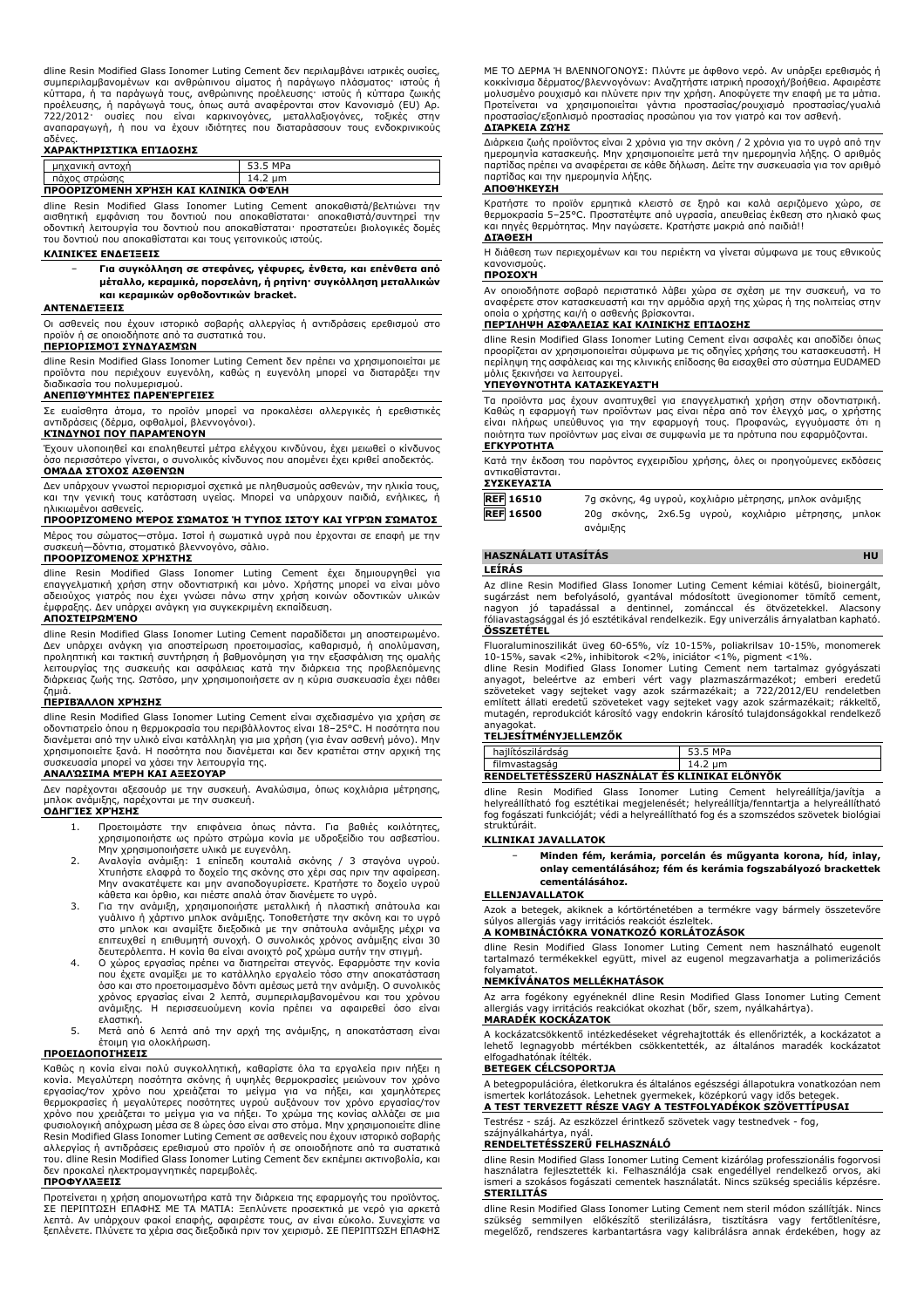eszköz rendeltetésszerű élettartama alatt megfelelően és biztonságosan működjön. Ne használja azonban, ha az elsődleges csomagolás sérült.

### **FELHASZNÁLÁSI KÖRNYEZET**

dline Resin Modified Glass Ionomer Luting Cement fogorvosi rendelöben valo<br>használatra tervezték, ahol a környezeti hőmérséklet 18-25°C. Az adagolt cement<br>egyszeri használatra alkalmas (csak-egy páciens-számára). Ne haszná nem az eredeti csomagolásban tárolt adagolt mennyiség funkcióvesztéshez vezethet. **FOGYASZTHATÓ ÖSSZETEVŐK ÉS TARTOZÉKOK**

A készülékhez nem mellékelnek tartozékokat. A készülékhez kellékeket, mint például mérőkanalat, keverőpárnákat szállítunk.

# **HASZNÁLATI UTASÍTÁS**

- 
- 1. Készítse elő a felületet a szokásos módon. Mély üregek esetén használjon<br>kalcium-hidroxid bélést. Ne használjon eugenoltartalmú anyagokat.<br>2. Keverési arány: 1 szintes kanál por / 3 csepp folyadék. Adagokás előtt<br>enyhén
- függőlegesen, és a folyadék adagolásakor óvatosan nyomja össze. 3. A keveréshez használjon fém vagy műanyag spatulát és üveglapot vagy papír keverőpárnát. Helyezze a port és a folyadékot a lapkára, és keverje<br>alaposan össze a keverőspatulával, amíg el nem éri a pontos<br>konzisztenciát. A teljes keverési idő 30 másodperc. A cemen halvány rózsaszínű.
- 4. A munkaterületet szárazon kell tartani. A kikevert cementet megfelelő eszközzel azonnal a keverés után vigye fel mind a restaurációra, mind a preparált fogra. A teljes munkaidő a keveréssel együtt 2 perc. A cementfelesleget el kell távolítani, amikor a cement gumiszerűvé válik.
- 5. A keverés megkezdésétől számított 6 perc elteltével a restauráció készen áll a befejezésre.

### **FIGYELMEZTETÉSEK**

Mivel a cement erősen adhéziós, a cement megkötése előtt minden eszközt meg kell tisztitani. A nagyobb mennyiségű por vagy a magasabb hőmérséklet lerövidíti a<br>bedolgozási/megkötési- időt, -az-alacsonyabb- hőmérséklet- vagy-a- nagyobb<br>mennyiségű-folyadék-pedig-meghosszabbítja-a-bedolgozási/megkötési-idő színe a szájban 8 órán belül univerzális árnyalatúvá változik. Ne használja dline Resin Modified Glass Ionomer Luting Cement olyan betegeknél, akiknek a kórtörténetében súlyos allergiás vagy irritációs reakciót észleltek a termékre vagy bármely összetevőre. dline Resin Modified Glass Ionomer Luting Cement nem bocsát ki sugárzást és nem okoz elektromágneses zavarokat.

## **ÓVINTÉZKEDÉSEK**

A termék alkalmazása során ajánlott a kofferdam használata. HA SZEMBEN: Ovatosan öblítse ki vízzel néhány percig. Távolítsa el a kontaktlencsét, ha van és<br>könnyen elvégezhető. Folytassa az öblítést. Ha a szemirritáció továbbra is fennáll:<br>Kérjen orvosi tanácsot/ellátást. A termék kezelése után kiütés lép fel: Kérjen orvosi tanácsot/ellátást. Vegye le a szennyezett ruházatot, és<br>újrahasználat előtt mossa ki. Kerülje a szemmel való érintkezést. Az orvos és a beteg<br>számára védőkesztyű/védő ruházat/szem- és arcvédő

# **SZAVATOSSÁGI IDŐ**

A termék eltarthatósági ideje por esetén 2 év / folyadék esetén 2 év a gyártástól számítva. A lejárati idő után ne használja fel. A tételszámot minden levelezésben fel kell tüntetni. A tétel és a lejárati dátumot lásd a csomagoláson. **TÁROLÁS**

# A terméket szorosan lezárva, száraz, jól szellőző helyen, 5-25°C-on tartsa. Védje a nedvesség, közvetlen napfénytől és hőforrásoktól. Ne fagyassza le. Gyermekek elől

# elzárva tartandó!! **MEGSEMMISÍTÉS**

A tartalmat/tartályt a nemzeti jogszabályi előírásoknak megfelelően ártalmatlanítsa. **ÉBERSÉG**

Ha az eszközzel kapcsolatban bármilyen súlyos esemény történt, jelentse a gyártónak és a felhasználó és/vagy a beteg letelepedése szerinti tagállam illetékes hatóságának.

### **A BIZTONSÁGOSSÁG ÉS A KLINIKAI TELJESÍTMÉNY ÖSSZEFOGLALÁSA**

dline Resin Modified Glass Ionomer Luting Cement biztonságos és rendeltetésszerűen működik, ha a gyártó használati utasításának megfelelően használják. A biztonságosság és a klinikai teljesítmény összefoglalása az EUDAMED-ben kerül bevezetésre, amint az megkezdi működését.

# **A GYÁRTÓ FELELŐSSÉGE**

Termékeinket a fogászatban történő professzionális használatra fejlesztettük ki. Mivel termékeink alkalmazása nem áll a mi ellenőrzésünk alatt, a felhasználó teljes mértékben felelős az alkalmazásért. Természetesen garantáljuk termékeink elelőségét a alkalmazott a az alkalmazott szabványoknak megfelelően. **ÉRVÉNYESSÉG**

A jelen használati utasítás megjelenésével minden korábbi változat hatályát veszti. **CSOMAGOLÁS**

| <b>REF</b> 16510 | 7g por, 4g folyadék, mérőkanál, keverőpárna      |
|------------------|--------------------------------------------------|
| <b>REF</b> 16500 | 20g por, 2x6.5g folyadék, mérőkanál, keverőpárna |

### **ISTRUZIONI PER L'USO IT**

**DESCRIZIONE**

dline Resin Modified Glass Ionomer Luting Cement è un cemento vetroionomerico modificato con resina a polimerizzazione chimica, bioinerte, radiopaco, con un'adesione molto elevata a dentina, smalto e leghe. Ha un basso spessore del film e una buona estetica. Disponibile in una tonalità universale. **COMPOSIZIONE**

Vetro fluoroalluminosilicato 60-65%, acqua 10-15%, acido poliacrilico 10-15%, monomeri 10-15%, acidi <2%, inibitori <2%, iniziatore <1%, pigmento <1%. dline Resin Modified Glass Ionomer Luting Cement non contiene sostanze medicinali,

compresi sangue umano o derivati del plasma; tessuti o cellule, o loro derivati, di<br>origine umana; tessuti o cellule di origine animale, o loro derivati, come indicato nel regolamento (UE) n. 722/2012; sostanze cancerogene, mutagene, tossiche per la riproduzione o con proprietà di alterazione del sistema endocrino. **CARATTERISTICHE DELLE PRESTAZIONI**

| resistenza alla flessione                | 53.5 MPa |  |  |  |
|------------------------------------------|----------|--|--|--|
| spessore del film                        | 14.2 um  |  |  |  |
| <b>SCOPO PREVISTO E BENEFICI CLINICI</b> |          |  |  |  |

dline Resin Modified Glass Ionomer Luting Cement ripristina/migliora l'aspetto estetico del dente riparabile; ripristina/mantiene la funzione dentale del dente riparabile; protegge le strutture biologiche del dente riparabile e i tessuti adiacenti. **INDICAZIONI CLINICHE**

### − **Per la cementazione di tutte le corone in metallo, ceramica, porcellana e resina, ponti, inlay, onlay; cementazione di staffe ortodontiche in metallo e ceramica.**

### **CONTROINDICAZIONI**

Pazienti che hanno una storia di gravi reazioni allergiche o di irritazione al prodotto o a uno qualsiasi degli ingredienti. **RESTRIZIONI ALLE COMBINAZIONI**

### dline Resin Modified Glass Ionomer Luting Cement non deve essere usato con prodotti contenenti eugenolo, in quanto l'eugenolo può disturbare il processo di polimerizzazione.

# **EFFETTI COLLATERALI INDESIDERATI**

In individui suscettibili, dline Resin Modified Glass Ionomer Luting Cement può causare reazioni allergiche o di irritazione (pelle, occhi, mucose). **RISCHI RESIDUI**

Le misure di controllo del rischio sono state implementate e verificate, il rischio è ridotto il più possibile, il rischio residuo complessivo è giudicato accettabile. **GRUPPO TARGET DEL PAZIENTE**

Non sono note restrizioni per quanto riguarda la popolazione dei pazienti, la loro età e le condizioni generali di salute. Possono essere bambini, pazienti di mezza età o anziani.

### **PARTE DEL CORPO PREVISTA O TIPI DI TESSUTI O FLUIDI CORPOREI**

Parte del corpo - bocca. Tessuti o fluidi corporei a contatto con il dispositivo - dente, mucosa orale, saliva.

### **UTILIZZATORE PREVISTO**

dline Resin Modified Glass Ionomer Luting Cement è sviluppato solo per uso professionale in odontoiatria. Il suo utilizzatore è solo un medico autorizzato che ha la conoscenza di come usare i comuni cementi dentali. Non c'è bisogno di una formazione specifica.

### **STERILITÀ**

dline Resin Modified Glass Ionomer Luting Cement viene consegnato non sterile. Non c'è bisogno di alcuna sterilizzazione preparatoria, pulizia o disinfezione, manutenzione preventiva e regolare o calibrazione per garantire che il dispositivo funzioni correttamente e in sicurezza durante la sua vita prevista. Tuttavia, non utilizzare se la confezione primaria è danneggiata.

### **AMBIENTE DI UTILIZZO**

dline Resin Modified Glass Ionomer Luting Cement è progettato per essere usato in studi dentistici dove la temperatura ambiente è di 18-25°C. La quantità erogata di cemento è adatta all'uso singolo (solo per un paziente). Non riutilizzare. La quantità erogata conservata non nella confezione originale può portare alla perdita di funzionalità.

### **COMPONENTI DI CONSUMO E ACCESSORI**

Non vengono forniti accessori con il dispositivo. I materiali di consumo, come il misurino, i tamponi di miscelazione, sono forniti con il dispositivo.

**ISTRUZIONI PER L'USO**

- 1. Preparare la superficie come solito fare. Per cavità profonde usare un liner
- di idrossido di calcio. Non usare materiali contenenti eugenolo.<br>2. Rapporto di miscelazione: 1 cucchiaio raso di polvere / 3 gocce di liquido.<br>Battere leggermente il flacone di polvere contro la mano prima di erogare
- verticale e spremere delicatamente quando si dispensa un liquido. 3. Per la miscelazione utilizzare una spatola di metallo o di plastica e una lastra di vetro o un tampone di carta. Posizionare la polvere e il liquido sul pad e mescolare accuratamente con la spatola di miscelazione fino a raggiungere la consistenza esatta. Il tempo totale di miscelazione è di 30
- secondi. Il cemento è di colore rosa pallido in questo momento. 4. Mantenere asciutta l'area di lavoro. Applicare il cemento miscelato con uno strumento adatto sia sul restauro che sul dente preparato immediatamente dopo la miscelazione. Il tempo totale di lavoro è di 2 minuti inclusa la miscelazione. Il cemento in eccesso deve essere rimosso quando il cemento è gommoso.
- 5. Dopo 6 minuti dall'inizio della miscelazione il restauro è pronto per la rifinitura.

### **AVVERTENZE**

Poiché dline Resin Modified Glass Ionomer Luting Cement è altamente adesivo, pulire tutti gli strumenti prima che il cemento sia pronto. Una maggiore quantità di polvere o una temperatura più alta accorciano il tempo di lavorazione/regolazione e una temperatura più bassa o una maggiore quantità di liquido prolungano il tempo di lavorazione/regolazione. Il colore del cemento cambia in una tonalità universale entro 8 ore in bocca. Non utilizzare dline Resin Modified Glass Ionomer Luting Cement in pazienti che hanno precedenti di gravi reazioni allergiche o di irritazione al prodotto o a uno qualsiasi degli ingredienti. dline Resin Modified Glass Ionomer Luting Cement non emette radiazioni e non causa interferenze elettromagnetiche.

### **PRECAUZIONI**

Si raccomanda l'uso di un cofferdam durante l'applicazione del prodotto. IN CASO DI CONTATTO CON GLI OCCHI: sciacquare con cautela con acqua per diversi minuti. Rimuovere le lenti a contatto, se presenti e facili da fare. Continuare a risciacquare. Se l'irritazione oculare persiste: Richiedere l'intervento di un medico. Lavare<br>accuratamente le mani dopo la manipolazione. INCASO DI CONTATTO CON PELLE O<br>MUCOSA: lavare abbondantemente con acqua. Se si verifica un'irrita contaminati e lavarli prima di riutilizzarli. Evitare il contatto con gli occhi. Si raccomanda di indossare guanti protettivi/abbigliamento protettivo/protezione per gli occhi/viso per il medico e il paziente.

### **DURATA DI CONSERVAZIONE**

La durata di conservazione del prodotto è di 2 anni per la polvere / 2 anni per il liquido dalla data di produzione. Non utilizzare dopo la data di scadenza. Il numero di lotto deve essere citato in tutta la corrispondenza. Vedere la confezione per il lotto e la data di scadenza.

### **CONSERVAZIONE**

Tenere il prodotto ben chiuso in un luogo asciutto e ben ventilato a 5-25°C. Proteggere dalla umidità, luce diretta del sole e da fonti di calore. Non congelare. Tenere fuori dalla portata dei bambini! **SMALTIMENTO**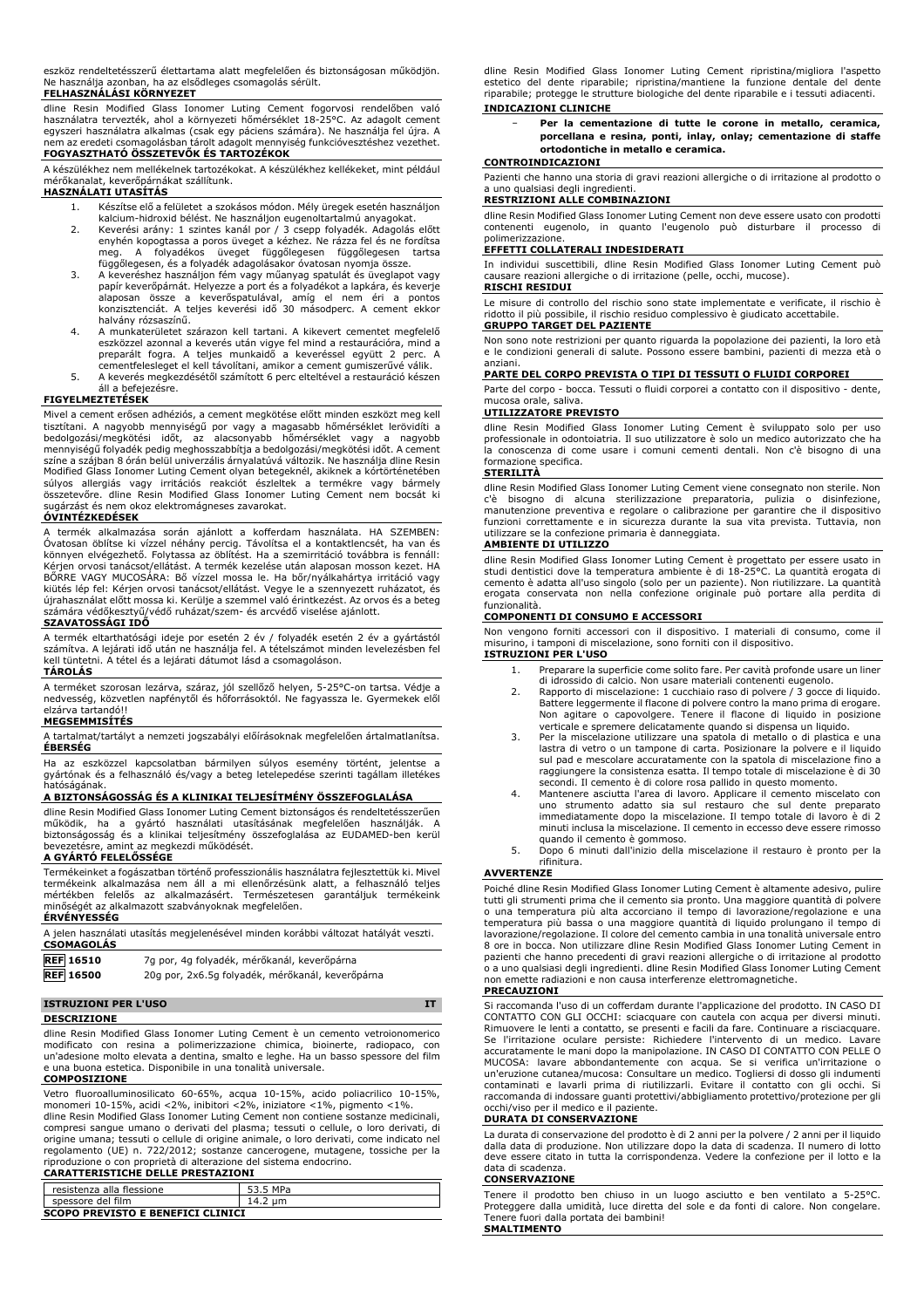Smaltire il contenuto/contenitore come richiesto dai requisiti normativi nazionali. **VIGILANZA**

Se si è verificato un incidente grave in relazione al dispositivo, riferirlo al fabbricante e all'autorità competente dello Stato Membro in cui è stabilito l'utente e/o il paziente. **RIASSUNTO DELLA SICUREZZA E DELLE PRESTAZIONI CLINICHE**

dline Resin Modified Glass Ionomer Luting Cement è sicuro e funziona come previsto se utilizzato secondo le istruzioni d'uso del fabbricante. La sintesi della sicurezza e delle prestazioni cliniche sarà introdotta in EUDAMED non appena inizierà a funzionare

### **RESPONSABILITÀ DEI PRODUTTORI**

I nostri prodotti sono stati sviluppati per l'uso professionale in odontoiatria. Poiché l'applicazione dei nostri prodotti è al di fuori del nostro controllo, l'utente è completamente responsabile dell'applicazione. Naturalmente, garantiamo la qualità dei nostri prodotti secondo le norme applicate. **VALIDITÀ**

Con la pubblicazione di queste istruzioni per l'uso, tutte le versioni precedenti vengono sostituite.

# **IMBALLAGGIO**

| <b>REF 16510</b> |  |              |  | 7q di polvere, 4q di liquido, misurino, tampone di miscelazione |  |
|------------------|--|--------------|--|-----------------------------------------------------------------|--|
| <b>REF</b> 16500 |  |              |  | 20g di polvere, 2x6.5g di liquido, misurino, tampone di         |  |
|                  |  | miscelazione |  |                                                                 |  |

### **LIETOŠANAS INSTRUKCIJA LV APRAKSTS**

dline Resin Modified Glass Ionomer Luting Cement ir ķīmiski sacietējošs, bioinerts, radioplastisks, ar sveķiem modificēts stikla jonomēru pārklājošs cements ar ļoti augstu saķeri ar dentīnu, emalju un sakausējumiem. Tam ir zems plēves biezums un laba estētika. Pieejams vienā universālā tonī.

### **SASTĀVS**

Fluoroaluminosilikāta stikls 60–65 %, ūdens 10–15 %, poliakrilskābe 10–15 %, monomēri 10–15 %, skābes <2 %, inhibitori <2 %, ierosinātājs <1 %, pigments  $< 1$  %.

Izstrādājums nesatur ārstnieciskas vielas, tostarp cilvēka asinis vai plazmas atvasinājumus, cilvēka izcelsmes audus, šūnas vai to atvasinājumus, dzīvnieku izcelsmes audus, šūnas vai to atvasinājumus, kā minēts Regulā (ES) Nr. 722/2012, vielas, kas ir kancerogēnas, mutagēnas, toksiskas attiecībā pret reproduktīvo sistēmu vai kurām piemīt endokrīno sistēmu graujošas īpašības.

## **SNIEGUMA RAKSTURLIELUMI**

| lieces stiprība                                 | 53.5 MPa |  |  |  |  |
|-------------------------------------------------|----------|--|--|--|--|
| plēves biezums                                  | 14.2 um  |  |  |  |  |
| <b>PAREDZETAIS MERKIS UN KLĪNISKIE IEGUVUMI</b> |          |  |  |  |  |

dline Resin Modified Glass Ionomer Luting Cement atjauno/uzlabo atjaunojamā zoba estētisko izskatu, atjauno/uztur atjaunojamā zoba darbību, aizsargā atjaunojamā zoba un blakus esošo audu bioloģiskās struktūras.

# **KLĪNISKĀS INDIKĀCIJAS**

− **Visu metāla, keramikas, porcelāna un sveķu kronīšu, tiltiņu, inleju, onleju cementēšanai; metāla un keramikas ortodontisko brekešu cementēšanai.**

### **KONTRINDIKĀCIJAS**

Pacienti, kuriem anamnēzē ir bijušas smagas alerģiskas vai kairinošas reakcijas pret izstrādājumu vai kādu no sastāvdaļām.

### **IEROBEŽOJUMI KOMBINĀCIJĀM**

dline Resin Modified Glass Ionomer Luting Cement nedrīkst lietot kopā ar produktiem, kas satur eigenolu, jo eigenols var traucēt polimerizācijas procesu.

**NEVĒLAMĀS BLAKUSPARĀDĪBAS**

Jutīgiem cilvēkiem izstrādājums var izraisīt alerģiskas vai kairinājuma reakcijas (āda, alotāda)

### **PĀRĒJIE RISKI**

Riska kontroles pasākumi ir ieviesti un pārbaudīti, risks ir samazināts, ciktāl iespējams, kopējais atlikušais risks tiek uzskatīts par pieņemamu.

## **PACIENTU MĒRĶGRUPA**

Nav zināmu ierobežojumu attiecībā uz pacientu populāciju, viņu vecumu un vispārējo veselības stāvokli. Var būt bērni, vidēja vecuma vai gados vecāki pacienti. **PAREDZĒTĀ ĶERMEŅA DAĻA VAI ĶERMEŅA ŠĶIDRUMU AUDU VEIDI**

Ķermeņa daļa — mute. Audu vai ķermeņa šķidrumu saskare ar ierīci — zobs, mutes gļotāda, siekalas.

### **PAREDZĒTAIS LIETOTĀJS**

Izstrādājums ir paredzēts profesionālai lietošanai tikai zobārstniecībā. Tā lietotājs ir tikai licencēts ārsts, kurš zina, kā lietot parastos zobu cementus. Nav nepieciešama specifiska apmācība..

# **STERILITĀTE**

Izstrādājums tiek piegādāts nesterils. Lai nodrošinātu ierīces pareizu un drošu darbību paredzētajā kalpošanas laikā, nav nepieciešama nekāda sagatavojoša sterilizācija, tīrīšana vai dezinfekcija, profilaktiska, regulāra apkope vai kalibrēšana. Tomēr nelietojiet, ja primārais iepakojums ir bojāts. **IZMANTOŠANAS VIDE**

Izstrādājums ir paredzēts lietošanai zobārstniecības kabinetā, kur vides temperatūra ir 18–25 °C. Dozētais cementa daudzums ir piemērots vienreizējai lietošanai (tikai vienam pacientam). Nelietojiet atkārtoti. Dozētais daudzums, kas netiek glabāts oriģinālajā iepakojumā, var izraisīt funkcijas zudumu. **PALĪGMATERIĀLI UN PIEDERUMI**

Ierīces piegādes komplektā nav iekļauti piederumi Ierīces komplektā ir iekļauti, palīgmateriāli, piemēram, mērkarote un maisīšanas paliktņi.

# **LIETOŠANAS INSTRUKCIJA**

- 1. Sagatavojiet virsmu kā parasti. Dziļiem dobumiem izmantojiet kalcija hidroksīda oderējumu. Nelietojiet eigenolu saturošus materiālus. 2. Maisījuma attiecība: 1 karote pulvera (bez kaudzes) / 3 pilieni šķidruma.
- Pirms dozēšanas viegli uzsitiet ar pulvera pudeli pa roku. Nekratiet un neapgrieziet ačgārni. Turiet šķidruma pudeli vertikāli uz augšu un, dozējot šķidrumu, viegli saspiediet.
- 3. Maisīšanai izmantojiet metāla vai plastmasas lāpstiņu un stikla plāksni vai papīra maisīšanas paliktni. Uzlieciet pulveri un šķidrumu uz paliktņa un rūpīgi samaisiet ar maisīšanas lāpstiņu, līdz ir sasniegta precīza

konsistence. Kopējais maisīšanas laiks ir 30 sekundes. Šajā brīdī cements ir gaiši sārts.

- 4. Darba zona ir jāuztur sausa. Uzklājiet samaisīto cementu ar piemērotu instrumentu gan restaurācijai, gan sagatavotajam zobam tūlīt pēc samaisīšanas. Kopējais izstrādes laiks ir 2 minūtes, iekļaujot maisīšanu. Cementa pārpalikums ir jānoņem, kad cements ir gumijas stāvoklī.
	- Pēc 6 minūtēm kopš maisīšanas sākuma restaurācija ir gatava apstrādei.

# **BRĪDINĀJUMI**

Tā kā dline Resin Modified Glass Ionomer Luting Cement ir ļoti lipīgs, pirms cementa pielipšanas notīriet visus instrumentus. Lielāks pulvera daudzums vai augstāka temperatūra saīsina izstrādes/saistīšanās laiku, bet zemāka temperatūra vai lielāks šķidruma daudzums šo laiku pagarina. 8 stundu laikā mutē cementa krāsa mainās uz universālu toni. Nelietojiet šo dline Resin Modified Glass Ionomer Luting Cement pacientiem, kuriem anamnēzē ir bijušas smagas alerģiskas vai kairinājuma reakcijas pret izstrādājumu vai kādu tā sastāvdaļu. dline Resin Modified Glass Ionomer Luting Cement neizdala starojumu un nerada elektromagnētiskus traucējumus.

### **PIESARDZĪBAS PASĀKUMI**

Izstrādājuma uzklāšanas laikā ieteicams lietot koferdamu. PĒC SASKARES AR ACĪM: Uzmanīgi skalojiet ar ūdeni vairākas minūtes. Ja ievietotas kontaktlēcas, izņemiet tās (ja tas nav sarežģīti). Turpiniet skalot. Ja acu kairinājums turpinās: konsultējieties ar ārstu / saņemiet medicīnisku palīdzību. Pēc lietošanas rūpīgi nomazgājiet rokas. PĒC SASKARES AR ADU VAI GĻOTADU: Mazgāt ar lielu daudzumu ūdens. Ja rodas<br>ādas/gļotādas kairinājums vai izsitumi: Konsultēties ar ārstu / saņemt medicīnisku<br>palīdzību. Novilkt piesārņoto apģērbu un pirms atkārtotas lietošanas / aizsargapģērbu / acu aizsargus / sejas aizsargu.

### **GLABĀŠANAS ILGUMS**

Produkta derīguma termiņš ir 2 gadi pulverim / 2 gadi šķidrumam kopš izgatavošanas datuma. Nelietojiet pēc derīguma termiņa beigām. Partijas numurs ir jānorāda visā sarakstē. Partiju un derīguma termiņu skatīt uz iepakojuma. **GLABĀŠANA**

Glabāt izstrādājumu cieši noslēgtu sausā, labi vēdināmā vietā 5-25°C temperatūrā. Sargāt no mitrums, tiešiem saules stariem un siltuma avotiem. Nesasaldēt. Glabāt bērniem nepieejamā vietā!!

### **ATBRĪVOŠANĀS NO IZSTRĀDĀJUMA**

Atbrīvojieties no satura/konteinera atbilstoši valsts normatīvajām prasībām.

**MODRĪBA** Par jebkuru nopietnu incidentu, kas noticis saistībā ar ierīci, jāziņo ražotājam un tās

dalībvalsts kompetentajai iestādei, kurā ir reģistrēts lietotājs un/vai pacients. **DROŠĪBAS UN KLĪNISKĀ SNIEGUMA KOPSAVILKUMS**

dline Resin Modified Glass Ionomer Luting Cement ir drošs un darbojas kā paredzēts, ja to lieto saskaņā ar ražotāja lietošanas instrukciju. Drošības un klīniskā snieguma kopsavilkums tiks ievadīts EUDAMED, tiklīdz tas sāks darbu. **RAŽOTĀJA PIENĀKUMI**

Mūsu izstrādājumi ir izstrādāti profesionālai lietošanai zobārstniecībā. Tā kā mūsu<br>izstrādājumu lietošana nav mūsu kontrolē, lietotājs ir pilnībā atbildīgs par<br>izmantošanu. Protams, mēs garantējam savu izstr piemērotajiem standartiem.

# **DERĪGUMS**

Pēc šīs lietošanas instrukcijas publicēšanas visas iepriekšējās versijas tiek aizstātas. **IEPAKOJUMS**

| <b>REF 16510</b> |           |  | 7 g pulvera, 4 g šķidruma, mērkarote, maisīšanas paliktnis |                                                       |
|------------------|-----------|--|------------------------------------------------------------|-------------------------------------------------------|
| <b>REF</b> 16500 |           |  |                                                            | 20 g pulvera, 2x6.5 g šķidruma, mērkarote, maisīšanas |
|                  | paliktnis |  |                                                            |                                                       |

### **BRUKSANVISNING** NO

### **BESKRIVELSE**

dline Resin Modified Glass Ionomer Luting Cement er kjemisk herding, bioinert, radiopaque, harpiks modifisert glass ionomer luting sement med svært høy vedheft til dentin, emalje og legeringer. Har lav filmtykkelse og god estetikk. Tilgjengelig i en universell nyanse.

### **SAMMENSETNING**

Fluoroaluminosilikatglass 60-65%, vann 10-15%, polyakrylsyre 10-15%, monomerer<br>10-15%, syrer <2%, hemmere <2%, initiativtaker <1%, pigment <1%.<br>diline Resin Modified Glass Ionomer Luting Cement inneholder ikke medisinsk st

| fleksibel styrke                             | 53.5 MPa |  |  |  |
|----------------------------------------------|----------|--|--|--|
| filmtykkelse                                 | 14.2 um  |  |  |  |
| <b>TILTENKTE FORMÅL OG KLINISKE FORDELER</b> |          |  |  |  |

dline Resin Modified Glass Ionomer Luting Cement gjenoppretter/forbedrer estetisk utseende av gjenopprettelig tann; gjenoppretter/opprettholder tannfunksjonen til gjenopprettelig tann; beskytter biologiske strukturer av gjenopprettelig tann og tilstøtende vev.

### **KLINISKE INDIKASJONER**

| $\overline{\phantom{0}}$ | For | sementering av alt metall, keramikk, porselen og                 |  |  |  |
|--------------------------|-----|------------------------------------------------------------------|--|--|--|
|                          |     | harpikskroner, broer, innlegg, innlegg; sementering av metall og |  |  |  |
|                          |     | keramiske kjeveortopediske braketter.                            |  |  |  |

### **KONTRAINDIKASJONER**

Pasienter som tidligere har hatt alvorlige allergiske reaksjoner eller irritasjonsreaksjoner på produktet eller irritasjonsreaksjoner på produktet eller noen av innholdsstoffene. **BEGRENSNINGER FOR KOMBINASJONER**

dline Resin Modified Glass Ionomer Luting Cement skal ikke brukes sammen med produkter som inneholder eugenol, da eugenol kan forstyrre produkter som inneholder eugenol, da eugenol kan forstyrre polymerisasjonsprosessen.

### **UØNSKEDE BIVIRKNINGER**

Hos utsatte personer kan dline Resin Modified Glass Ionomer Luting Cement forårsake allergiske reaksjoner eller irritasjonsreaksjoner (hud, øye, slimhinne). **RESTRISIKOER**

Risikokontrolltiltak ble implementert og verifisert, risikoen reduseres mest mulig, den samlede restrisikoen anses å være akseptabel. **PASIENTMÅLGRUPPE**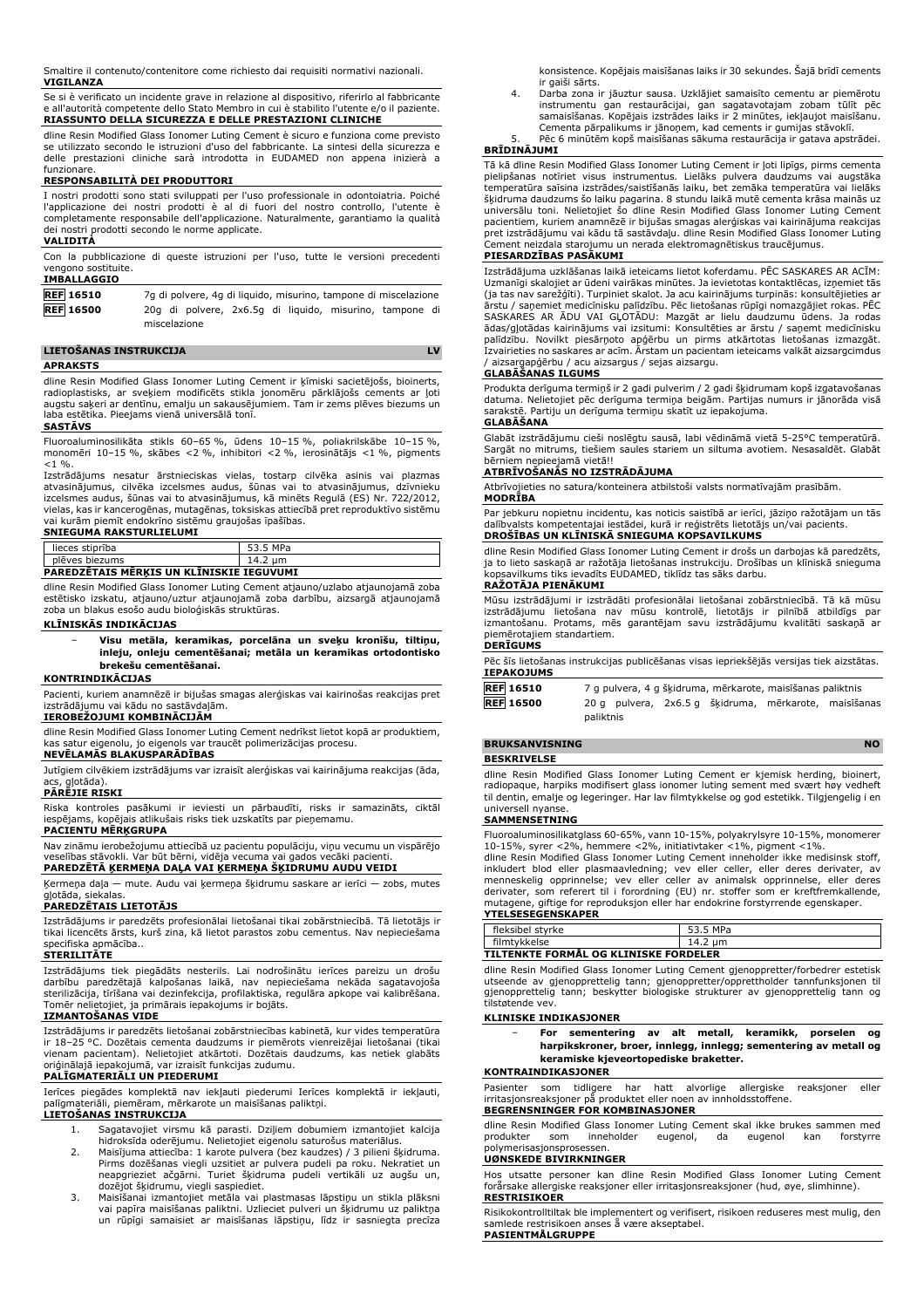Ingen restriksjoner kjent om pasientpopulasjon, alder og generelle helsetilstander. Det kan være barn, middelaldrende eller eldre pasienter.

**TILTENKT DEL AV KROPPEN ELLER TYPER VEV AV KROPPSVÆSKER**

En del av kroppen – munn. Vev eller kroppsvæsker kontaktet av enheten – tann, munnslimhinne, snytt.

# **TILTENKT BRUKER**

dline Resin Modified Glass Ionomer Luting Cement er kun utviklet til profesjonell bruk innen tannpleie. Brukeren kan kun være lisensiert lege som har kunnskap om hvordan man bruker vanlige sementer. Det er ikke behov for spesifikk utdannelse. **STERILITET**

dline Resin Modified Glass Ionomer Luting Cement leveres ikke-sterilt. Det er ikke behov for forberedende sterilisering, rengjøring eller desinfeksjon, forebyggende, regelmessig vedlikehold eller kalibrering for å sikre at enheten fungerer riktig og trygt i løpet av den tiltenkte levetiden. Bruk imidlertid ikke hvis primærpakken er skadet. **BRUK MILJØ**

dline Resin Modified Glass Ionomer Luting Cement er designet for å brukes på tannlegekontor der omgivelsestemperaturen er 18-25°C. Dispensert mengde sement er egnet for engangsbruk (kun for én pasient). Skal ikke brukes på nytt. Dispensert mengde som ikke oppbevars i originalpakningen kan føre til tap av funksjon.

# **FORBRUKSKOMPONENTER OG TILBEHØR**

Det følger ikke med tilbehør med apparatet. Forbruksvarer, for eksempel måleskje, blandeputer, leveres med enheten. **BRUKSANVISNING**

- 1. Forbered overflaten som alltid. For dype hulrom bruk kalsiumhydroksidforing. Ikke bruk eugenolholdige materialer. 2. Blandingsforhold: 1 nivå skje pulver / 3 dråper væske. Trykk lett flasken
- med pulver mot hånden før du dispenserer. Ikke rist eller snu. Hold væskeflasken vertikalt oppreist og klem forsiktig når du dispenserer en væske.
- 3. For blanding bruk metall- eller plastspatel og glassplate eller<br>papirblandingspute. Legg pulver og væske på puten og bland grundig<br>med blandespatelen til nøyaktig konsistens er nådd. Total blandingstid er<br>30 sekunder. S
- 4. Arbeidsområdet må holdes tørt. Påfør den blandede sementen med egnet instrument på både restaurering og tilberedt tann umiddelbart etter blanding. Total arbeidstid er 2 minutter inkludert blanding. Overflødig
- sement må fjernes når sementen er gummiaktig. 5. Etter 6 minutter fra starten av blandingsrestaurering er klar til etterbehandling.

### **ADVARSLER**

Siden dline Resin Modified Glass Ionomer Luting Cement er svært klebende, rengjør alle instrumenter før sement settes på. Høyere mengde pulver eller høyere<br>temperatur-forkorter-arbeidstiden/innstillingstiden-og-lavere-temperatur, eller-høyere<br>mengde-væske-forlenger-arbeidstiden/innstillingstiden. Fargen en universell nyanse innen 8 timer i munnen. Ikke bruk produktet til pasienter som tidligere har hatt alvorlige allergiske eller irritasjonsreaksjoner på produktet eller noen av innholdsstoffene. dline Resin Modified Glass Ionomer Luting Cement avgir ikke stråling og forårsaker ingen elektromagnetiske forstyrrelser.

# **FORHOLDSREGLER**

Det anbefales å bruke cofferdam under påføring av produktet. VED KONTAKT MED<br>ØYNE: Skyll forsiktig med vann i flere minutter. Fjern kontaktlinser, hvis de er til<br>stede og enkle å ta ut. Fortsett skyllingen. Hvis øyeirritas vernehansker/verneklær/vernebriller/ansiktsbeskyttelse for lege og pasient.

### **HOLDBARHET**

Holdbarhet for produktet er 2 år med pulver / 2 års væske fra produksjonsdatoen. Skal ikke brukes etter utløpsdatoen. Partinummeret skal oppgis i all korrespondanse. Se emballasje for batch- og utløpsdato.

### **OPPBEVARING**

Hold produktet tett lukket på et tørt, godt ventilert sted ved 5-25 °C. Beskyttes mot fuktighet, direkte sollys og varmekilder. Skal ikke fryses. Oppbevars utilgjengelig for

# barn! **BORTSKAFFELSE**

Kast innhold/beholder slik beskrevet i nasjonale forskriftskrav.

# **ÅRVÅKENHET**

Hvis det har skjedd en alvorlig hendelse i forbindelse med enhetsrapporten til produsenten og den kompetente myndigheten i medlemsstaten der brukeren og/eller pasienten er etablert.

# **OPPSUMMERING AV SIKKERHET OG KLINISK YTELSE**

dline Resin Modified Glass Ionomer Luting Cement er trygt og fungerer som det skal hvis det brukes i henhold til produsentens bruksanvisning. Oppsummering av sikkerhet og klinisk ytelse vil bli introdusert i EUDAMED så snart det vil starte arbeidet.

## **PRODUSENTENS ANSVAR**

Våre produkter er kun utviklet til profesjonell bruk innen tannpleie. Siden bruken av våre produkter er utenfor vår kontroll, er brukeren fullt ut ansvarlig for applikasjonen. Selvfølgelig garanterer vi kvaliteten på våre produkter i samsvar med de anvendte standardene.

## **GYLDIGHET**

| <b>EMBALLASJE</b> | Ved publisering av denne bruksanvisningen er alle tidligere versjoner erstattet. |
|-------------------|----------------------------------------------------------------------------------|
| <b>REF</b> 16510  | 7q pulver, 4q væske, måleskje, blandepute                                        |
| <b>REF</b> 16500  | 20g pulver, 2x6.5g væske, måleskje, blandepute                                   |

### **INSTRUKCJA UŻYTKOWANIA PL**

**OPIS**

dline Resin Modified Glass Ionomer Luting Cement jest chemicznie utwardzanym, bioinertnym, nieprzepuszczalnym dla promieni rentgenowskich, modyfikowanym żywicą cementem glasjonomerowym do osadzania o bardzo wysokiej adhezji do zębiny, szkliwa i stopów. Ma małą grubość warstwy i dobrą estetykę. Dostępny w jednym uniwersalnym odcieniu. **KOMPOZYCJA**

Szkło fluoroglinokrzemianowe 60-65%, woda 10-15%, kwas poliakrylowy 10-15%, monomery 10-15%, kwasy <2%, inhibitory <2%, inicjator <1%, pigment <1%. dline Resin Modified Glass Ionomer Luting Cement nie zawiera substancji leczniczych, w tym pochodnych ludzkiej krwi lub osocza; tkanek lub komórek pochodzenia ludzkiego lub ich pochodnych; tkanek lub komórek pochodzenia zwierzęcego lub ich<br>pochodnych, o których mowa w rozporządzeniu (UE) nr 722/2012; substancji<br>rakotwórczych, mutagenów, działających szkodliwie na rozrodczoś

# **CHARAKTERYSTYKA WYDAJNOŚCI**

| wytrzymałośc na zginanie                  | 53.5 MPa |  |  |  |  |
|-------------------------------------------|----------|--|--|--|--|
| arubość folii                             | ے.4"     |  |  |  |  |
| <b>PRZEZNACZENIE I KORZYSCI KLINICZNE</b> |          |  |  |  |  |

dline Resin Modified Glass Ionomer Luting Cement przywraca/poprawia estetyczny wygląd odbudowywanego zęba; przywraca/utrzymuje funkcje zębowe odbudowywanego zęba; chroni struktury biologiczne odbudowywanego zęba i przyległych tkanek.

### **WSKAZANIA KLINICZNE**

− **Do cementowania wszystkich koron metalowych, ceramicznych, porcelanowych i żywicznych, mostów, inlayów, onlayów; cementowanie zamków ortodontycznych metalowych i ceramicznych.**

### **PRZECIWWSKAZANIA**

Pacjenci, u których w przeszłości występowały ciężkie reakcje alergiczne lub podrażnienia na produkt lub którykolwiek ze składników. **OGRANICZENIA DOTYCZĄCE ŁĄCZENIA**

dline Resin Modified Glass Ionomer Luting Cement nie należy stosować z produktami zawierającymi eugenol, ponieważ eugenol może zakłócać proces polimeryzacji. **NIEPOŻĄDANE SKUTKI UBOCZNE**

### U osób podatnych dline Resin Modified Glass Ionomer Luting Cement może wywoływać reakcje alergiczne lub podrażnienia (skóra, oczy, błony śluzowe). **RYZYKO RESZTKOWE**

Wdrożono i zweryfikowano środki kontroli ryzyka, ryzyko jest ograniczone w jak największym stopniu, całkowite ryzyko szczątkowe ocenia się jako akceptowalne. **GRUPA DOCELOWA PACJENTÓW**

Brak znanych ograniczeń dotyczących populacji pacjentów, ich wieku i ogólnego stanu zdrowia. Mogą to być dzieci, pacjent w średnim lub podeszłym wieku. **PRZEZNACZONA CZĘŚĆ CIAŁA LUB RODZAJE TKANEK PŁYNÓW USTROJOWYCH**

Część ciała - usta. Tkanki lub płyny ustrojowe, z którymi styka się urządzenie - ząb, śluzówka jamy ustnej, ślina.

### **DOCELOWY UŻYTKOWNIK**

dline Resin Modified Glass Ionomer Luting Cement przeznaczony wyłącznie do użytku profesjonalnego w stomatologii. Licencjonowany tylko dla lekarza, który ma wiedzę, jak używać popularnych cementów. Nie ma potrzeby specjalnego szkolenia.

# **STERYLNOŚĆ**

dline Resin Modified Glass Ionomer Luting Cement dostarczany jest w stanie niesterylnym. Nie ma potrzeby jakiejkolwiek wstępnej sterylizacji, czyszczenia lub<br>dezynfekcji, profilaktycznej, regularnej konserwacji lub kalibracji, aby zapewnić<br>prawidłowe i bezpieczne działanie urządzenia w całym prze

# uszkodzone. **MIEJSCE UŻYCIA**

dline Resin Modified Glass Ionomer Luting Cement przeznaczony do użytku w gabinecie stomatologicznym, w którym panuje temperatura otoczenia 18-25°C. Dozowana ilość cementu nadaje się do jednorazowego użytku (tylko dla jednego pacjenta). Nie używać ponownie. Dozowana ilość przechowywana nie w oryginalnym opakowaniu może prowadzić do utraty funkcjonalności.

# **MATERIAŁY EKSPLOATACYJNE I AKCESORIA**

Z urządzeniem nie są dostarczane żadne akcesoria. Wraz z urządzeniem dostarczane są materiały eksploatacyjne, takie jak miarka, bloczki do mieszania.

### **INSTRUKCJA UŻYTKOWANIA**

- 1. Przygotować powierzchnię jak zawsze. W przypadku głębokich ubytków<br>należy użyć podkładu z wodorotlenku wapnia. Nie należy używać<br>materiałów zawierających eugenol.
- 2. Proporcje mieszania: 1 płaska łyżka proszku / 3 krople płynu. Przed podaniem lekko postukać butelką proszku w dłoń. Nie potrząsać ani nie odwracać. Trzymać butelkę z płynem pionowo w górę i delikatnie ścisnąć podczas dozowania płynu.
- 3. Do mieszania użyć metalowej lub plastikowej szpatułki i szklanej płyty lub papierowej podkładki do mieszania. Umieścić proszek i płyn na podkładce i dokładnie wymieszać szpatułką do mieszania, aż do uzyskania dokładnej konsystencji. Całkowity czas mieszania to 30 sekund. W tym czasie cement ma kolor jasnoróżowy. 4. Miejsce pracy musi być suche. Wymieszany cement nanieść odpowiednim
- instrumentem na odbudowę i przygotowany ząb natychmiast po<br>wymieszaniu. Całkowity czas pracy łącznie z mieszaniem wynosi 2<br>minuty. Nadmiar cementu należy usunąć, gdy jest on gumowaty.
- 5. Po 6 minutach od rozpoczęcia mieszania uzupełnienie jest gotowe do wykończenia.

# **OSTRZEŻENIA**

Ponieważ dline Resin Modified Glass Ionomer Luting Cement jest silnie przyczepny, przed nałożeniem cementu należy oczyścić wszystkie narzędzia. Większa ilość proszku lub wyższa temperatura skracają czas pracy/wiązania a niższa temperatura lub większa ilość płynu wydłużają czas pracy/wiązania. Kolor cementu w jamie ustnej<br>zmienia się w uniwersalny odcień w ciągu 8 godzin. Nie należy stosować produktu u<br>pacjentów, u których w przeszłości występowały cię Ionomer Luting Cement nie emituje promieniowania i nie powoduje żadnych zakłóceń

# elektromagnetycznych. **ŚRODKI OSTROŻNOŚCI**

Podczas aplikacji produktu zaleca się stosowanie koferdamu. W PRZYPADKU DOSTANIA SIĘ PRODUKTU DO OCZU: Ostrożnie płukać wodą przez kilka minut. Zdjąć soczewki kontaktowe, jeśli są obecne. Kontynuować płukanie. Jeśli podrażnienie oczu utrzymuje się: Zasięgnąć porady/zgłosić się pod opiekę lekarza. Dokładnie umyć ręce po użyciu. W PRZYPADKU KONTAKTU ZE SKORĄ LUB BŁONĄ SLUZOWĄ: Umyć dużą<br>ilością wody. Jeśli wystąpi podrażnienie skóry/błon śluzowych lub wysypka:<br>Zasięgnąć porady/zgłosić się pod opiekę lekarza. Zdjąć zanieczyszczoną odzież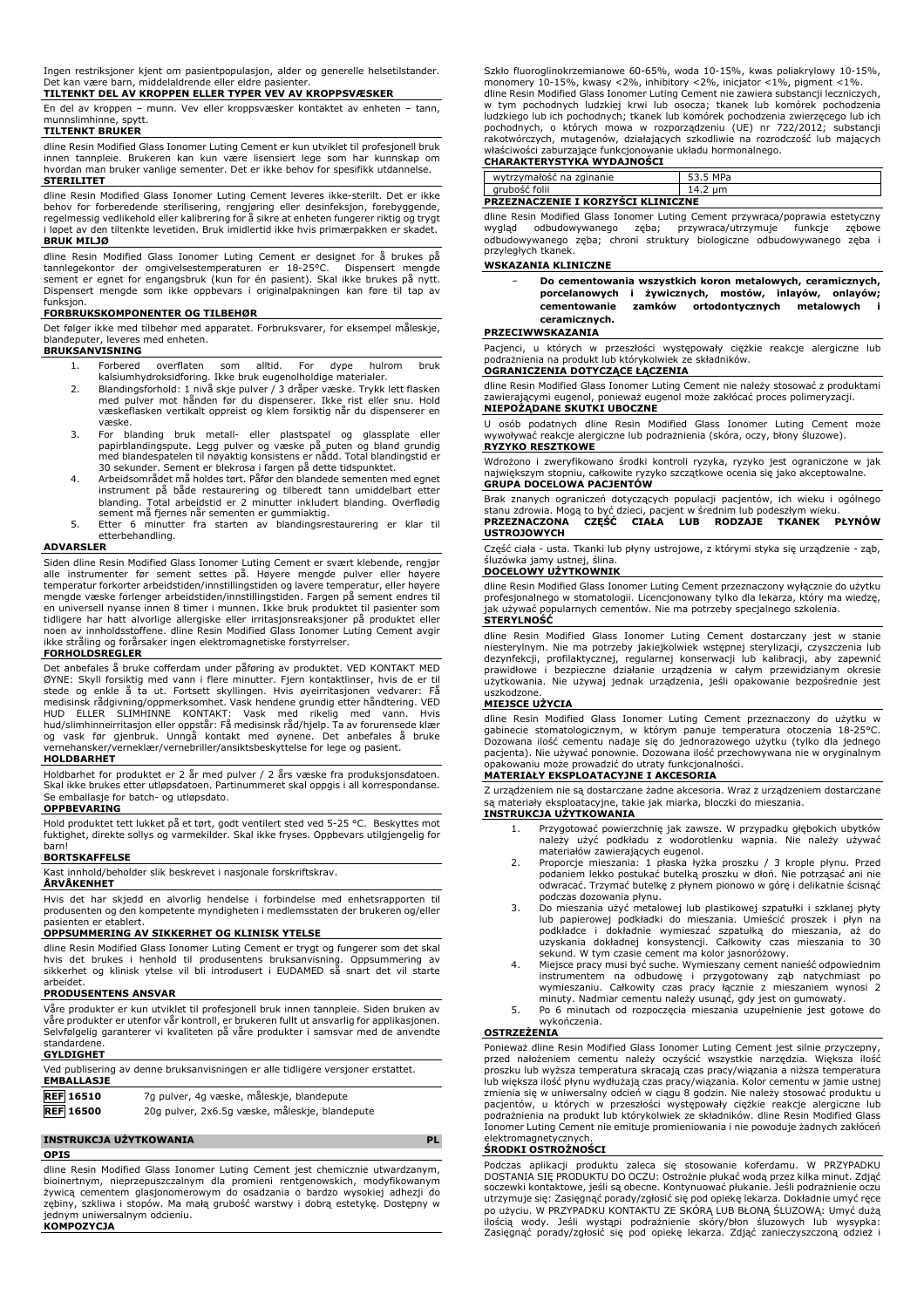wyprać przed ponownym użyciem. Unikać kontaktu z oczami. Zaleca się noszenie rękawic ochronnych/odzieży ochronnej/ochrony oczu/ochrony twarzy dla lekarza i pacjenta.

### **OKRES TRWAŁOŚCI**

Okres trwałości produktu wynosi 2 lata dla proszku/2 lat dla płynu od daty produkcji. Nie używać po upływie terminu ważności. W całej korespondencji należy podawać numer partii. Data serii i data ważności znajduje się na opakowaniu.

## **PRZECHOWYWANIE**

Przechowywać produkt szczelnie zamknięty w suchym, dobrze wentylowanym miejscu w temperaturze 5-25°C. Chronić przed wilgoć, bezpośrednim działaniem promieni słonecznych i źródeł ciepła. Nie zamrażać. Trzymać z dala od dzieci! **UTYLIZACJA**

Zawartość/pojemnik usuwać do zgodnie z krajowymi wymogami prawnymi.

### **CZUJNOŚĆ**

Jeżeli jakikolwiek poważny incydent, który miał miejsce w związku z urządzeniem, zgłaszany jest producentowi i właściwemu organowi państwa członkowskiego, w którym użytkownik i/lub pacjent ma siedzibę.

### **PODSUMOWANIE BEZPIECZEŃSTWA I WYNIKÓW KLINICZNYCH**

dline Resin Modified Glass Ionomer Luting Cement jest bezpieczny i działa zgodnie z<br>przeznaczeniem, jeśli jest używany zgodnie z instrukcją użytkowania producenta.<br>Podsumowanie bezpieczeństwa i wyników klinicznych zos EUDAMED, gdy tylko zacznie działać.

### **ODPOWIEDZIALNOŚĆ PRODUCENTA**

Nasze produkty zostały stworzone z myślą o profesjonalnym zastosowaniu w<br>stomatologii. Ponieważ zastosowanie naszych produktów jest poza naszą kontrolą,<br>użytkownik jest w pełni odpowiedzialny za aplikację. Oczywiście gwara jakość naszych produktów zgodną z obowiązującymi normami.

### **WAŻNOŚĆ**

Wraz z opublikowaniem niniejszej instrukcji użytkowania wszystkie poprzednie wersje tracą ważność. **OPAKOWANIE**

**REF 16510** 7 g proszku, 4 g płynu, miarka, bloczek do mieszania **REF 16500** 20 g proszku, 2x6.5 g płynu, miarka, bloczek do mieszania

### **INSTRUÇÕES DE USO PT**

**DESCRIÇÃO**

dline Resin Modified Glass Ionomer Luting Cement é um cimento de cimentação de ionômero de vidro modificado por resina, de cura química, bioinerte, radiopaco, com adesão muito alta à dentina, esmalte e ligas. Possui baixa espessura de filme e boa estética. Disponível em uma tonalidade universal.

# **COMPOSIÇÃO**

Fluoroaluminossilicato de vidro 60-65%, água 10-15%, ácido poliacrílico 10-15%, monómeros 10-15%, ácidos <2%, inibidores <2%, iniciador <1%, pigmento <1%. dline Resin Modified Glass Ionomer Luting Cement não contém substâncias médicas, incluindo sangue humano ou derivados de plasma; tecidos ou células, ou seus derivados, de origem humana; tecidos ou células de origem animal, ou seus derivados, conforme referido no Regulamento (UE) n.º 722/2012; substâncias cancerígenas, mutagénicas, tóxicas para a reprodução ou com propriedades de desregulação endócrina.

### **CARACTERÍSTICAS DE PERFORMANCE**

| resistência à flexão | MPa<br>JJ.J |
|----------------------|-------------|
| espessura do filme   | um<br>7.Z   |
|                      |             |

### **FINALIDADE PRETENDIDA E BENEFÍCIOS CLÍNICOS**

dline Resin Modified Glass Ionomer Luting Cement restaura/melhora a aparência estética do dente restaurável; restaura/mantém a função dentária do dente restaurável; protege as estruturas biológicas do dente restaurável e dos tecidos adjacentes.

### **INDICAÇÕES CLÍNICAS**

− **Para a cimentação de todas as coroas, pontes, inlays, onlays de metal, cerâmica, porcelana e resina; cimentação de braquetes ortodônticos de metal e cerâmica.**

### **CONTRA-INDICAÇÕES**

Pacientes com histórico de reações alérgicas graves ou irritação ao produto ou a qualquer um dos ingredientes.

### **RESTRIÇÕES A COMBINAÇÕES**

dline Resin Modified Glass Ionomer Luting Cement não deve ser usado com produtos que contenham eugenol, já que o eugenol pode prejudicar o processo de

# polimerização. **EFEITOS COLATERAIS INDESEJÁVEIS**

Em indivíduos que sejam suscetíveis, dline Resin Modified Glass Ionomer Luting Cement pode causar reações alérgicas ou de irritação (pele, olhos, mucosa).

# **RISCOS RESIDUAIS**

Foram implementadas e verificadas medidas de controlo de risco, o risco foi reduzido quanto possível, o risco residual geral é considerado aceitável. **GRUPO-ALVO DE PACIENTES**

Não há restrições conhecidas em relação à população de pacientes, a sua idade e condições gerais de saúde. Pode destinar-se a crianças, pacientes de meia-idade ou idosos.

### **PARTE PRETENDIDA DO CORPO OU TIPOS DE TECIDOS DE FLUIDOS CORPORAIS**

Parte do corpo - boca. Tecidos ou fluidos corporais em contacto com o dispositivo - dente, mucosa bucal, saliva.

### **UTILIZADOR PRETENDIDO**

Produto desenvolvido exclusivamente para o uso profissional em odontologia. O seu utilizador deve ser um médico licenciado que tenha conhecimentos sobre como usar cimentos odontológicas comuns. Não há necessidade de formação específica **ESTERILIDADE**

dline Resin Modified Glass Ionomer Luting Cement é entregue não esterilizado. Não há necessidade de qualquer esterilização preparatória, limpeza ou desinfecção, manutenção preventiva regular ou calibração para garantir que o dispositivo opere de forma adequada e segura durante a sua vida útil prevista. No entanto, não use se a embalagem principal estiver danificada.

# **AMBIENTE DE USO**

dline Resin Modified Glass Ionomer Luting Cement foi desenvolvido para ser usado em consultório odontológico onde a temperatura ambiente é de 18-25 ° C. A quantidade dispensada de cimento é adequada para uso único (apenas para um paciente). Não reutilize. Quantidade dispensada mantida fora da embalagem original pode levar à perda de função.

# **COMPONENTES CONSUMÍVEIS E ACESSÓRIOS**

Não é fornecido nenhum acessório com o dispositivo. Consumíveis, como colher de medição, almofadas de mistura, são fornecidos com o dispositivo. **INSTRUÇÕES DE USO**

- 1. Prepare a superfície normalmente. Para cavidades profundas, use liner de hidróxido de cálcio. Não use materiais que contenham eugenol.
- 2. Proporção da mistura: 1 colher rasa de pó/3 gotas de líquido. Bata levemente o frasco de pó contra a mão antes de dispensar. Não agite nem inverta. Segure o frasco de líquido na vertical e aperte suavemente ao dispensar o líquido.
- 3. Para misturar, use uma espátula de metal ou plástico e uma placa de vidro ou almofada de mistura de papel. Coloque o pó e o líquido na<br>almofada e misture bem com a espátula de mistura até obter a<br>consistência exata. O tempo total de mistura é de 30 segundos. O<br>cimento deve apresentar uma c
- 4. A área de trabalho deve ser mantida seca. Aplique o cimento misturado com o instrumento adequado à restauração e ao dente preparado imediatamente após a mistura. O tempo total de trabalho é de 2 minutos, incluindo a mistura. O excesso de cimento deve ser removido quando o cimento tiver a consistência da borracha.
- 5. Após 6 minutos do início da mistura, a restauração está pronta para o acabamento.

# **AVISOS**

Como o cimento é altamente adesivo, limpe todos os instrumentos antes de o cimento assentar. Maior quantidade de pó ou temperatura mais alta encurta o tempo de trabalho/endurecimento e menor temperatura, ou maior quantidade de líquido prolonga o tempo de trabalho/endurecimento. A cor do cimento muda para um tom universal após 8 horas na boca. Não use o produto com pacientes com histórico de reações alérgicas graves ou irritação ao produto ou a qualquer um dos ingredientes. dline Resin Modified Glass Ionomer Luting Cement não emite radiação e não causa interferências eletromagnéticas.

## **PRECAUÇÕES**

Recomenda-se o uso de uma ensecadeira durante a aplicação do produto. SE ENTRAR EM CONTACTO COM OS OLHOS: enxague cuidadosamente com água durante vários<br>minutos. Remova as lentes de contacto, se presentes e fáceis de retirar. Continue a<br>enxaguar. Se a irritação nos olhos persistir: Procure orientação/ lavar abundantemente com água. Se ocorrer irritação da pele/mucosa ou erupção: consulte um médico. Tire a roupa contaminada e lave-a antes de a reutilizar. Evite contacto com os olhos. Recomenda-se o uso de luvas de proteção/roupas de proteção/proteção ocular/proteção facial para médico e paciente. **VALIDADE**

O prazo de validade do produto é de 2 anos para o pó/2 anos para o líquido a partir da data de fabrico. Não use após a data de validade. O número do lote deve ser citado em toda a correspondência. Verifique a embalagem para ver o lote e data de validade.

# **ARMAZENAMENTO**

Manter o produto bem fechado em local seco e bem ventilado a 5-25°C. Proteja da humidade, luz solar direta e de fontes de calor. Não congele. Mantenha fora do alcance das crianças!

# **ELIMINAÇÃO**

Descarte o conteúdo/recipiente conforme exigido pelos requisitos regulamentares nacionais.

# **VIGILÂNCIA**

Se qualquer incidente grave ocorrer em relação ao dispositivo, informe o fabricante e a autoridade competente do Estado-Membro em que o utilizador e/ou paciente está estabelecido.

### **RESUMO DE SEGURANÇA E DESEMPENHO CLÍNICO**

dline Resin Modified Glass Ionomer Luting Cement é seguro e tem o desempenho esperado se for usado de acordo com as instruções de uso do fabricante. O resumo de segurança e desempenho clínico será introduzido no EUDAMED assim que começar a funcionar.

# **RESPONSABILIDADE DO FABRICANTE**

Os nossos produtos foram desenvolvidos para uso profissional em odontologia. Como a aplicação dos nossos produtos está além do nosso controlo, o utilizador é totalmente responsável pela aplicação. Garantimos, naturalmente, a qualidade dos nossos produtos de acordo com as normas aplicadas. **VALIDADE**

### Após a publicação destas instruções de uso, todas as versões anteriores são substituídas.

# **EMBALAGEM**

**REF 16510** 7g de pó, 4g de líquido, colher de medição, almofada de mistura **REF 16500** 20g de pó, 2x6.5g de líquido, colher de medição, almofada de mistura

### **INSTRUCȚIUNI DE UTILIZARE RO DESCRIERE**

dline Resin Modified Glass Ionomer Luting Cement este ciment de întărire chimică, bioinert, radiopac, ionomer de sticlă modificat cu rășină, cu aderență foarte mare la dentină, smalț și aliaje. Are o grosime redusă a filmului și o estetică bună. Disponibil într-o singură nuanță universală.

### **COMPOZIȚIE**

Sticlă de fluoroaluminosilicat 60-65%, apă 10-15%, acid poliacrilic 10-15%, monomeri 10-15%, acizi <2%, inhibitori <2%, inițiator <1%, pigment <1%. dline Resin Modified Glass Ionomer Luting Cement nu conține substanțe medicinale, inclusiv sânge uman sau derivate din plasmă; țesuturi sau celule de origine umană sau derivatele lor; țesuturi sau celule de origine animală sau derivatele lor, conform Reglementării (UE) Nr. 722/2012; substanțe cancerigene, mutagene, toxice pentru reproducere sau cu proprietăți destructive pentru sistemul endocrin.

### **CARACTERISTICI DE PERFORMANȚĂ**

| rezistentă<br>$-$<br>flexiune<br>на | M<br>IΡa<br>. |
|-------------------------------------|---------------|
| ʻilm                                | .             |
| ΩĽ                                  | <b>T.L.</b>   |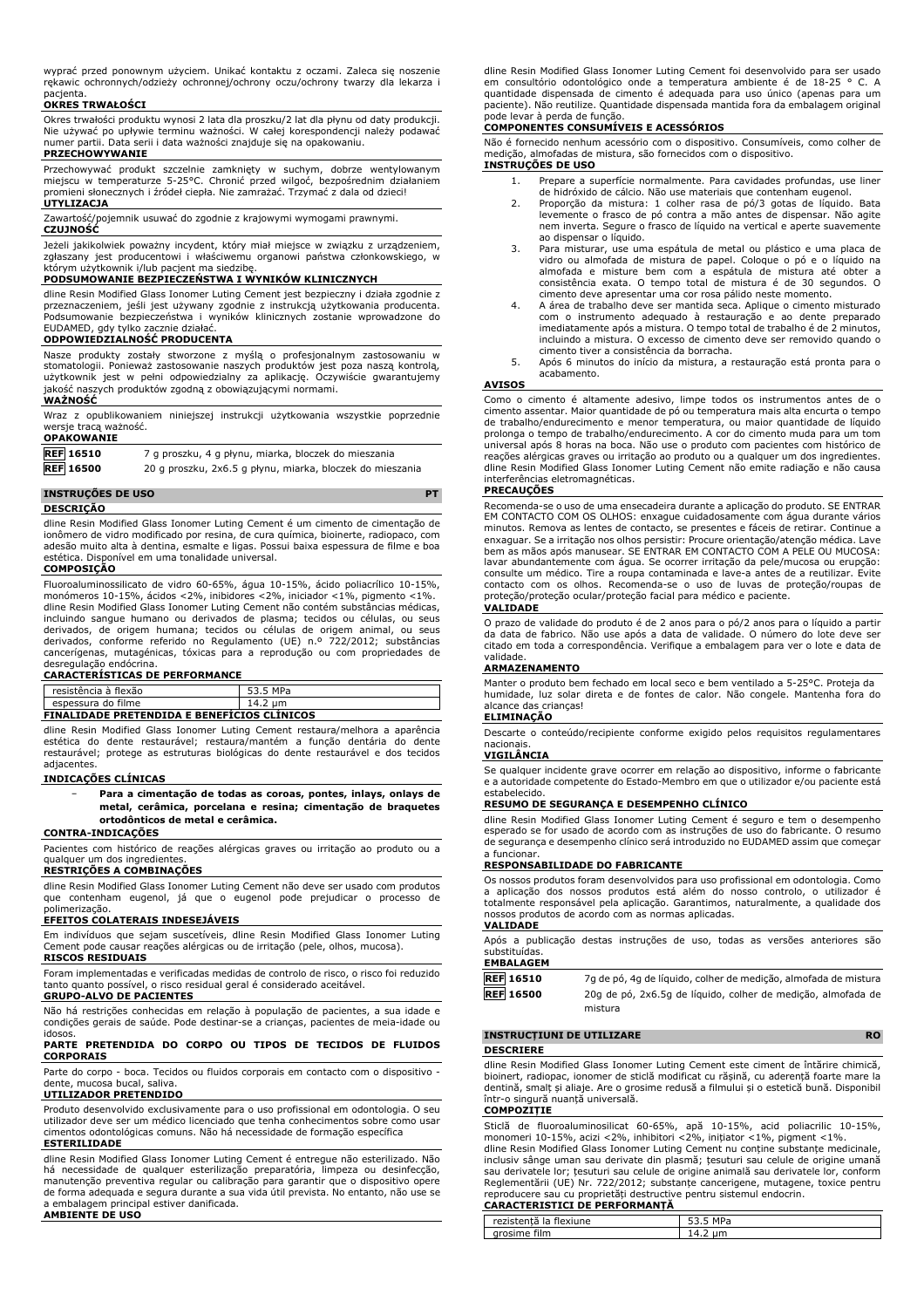### **UTILIZARE DESTINATĂ ȘI BENEFICII CLINICE**

dline Resin Modified Glass Ionomer Luting Cement reface/îmbunătățește aspectul estetic al dintelui recuperabil; reface/menține funcția dentară a dintelui recuperabil; protejează structurile biologice ale dintelui recuperabil și ale țesuturilor adiacente.

# **INDICAȚII CLINICE**

− **Pentru cimentarea tuturor coroanelor, punților, plombelor de metal, ceramică, porțelan sau rășină; cimentarea aparatelor ortodontice de metal și ceramică.**

### **CONTRAINDICAȚII**

Pacienți cu un istoric de alergii severe sau reacții de iritație la produs sau la unul din ingredientele sale.

### **REACȚII LA COMBINAȚII**

dline Resin Modified Glass Ionomer Luting Cement nu trebuie folosit cu produse ce conțin eugenol, deoarece eugenolul ar putea afecta procesul de polimerizare. **EFECTE ADVERSE NEPLĂCUTE**

I Produsul ar putea cauza reacții alergice sau de iritație (piele, ochi, mucoasă) indivizilor susceptibili.

### **RISCURI REZIDUALE**

Au fost implementate și verificate măsuri de control al riscului pentru a-l reduce cât mai mult posibil; riscul rezidual general este considerat ca fiind unul acceptabil. **GRUPUL DE PACIENȚI-ȚINTĂ**

Nu există restricții cu privire la populația de pacienți, vârstă și stare de sănătate generală. Aceștia pot fi copii, adulți de vârstă mijlocie sau persoane în vârstă. **PARTEA CORPULUI SAU TIPURI DE ȚESUTURI ȘI FLUIDE CORESPUNZĂTOARE**

Părți ale corpului – cavitatea bucală. Țesuturi sau fluide care intră în contact cu dispozitivul – dinte, mucoasa bucală, salivă. dinte, mucoasa bucală, salivă.

## **UTILIZATOR DESTINAT**

Produsul este destinat exclusiv utilizării stomatologice profesionale. Utilizatorii săi pot fi medici care au dobândit cunoștința necesară utilizării cimenturilor dentare. Nu este nevoie de un instructaj specific.

### **STERILITATE**

dline Resin Modified Glass Ionomer Luting Cement este livrat nesteril. Nu este nevoie de nicio sterilizare preparatoare, curățare sau dezinfecție, mentenanță preventivă, regulată sau calibrare pentru ca acest dispozitiv să fie utilizat în siguranță pe parcursul duratei sale de viață. Cu toate acestea, a nu se utiliza dacă pachetul este

# deteriorat. **MEDIU DE UTILIZARE**

dline Resin Modified Glass Ionomer Luting Cement este destinat folosirii în cabinetele dentare unde temperatura ambientală este cuprinsă între 18 și 25 °C. Cantitatea eliberată de ciment este suficientă pentru o singură utilizare (la un singur pacient). A nu se refolosi acestea. Cantitatea eliberată păstrată altundeva decât în pachetul original își poate pierde proprietățile de funcționare.

## **COMPONENTE ȘI ACCESORII CONSUMABILE**

Nu sunt furnizate accesorii cu dispozitivul. Consumabilele, cum ar fi lingura de dozare, plăcuțele de amestecare, sunt furnizate cu dispozitivul. **INSTRUCȚIUNI DE UTILIZARE**

- 1. Pregătiți suprafața, ca de obicei. Pentru cariile profunde, folosiți un liner cu hidroxid de calciu. Nu folositi materiale care conțin eugenol.
- 2. Raport de amestec: 1 lingură rasă of pulbere / 3 stropi de lichid. Atingeți ușor sticluța de pulbere înainte de dozare. Nu agitați și nu învârtiți. Țineți sticla de lichid vertical și strângeți ușor pentru a extrage lichidul.
- 3. Pentru amestecare, folosiți o spatulă de metal sau de plastic și o plăcuță de sticlă sau de hârtie. Plasați pulberea și lichidul pe plăcuță și amestecați până când se atinge consistența exactă. Timpul total de amestecare este
- de 30 de secunde. Cimentul este acum roz pal. 4. Zona de lucru trebuie menținută uscată. Aplicați cimentul mixat în dintele pregătit și în restaurare imediat după amestecare. Timpul de lucru este de două minute, incluzând amestecarea. Cimentul în exces trebuie înlăturat când acesta e încă elastic.
- 5. După 6 minute de la începerea amestecării, restaurarea este gata de finisare.

### **AVERTISMENTE**

Pentru că cimentul este foarte adeziv, curățați toate instrumentele înainte ca cimentul să se așeze. Cantitatea mai mare de pulbere și temperatura ridicată scurtează timpul de lucru și de așezare, pe când cantitatea mai mare de lichid, respectiv temperatura scăzută prelungesc timpul de lucru și de așezare. Culoarea cimentului se modifică în nuanța universală în termen de 8 ore de la introducerea în cavitatea bucală. A nu se utiliza la pacienții cu un istoric de alergii severe sau reacții cu iritație la produs sau la orice din ingredientele sale. Produsul nu emite radiații și nu cauzează interferențe electromagnetice.

# **PRECAUȚII**

Este recomandată folosirea digii dentare în timpul aplicării produsului. LA CONTACTUL CU OCHII: Clătiți atent cu apă timp de câteva minute. Înlăturați lentilele de contact dacă sunt prezente. Continuați clătirea. Dacă iritația ochilor persistă, consultați medicul. Spălați-vă bine mâinile după folosire. LA CONTACTUL CU PIELEA SAU<br>MUCOASA: Spălați cu multă apă. Dacă apare o iritație sau urticarie a pielii sau<br>mucoasei, consultați medicul. Îndepărtați îmbrăcămintea contaminată înainte de a o refolosi. Evitați contactul cu ochii. Este recomandată folosirea echipamentului de protecție pentru mâini, corp, ochi și față, atât pentru medic cât și pentru pacient.

### **DURATĂ DE VIAȚĂ**

Durata de viață a produsului este de 2 ani pentru pulbere și de 2 ani pentru lichid, începând cu data fabricării. A nu se folosi după data expirării. Numărul lotului trebuie menționat în orice corespondență. Vedeți pe ambalaj lotul și data expirării. **DEPOZITARE**

Țineți produsul etanș într-un loc uscat, bine aerisit, la 5-25 °C. A se proteja de umiditate, lumina directă a soarelui și de surse de căldură. A nu se lăsa la îndemâna

# copiilor! **DEBARASARE VIGILENȚĂ**

Aruncați conținutul/recipientul conform reglementărilor naționale.

Dacă a avut loc orice incident serios legat de dispozitiv, raportați-l la autoritatea competentă din Statul Membru în care este stabilit utilizatorul și/sau brevetul. **REZUMAT SIGURANȚĂ ȘI PERFORMANȚĂ CLINICĂ**

dline Resin Modified Glass Ionomer Luting Cement este sigur și se comportă conform utilizării destinate atunci când se folosește conform instrucțiunilor producătorului. Sumarul siguranței și al performanței clinice vor fi introduse în EUDAMED imediat după începerea utilizării.

### **RESPONSABILITATEA PRODUCĂTORULUI**

Produsele noastre au fost dezvoltate exclusiv în scopul utilizării stomatologice profesionale. Având în vedere că nu putem controla modul de aplicare a produselor noastre, utilizatorul este pe deplin responsabil de acesta. Desigur, garantăm calitatea produselor noastre, raportată la standardele în vigoare.

# **VALABILITATE**

Odată cu publicarea acestor instrucțiuni de utilizare, toate versiunile anterioare sunt anulate. **AMBALAJ**

| <b>REF 16510</b> |            |  |  | 7g pudră, 4g lichid, lingură de dozare, plăcută pentru      |  |
|------------------|------------|--|--|-------------------------------------------------------------|--|
| <b>REF 16500</b> | amestecare |  |  | 20g pudră, 2x6.5g lichid, lingură de dozare, plăcută pentru |  |
|                  | amestecare |  |  |                                                             |  |

# **NÁVOD NA POUŽITIE SK POPIS**

dline Resin Modified Glass Ionomer Luting Cement je chemicky vytvrdzovaný, bioinertný, rádiopakný, živicou modifikovaný skloionomerný cement na cementovanie s veľmi vysokou priľnavosťou k dentínu, sklovine a zliatinám. Má nízku hrúbku filmu a dobrú estetiku. K dispozícii v jednom univerzálnom odtieni.

### **ZLOŽENIE**

Fluoroaluminosilikátové sklo 60-65 %, voda 10-15 %, kyselina polyakrylová 10-15 %, monoméry 10-15 %, kyseliny < 2 %, inhibítory < 2 %, iniciátor < 1 %, pigment  $< 1$  %

dline Resin Modified Glass Ionomer Luting Cement neobsahuje liečiva, vrátane derivátov ľudskej krvi alebo plazmy; tkanivá alebo bunky alebo ich deriváty ľudského pôvodu; tkanivá alebo bunky živočíšneho pôvodu alebo ich deriváty podľa Nariadenia (EÚ) č. 722/2012; látky, ktoré sú karcinogénne, mutagénne, toxické pre reprodukciu alebo majú vlastnosti narušujúce endokrinný systém.

# **VÝKONOVÉ CHARAKTERISTIKY**

| peynost y ohybe                  | 53.5 MPa |  |  |  |
|----------------------------------|----------|--|--|--|
| hrúbka filmu                     | 14.2 um  |  |  |  |
| ZAMÝŠĽANÝ ÚČEL A KLINICKÉ VÝHODY |          |  |  |  |

dline Resin Modified Glass Ionomer Luting Cement obnovuje/zlepšuje estetický vzhľad obnoviteľného zuba; obnovuje/udržuje zubnú funkciu obnoviteľného zuba; chráni biologické štruktúry obnoviteľného zuba a susedných tkanív.

### **KLINICKÉ INDIKÁCIE**

| Pre | cementovanie všetkých                                       |  | kovových, keramických, |
|-----|-------------------------------------------------------------|--|------------------------|
|     | porcelánových a živicových koruniek, mostov, nepriamych     |  |                        |
|     | zubných výplní, čiastočných koruniek; cementáciu kovových a |  |                        |
|     | keramických ortodontických držiakov.                        |  |                        |

### **KONTRAINDIKÁCIE**

Pacienti, ktorí majú v anamnéze závažné alergické alebo podráždené reakcie na produkt alebo na ktorúkoľvek zložku prípravku.

### **OBMEDZENIE KOMBINÁCIÍ**

dline Resin Modified Glass Ionomer Luting Cement by nemal byť používaný s produktmi obsahujúcimi eugenol, pretože eugenol môže narušiť proces polymerizácie.

### **NEŽIADUCE VEDĽAJŠIE ÚČINKY**

U citlivých jedincov môže dline Resin Modified Glass Ionomer Luting Cement spôsobiť alergické alebo dráždivé reakcie (koža, oči, sliznice).

# **ZVYŠKOVÉ RIZIKÁ**

Bola implementovaná a overená opatrení na kontrolu rizík, riziko je čo najviac znížilo, celkové zvyškové riziko je považované za prijateľné. **CIEĽOVÁ SKUPINA PACIENTOV**

Nie sú známe žiadne obmedzenia týkajúce sa populácie pacientov, ich veku a celkového zdravotného stavu. Môžu to byť aj deti, pacienti stredného veku alebo starší pacienti.

## **ZAMÝŠĽANÁ ČASŤ TELA ALEBO TYPY TKANÍV TELESNÝCH TEKUTÍN**

Časť tela - ústa. Tkanivá alebo telesné tekutiny v kontakte s prístrojom - zub, sliznica ústnej dutiny, sliny.

# **URČENÝ POUŽÍVATEĽ**

dline Resin Modified Glass Ionomer Luting Cement je vyvinutý len pre profesionálne použitie v stomatológii. Použiť ho môže iba lekár s licenciou, ktorý má znalosti o používaní bežných dentálnych cementov. Nie je potreba zvláštneho školenia. **STERILITA**

dline Resin Modified Glass Ionomer Luting Cement je dodávaný nesterilný. Nie je potrebné vykonávať žiadnu prípravnú sterilizáciu, čistenie alebo dezinfekciu, preventívnu, pravidelnú údržbu alebo kalibráciu, aby bolo zaistené, že zariadenie pracuje správne a bezpečne po celú dobu jeho životnosti. Nepoužívajte však, ak je primárny balíček poškodený.

# **PROSTREDIE POUŽITIA**

Výrobok je určený na použitie v zubnej ordinácii, kde je teplota okolia 18-25 °C. Vydané množstvo cementu je vhodné pre jednorazové použitie (iba pre jedného pacienta). Nepoužívajte znova. Vydané množstvo, ktoré nie je v pôvodnom obale, môže viesť k strate funkcie.

### **SPOTREBNÉ SÚČASTI A PRÍSLUŠENSTVO**

K zariadeniu nie je dodávané žiadne príslušenstvo. Spotrebný materiál, ako je odmerka či miešacie podložky, sa dodáva so zariadením. **NÁVOD NA POUŽITIE**

- 1. Pripravte povrch ako vždy. Pre hlboké dutiny použite hydroxid vápenatý. Nepoužívajte materiály obsahujúce eugenol.
- 2. Pomer miešania: 1 zarovnaná lyžica prášku/3 kvapky tekutiny. Pred výdajom zľahka poklepte fľaštičkou na ruku. Fľaštičkou netrepte ani ju neobracajte. Držte fľaštičku s kvapalinou zvisle a jemne stlačte, keď dávkujete kvapalinu.
- 3. Na miešanie použite kovovú alebo plastovú špachtľu a miešaciu podložku zo sklenenej dosky alebo papiera. Na podložku naneste prášok a tekutinu a dôkladne premiešajte miešacou špachtľou, kým nedosiahnete presnej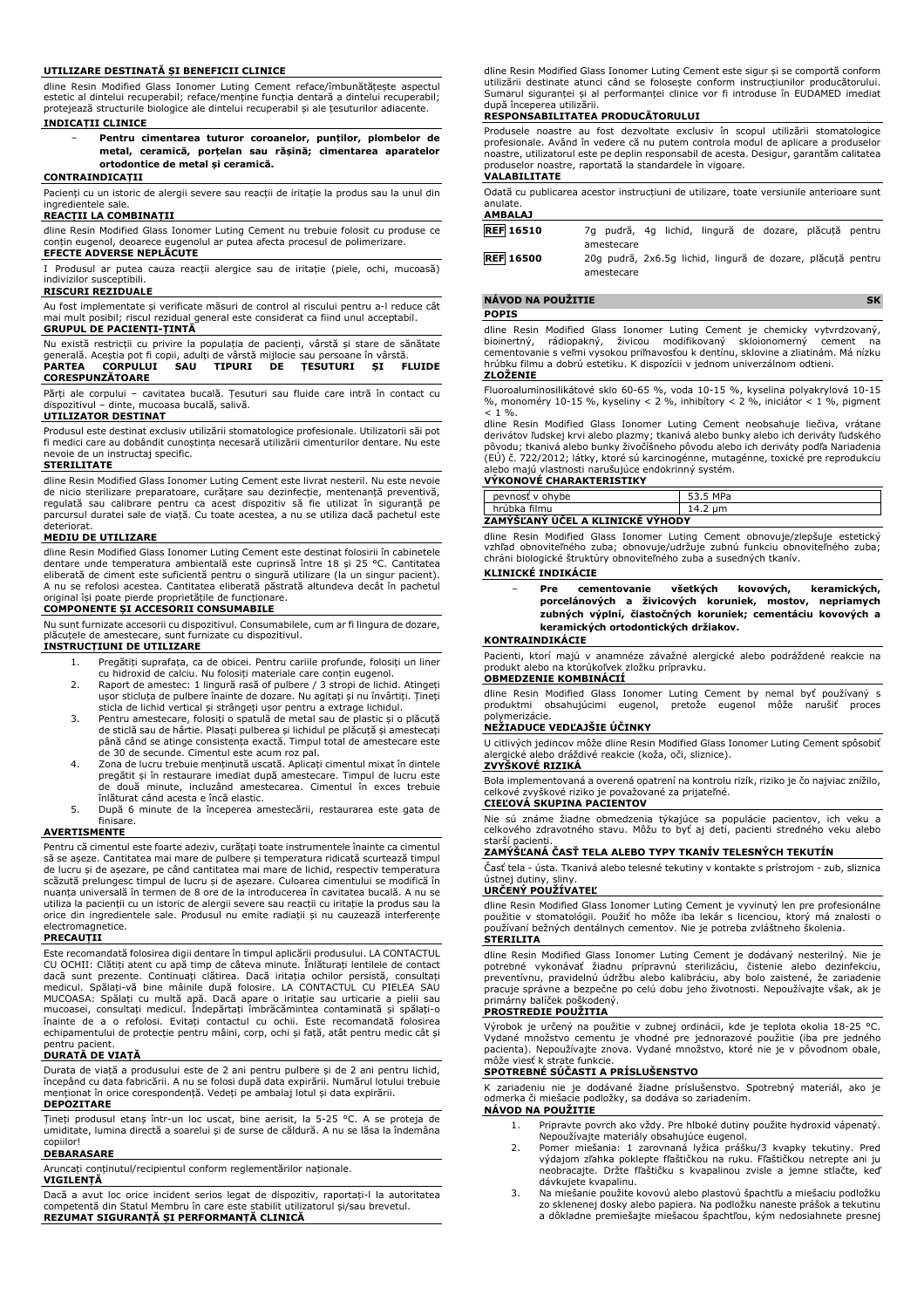konzistencie. Celková doba miešania je 30 sekúnd. Cement má v tejto chvíli svetlo ružovú farbu.

- 4. Pracovný priestor musí byť udržiavaný v suchu. Ihneď po premiešaní naneste zmiešaný cement vhodným nástrojom na obe časti a na pripravený zub. Celková pracovná doba je 2 minúty vrátane miešania.<br>Keď je cement gumený, musí byť odstránený prebytočný cement.<br>5. Po 6 minútach od začiatku miešania je reštaurovanie pripravené na
- dokončenie.

### **VAROVANIE**

Vzhľadom k tomu, že cement je vysoko lepivý, pred usadením cementu očistite všetky nástroje. Vyššie množstvo prášku alebo vyššia teplota skracujú dobu spracovania/tuhnutia a nižšia teplota alebo vyššie množstvo kvapaliny predlžujú dobu spracovania/tuhnutia. Farba cementu sa do 8 hodín v ústach zmení na univerzálny odtieň. Nepoužívajte prípravok u pacientov, ktorí v minulosti mali závažné alergické alebo podráždené reakcie na produkt alebo na niektorú zo zložiek. dline Resin Modified Glass Ionomer Luting Cement nevyžaruje žiarenie a nespôsobuje žiadne elektromagnetické rušenie.

### **OPATRENIE**

Počas aplikácie produktu sa odporúča používať kofferdam. PO ZASIAHNUTÍ OČÍ: Niekoľko minút ich opatrne vyplachujte vodou. Vyberte kontaktné šošovky, ak sú nasadené a ak je to ľahké. Pokračujte vo vyplachovaní. Pokiaľ podráždenie očí pretrváva: Vyhľadajte lekársku pomoc/starostlivosť. Po manipulácii si dôkladne<br>umyte ruky. PRI STYKU S KOŽOU ALEBO SLIZNICOU: Umyte veľkým množstvom<br>vody. Pokiaľ dôjde k podráždeniu kože alebo slizníc alebo vyrážke: Vyhľad ochranné rukavice/ochranný odev/ochranu očí/ochranu tváre. **SKLADOVATEĽNOSŤ**

Doba použiteľnosti produktu je 2 roky prášku/2 rokov kvapaliny od dátumu výroby. Nepoužívajte po dátume exspirácie. Vo všetkých korešpondencia by malo byť uvedené číslo šarže. Šarže a dátum spotreby pozri balenia.

## **SKLADOVANIE**

Uchovávajte produkt tesne uzavretú na suchom, dobre vetranom mieste pri teplote 5-25 °C. Chráňte pred vlhkosť, priamym slnečným žiarením a zdrojmi tepla. Chráňte pred mrazom. Udržujte mimo dosahu detí!

## **LIKVIDÁCIA**

Obsah/obal zlikvidujte v súlade s požiadavkami národných predpisov.

### **BDELOSŤ**

Ak sa stane akýkoľvek závažný incident, ku ktorému došlo v súvislosti so zariadením, hlási sa to výrobcovi a príslušnému orgánu členského štátu, v ktorom sa používateľ alebo pacient nachádza.

### **SÚHRN BEZPEČNOSTI A KLINICKÉHO VÝKONU**

dline Resin Modified Glass Ionomer Luting Cement je bezpečný a funguje tak, ako bolo zamýšľané, ak je používaný v súlade s pokynmi výrobcu na použitie. Súhrn bezpečnosti a klinického výkonu bude do EUDAMED zavedený, akonáhle začne pracovať.

### **ZODPOVEDNOSŤ VÝROBCOV**

Naše výrobky boli vyvinuté pre profesionálne použitie v stomatológii. Pretože aplikácia našich produktov je mimo našu kontrolu, je za aplikáciu plne zodpovedný užívateľ. Samozrejme garantujeme kvalitu našich produktov v súlade s platnými normami.

### **DOBA PLATNOSTI**

| <b>OBAL</b>      | Po uverejnení tohto návodu na použitie sú nahradené všetky predchádzajúce verzie. |
|------------------|-----------------------------------------------------------------------------------|
| <b>REF</b> 16510 | 7 g prášku, 4 g kvapaliny, odmerka, miešacia podložka                             |
| <b>REF</b> 16500 | 20 g prášku, 2x6.5 g kvapaliny, odmerka, miešacia podložka                        |

## **NAVODILA ZA UPORABO** SL

## **OPIS**

dline Resin Modified Glass Ionomer Luting Cement je kemično utrjevalni, bioinertni, radioaktivni, smolno-ionomerni cement za cementiranje z zelo visoko oprijemljivostjo na dentin, sklenino in zlitine. Ima nizko debelino filma in dobro estetsko. Na voljo v enem univerzalnem odtenku.

### **SESTAVA**

Fluoroaluminosilikatno steklo 60-65%, voda 10-15%, poliakrilna kislina 10-15%, monomeri 10-15%, kisline < 2%, zaviralci < 2%, iniciator < 1%, pigment < 1%. dline Resin Modified Glass Ionomer Luting Cement ne vsebuje zdravilnih snovi, vključno s človeško krvjo ali predelano plazmo; tkiv, celic ali derivatov človeškega izvora; tkiv ali celic živalskega izvora ali njihovih derivatov po Uredbi (EU) Št. 722/2012; snovi, ki so rakotvorne, mutagene, strupene za reprodukcijo ali imajo endokrine moteče lastnosti.

### **ZNAČILNOSTI DELOVANJA**

| upogibna trdnost                        | 53.5 MPa |  |  |  |  |
|-----------------------------------------|----------|--|--|--|--|
| debelina filma                          | 14.2 um  |  |  |  |  |
| PREDVIDENI NAMEN ZDRAVLJENJA IN KORISTI |          |  |  |  |  |

dline Resin Modified Glass Ionomer Luting Cement popravi/izboljša estetski videz obnovljenega zoba; obnovi/vzdržuje funkcijo obnovljenega zoba; ščiti biološke strukture obnovljenega zoba in sosednjih tkiv.

### **KLINIČNE INDIKACIJE**

− **Za cementiranje vseh kovinskih, keramičnih, porcelanastih in smolnatih kron, mostičkov, inlayev in onlayev; za cementiranje kovinskih in keramičnih ortodontskih nosilcev.**

### **KONTRAINDIKACIJE**

Bolniki, ki so imeli hude alergične reakcije ali reakcijo draženja na izdelek ali katero koli njegovo sestavino.

# **OMEJITVE ZA KOMBINACIJE**

dline Resin Modified Glass Ionomer Luting Cement ne smemo uporabljati v kombinaciji z izdelki, ki vsebujejo eugenol, saj eugenol lahko moti postopek polimerizacije.

### **NEŽELENI STRANSKI UČINKI**

Pri posameznikih, ki so podvrženi alergijam, lahko dline Resin Modified Glass Ionomer Luting Cement povzroči alergijske ali dražilne reakcije (koža, oko, sluznica). **PREOSTALA TVEGANJA**

Ukrepi za nadzor tveganja so bili izvedeni in preverjeni. Tveganje je bilo minimalizirano, skupno preostalo tveganje je bilo ocenjeno kot sprejemljivo.

### **CILJNA SKUPINA PACIENTA**

Omejitev glede populacije pacientov, njihove starosti in splošnih zdravstvenih razmer ni. Zdravi se lahko tako otroke kot vse druge starostne skupine, tudi starejše paciente

### **PREDVIDENI DEL TELESA ALI VRSTE TKIV V TELESNIH TEKOČINAH**

Del telesa - usta. Tkiva ali telesne tekočine, s katerimi pripomoček pride v stik - zob, ustna sluznica, slina.

## **PREDVIDENI UPORABNIK**

dline Resin Modified Glass Ionomer Luting Cement je bil razvit samo za profesionalno uporabo v zobozdravstvu. Uporablja ga lahko samo licenciran zobozdravnik ki ima znanje o uporabi zobnih cementov. **STERILNOST**

Dobavljen dline Resin Modified Glass Ionomer Luting Cement je ne-sterilen. Za zagotovitev pravilnega in varnega delovanja pripomočka v predvidenem življenjskem obdobju sterilizacija, čiščenje ali razkuževanje, preventivno ali redno vzdrževanje ali kalibracija ni potrebna. Toda, če je prejmete izdelek v poškodovani embalaži, ga ne uporabljajte.

### **OKOLJE UPORABE**

dline Resin Modified Glass Ionomer Luting Cement je namenjen za uporabo v zobozdravstveni ordinaciji, kjer je standardna temperatura prostora med 18 in 25°C. Posamezni odmerek cementa je primeren za enkratno uporabo (samo za enega pacienta). Ni za ponovno uporabo. Odmerek, ki ni več shranjen v originalni embalaži,

# lahko izgubi svojo funkcijo. **POTROŠNI MATERIAL IN DODATKI**

Pripomočku ni priložena nobena dodatna oprema. Potrošni material, ki je pripomočku priložen, so merilna zajemalka, mešalne ploščice.

### **NAVODILA ZA UPORABO**

- 1. Površino pripravite kot običajno. Za globoke luknje uporabite podlago iz kalcijevega hidroksida. Ne uporabljajte materialov, ki vsebujejo eugenol.
- 2. Razmerje mešanja: 1 izravnana žlica praška / 3 kapljice tekočine. Pred doziranjem stekleničko s praškom na rahlo udarite ob roko. Ne stresajte in ne obračajte. Stekleničko s tekočino držite pokonci v navpični legi. Ko
- nanašate tekočino, nežno stisnite. 3. Za mešanje uporabite kovinsko ali plastično lopatico in stekleno ploščico ali papirno mešalno podlago. Nanesite prašek in tekočino na mešalno podlago ter z mešalno lopatico temeljito mešajte, dokler ne dosežete natančne konsistence. Skupni čas mešanja je 30 sekund. Cement v tej fazi je bledo rožnate barve.
- 4. Delovna površina mora biti suha. Pripravljeni cement takoj po mešanju z ustreznim instrumentom nanesite v luknjo in na trajno restavracijo. Vključno z mešanjem je skupni delovni čas 2 minuti. Odvečni cement je potrebno odstraniti dokler je zmes še mehka.

### 5. 6 minut po začetku mešanja je restavracija pripravljena za zaključevanje. **OPOZORILA**

Ker je cement zelo lepljiv, očistite vse instrumente, preden se cement zasuši. Večja količina praška v mešanici ali višja temperatura skrajšata čas dela/utrjevanja, medtem ko nižja temperatura ali večja količina tekočine v mešanici podaljša čas dela/utrjevanja. Cement po 8 urah v ustih spremeni barvo v univerzalni odtenek. dline Resin Modified Glass Ionomer Luting Cement ne uporabljajte pri pacientih, ki so že kdaj imeli hude alergijske reakcije ali draženje na ta izdelek ali katero koli njegovo sestavino. dline Resin Modified Glass Ionomer Luting Cementne oddaja sevanja in ne povzroča elektromagnetnih motenj.

### **PREVIDNOSTNI UKREPI**

Med nanašanjem izdelka je priporočljivo uporabljati cofferdam. CE PRIDE V OCI:<br>Nekaj minut previdno izpirajte z vodo. Če je možno in enostavno izvedljivo, odstranite<br>kontaktne leče. Nadaljujte z izpiranjem. Če draženje oči zdravniško pomoč. Po postopku si temeljito umijte roke. CE PRIDE DO STIKA S KOZO<br>ALI SLUZNICO: Izperite z veliko vode. Če pride do draženja kože / sluznice ali če se<br>pojavi izpuščaj, poiščite zdravniško pomoč. Kontaminiran operite. Poskrbite, da ne pride v stik z očmi. Priporočljivo je, da zobozdravnik in pacient nosita zaščitne rokavice/zaščitno obleko/zaščito za oči/zaščito za obraz.

# **ROK UPORABE**

Rok uporabe izdelka je 2 leta od datuma izdelave za prašek / 2 let za tekočinoe. Ne uporabljajte po pretečenem datumu. V vseh dopisih morate navesti številko serije. Za številko serije in rok uporabe glejte embalažo.

# **SKLADIŠČENJE**

Izdelek hranite v tesno zaprti embalaži in v suhem ter dobro prezračevanem prostoru pri temperaturi med 5-25°C. Ne izpostavljajte vlago, direktni sončni svetlobi in virom toplote. Ne zamrzujte. Hranite izven dosega otrok!

### **ODLAGANJE ODPADKOV**

Vsebino/embalažo zavrzite v skladu z nacionalnimi predpisi.

## **PAZLJIVOST**

Če pride do kakršnega koli resnega incidenta, ki se v zvezi s pripomočkom zgodi pacientu, to takoj sporočite proizvajalcu in pristojnemu organu države članice, v kateri uporabnik in/ali pacient prebiva.

### **POVZETEK VARNOSTNIH OPOZORIL IN KLINIČNIH UČINKOVITOSTI**

dline Resin Modified Glass Ionomer Luting Cement je varen in deluje, kot je predvideno, če se uporablja v skladu s proizvajalčevimi navodili za uporabo. Povzetek varnostnih opozoril in klinične učinkovitosti bo predstavljen v EUDAMED takoj, ko bo predstavljen trgu.

### **ODGOVORNOST PROIZVAJALCA**

Naši izdelki so bili razviti za profesionalno uporabo v zobozdravstvu. Ker uporaba naših izdelkov ni več pod našim nadzorom, je uporabnik v celoti odgovoren za njihovo aplikacijo. Seveda pa zagotavljamo kakovost naših izdelkov v skladu z veljavnimi standardi.

### **VELJAVNOST**

| <b>PAKIRANJE</b> | Z objavo teh navodil za uporabo vse prejšnje različice postanejo brezpredmetne. |  |
|------------------|---------------------------------------------------------------------------------|--|
| <b>REF</b> 16510 | 7g praška, 4g tekočine, merilna zajemalka, mešalna ploščica                     |  |
| <b>REF</b> 16500 | 20g praška, 2x6.5g tekočine, merilna zajemalka, mešalna<br>ploščica             |  |

| <b>INSTRUCCIONES DE USO</b>                                                   |  |  |  |
|-------------------------------------------------------------------------------|--|--|--|
| DESCRIPCIÓN                                                                   |  |  |  |
| dline Resin Modified Glass Ionomer Luting Cement es un cemento de fijación de |  |  |  |

dline Resin Modified Glass Ionomer Luting Cement es un cemento de fijación de ionómero de vidrio modificado con resina de curado químico, bioinerte, radiopaco,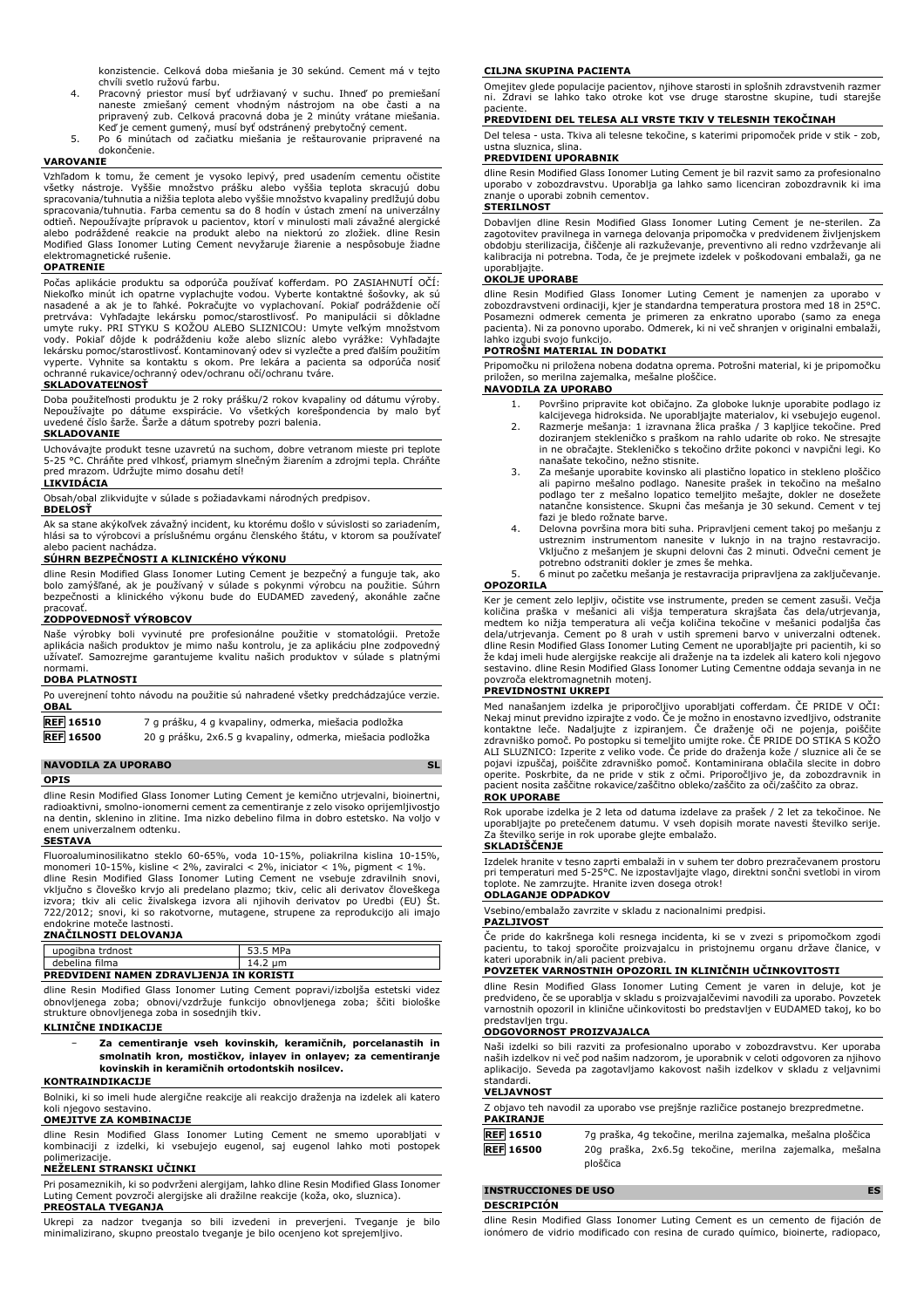con una adhesión muy alta a la dentina, el esmalte y las aleaciones. Tiene un espesor de película bajo y buena estética. Disponible en un tono universal. **COMPOSICIÓN**

Vidrio de fluoroaluminosilicato 60-65%, agua 10-15%, ácido poliacrílico 10-15%, monómeros 10-15%, ácidos <2%, inhibidores <2%, iniciador <1%, pigmento <1%. dline Resin Modified Glass Ionomer Luting Cement no contiene sustancias medicinales, sangre humana o derivados de plasma; tejidos o células, o sus derivados, de origen humano; tejidos o células de origen animal, o sus derivados, según se indica en el Reglamento (UE) No. 722/2012; Sustancias cancerígenas, mutágenos, tóxicas para la reproducción o que tengan propiedades de alteración

# endocrina. **CARACTERÍSTICAS DE DESEMPEÑO**

| fuerte flexibilidad                             | 53.5 MPa |  |  |  |
|-------------------------------------------------|----------|--|--|--|
| espesor de la película                          | 14.2 um  |  |  |  |
| <b>PROPOSITO PREVISTO Y BENEFICIOS CLINICOS</b> |          |  |  |  |

dline Resin Modified Glass Ionomer Luting Cement restaura/mejora la apariencia estética del diente restaurable; restaura/mantiene la función del diente restaurable; protege las estructuras biológicas de los dientes restaurables y los tejidos adyacentes.

### **INDICACIONES CLÍNICAS**

− **Para la cementación de todo tipo de coronas, puentes, incrustaciones inlays y onlays de metal, cerámica, porcelana y resina; cementación de brackets de ortodoncia metálicos y cerámicos.**

### **CONTRAINDICACIONES**

Pacientes con antecedentes de reacciones alérgicas o de irritaciones graves al producto o a cualquiera de los ingredientes.

### **RESTRICCIONES A LAS COMBINACIONES**

dline Resin Modified Glass Ionomer Luting Cement no debe usarse combinado con productos que contengan eugenol, ya que el eugenol puede alterar el proceso de

# polimerización. **EFECTOS SECUNDARIOS INDESEABLES**

En personas susceptibles, dline Resin Modified Glass Ionomer Luting Cement puede causar reacciones alérgicas o irritación (en piel, ojos, mucosas).

### **RIESGOS RESIDUALES**

Se han implementado y comprobado medidas de control de riesgos, reduciéndolos en la medida de lo posible, el riesgo residual general se considera aceptable. **GRUPO DE PACIENTES OBJETIVO**

No se conocen restricciones con respecto a la población de pacientes, edad y condiciones generales de salud. Pudiendo haber niños, pacientes de mediana edad o ancianos.

### **PARTE PREVISTA DEL CUERPO O TIPOS DE TEJIDOS DE FLUIDOS CORPORALES**

Parte del cuerpo - boca. Tejidos o fluidos corporales en contacto con el dispositivo: dientes, mucosa, saliva.

# **USUARIO PREVISTO**

dline Resin Modified Glass Ionomer Luting Cement está desarrollado únicamente para uso profesional odontológico. Dirigido a médicos con licencia que tengan conocimientos sobre cómo usar cementos dentales comunes. No hay necesidad de tener una formación específica.

### **ESTERILIDAD**

dline Resin Modified Glass Ionomer Luting Cement se entrega sin esterilizar. No necesita esterilización, limpieza o desinfección preparatoria, mantenimiento preventivo, regular o calibración para garantizar que el dispositivo funcione de manera adecuada y segura durante su vida útil prevista. Sin embargo, no lo use si el envoltorio principal está dañado. **MEDIO AMBIENTE DE USO**

El producto está diseñado para ser usado en consultorios odontológicos donde la temperatura ambiente va de 18 a 25 °C. La cantidad dispensada de cemento es adecuada para un solo uso (un paciente). No reutilizar. La cantidad dispensada que no se mantenga en el paquete original puede perder su función.

# **COMPONENTES CONSUMIBLES Y ACCESORIOS**

No se suministran accesorios con el dispositivo. Se suministran artículos no consumibles con el dispositivo, como cucharas medidoras o placas para mezclar. **INSTRUCCIONES DE USO**

- 1. Prepare la superficie como siempre. Para cavidades profundas, use un revestimiento de hidróxido de calcio. No use materiales que contengan eugenol.
- 2. Proporción de la mezcla: 1 cucharada rasa de polvo / 3 gotas de líquido. Golpee ligeramente la botella de polvo contra la mano antes de dispensar. No agite ni invierta. Sostenga la botella de líquido en posición vertical y apriétela suavemente cuando dispense un líquido.
- 3. Para mezclar, use una espátula de metal o plástico y una lámina de vidrio o una lámina para mezclar de papel. Coloque el polvo y el líquido en la lámina y mezcle bien con una espátula para mezclar hasta obtener la consistencia exacta. El tiempo total de mezcla es de 30 segundos. El
- cemento es de color rosa pálido en este momento. 4. El área de trabajo debe mantenerse seca. Aplique el cemento mezclado con el instrumento adecuado tanto a la restauración como al diente preparado inmediatamente después de mezclar. El tiempo total de trabajo es de 2 minutos, incluida la mezcla. El exceso de cemento debe eliminarse cuando el cemento aún está gomoso.
- 5. Después de 6 minutos desde el inicio de la mezcla, la restauración está lista para el acabado.

### **ADVERTENCIAS**

Debido a que el cemento es muy adhesivo, asegúrese de limpiar todos los instrumentos antes de que el cemento se fije en ellos. Una mayor cantidad de polvo o temperaturas más altas acortan el tiempo de trabajo/fraguado y una temperatura más baja, o una mayor cantidad de líquido prolonga el tiempo de trabajo/fraguado.<br>El color del cemento cambia a un tono universal en 8 horas en la boca. No utilice<br>dline Resin Modified Glass Ionomer Luting Cement en pacien antecedentes de reacciones alérgicas o de irritación graves producidas por el producto o cualquiera de sus componentes. dline Resin Modified Glass Ionomer Luting Cement no emite radiación y tampoco causa interferencias electromagnéticas. **PRECAUCIONES**

Se recomienda utilizar barrera durante la aplicación del producto. EN CASO DE CONTACTO CON LOS OJOS: Enjuague cuidadosamente con agua durante varios minutos. Quítese las lentes de contacto, si los lleva y es fácil hacerlo. Continúe enjuagando. Si la irritación ocular persiste: consulte con su médico. EN CASO DE CONTACTO CON LA PIEL O LAS MUCOSAS: Lave con abundante agua. Si se produce irritación o sarpullido en la piel o mucosas: busque atención médica. Quítese la ropa contaminada y lávela antes de volverla a usar. Lávese bien las manos después de manipular el producto. Evite el contacto visual. Se recomienda utilizar guantes protectores/ropa protectora/protección ocular/protección facial para médico y paciente.

### **VIDA ÚTIL**

La vida útil del producto son 2 años para el polvo / 2 años para el líquido contando a partir de la fecha de fabricación. No lo use después de la fecha de vencimiento. El número de lote debe indicarse en todo el prospecto. Consulte el empaque para ver el lote y la fecha de vencimiento.

## **ALMACENAMIENTO**

Mantenga el producto bien cerrado en un lugar seco y bien ventilado de 5 a 25 °C. Proteger de la humedad, la luz solar directa y las fuentes de calor. No congele. iMantenga fuera del alcance de los niños! **DISPOSICIÓN**

Elimine el contenido/recipiente según lo requieran los requisitos reglamentarios nacionales.

# **VIGILANCIA**

Si se ha producido algún incidente grave en relación con el dispositivo, informe al fabricante y a la autoridad competente del Estado miembro en el que esté establecido el usuario v/o el paciente.

### **RESUMEN DE SEGURIDAD Y DESEMPEÑO CLÍNICO**

dline Resin Modified Glass Ionomer Luting Cement es seguro y funciona según lo previsto si es usado según las instrucciones de uso del fabricante. El resumen de seguridad y desempeño clínico se presentará en EUDAMED tan pronto como comience a funcionar.

### **RESPONSABILIDAD DE LOS FABRICANTES**

Nuestros productos han sido desarrollados para uso profesional odontológico. Dado que la aplicación de nuestros productos está fuera de nuestro control, el usuario es totalmente responsable de ella. Por supuesto, garantizamos la calidad de nuestros productos de acuerdo con los estándares aplicados.

### **VALIDEZ**

Tras la publicación de estas instrucciones de uso, quedan reemplazadas todas las versiones previas. **EMBALAJE**

**REF 16510** 7g de polvo, 4g de líquido, cuchara dosificadora, lámina para mezclar

**REF 16500** 20g de polvo, 2x6.5g de líquido, cuchara dosificadora, lámina para mezclar

# **ANVÄNDARINSTUKTIONER** SV

# **BESKRIVNING**

dline Resin Modified Glass Ionomer Luting Cement är kemisk härdnings-, bioinert-, röntgenbaserat, hartsmodifierat glasjonomer-lutningscement med mycket hög vidhäftning mot dentin, emalj och legeringar. Har låg filmtjocklek och bra estetik. Finns i en universell nyans.

### **SAMMANSÄTTNING**

Fluoroaluminosilikatglas 60-65%, vatten 10-15%, polyakrylsyra 10-15%, monomerer 10-15%, syror <2%, hämmare <2%, initiator <1%, pigment <1%.<br>dline Resin Modified Glass Ionomer Luting Cement innehåller inte<br>läkemedelssubstanser, inklusive mänskligt blod eller plasmaderivat; vä celler, eller deras derivat, av mänskligt ursprung; vävnader eller celler av animaliskt ursprung, eller deras derivat, som avses i förordning (EU) nr 722/2012; ämnen som är cancerframkallande, mutagena, reproduktionsgiftiga eller som har hormonstörande egenskaper.

# **PRESTANDAEGENSKAPER**

|                                                                | MPa          |  |
|----------------------------------------------------------------|--------------|--|
| -ilmtiocklek                                                   | um<br>ᅩᅮ - ∠ |  |
| $\overline{\phantom{a}}$<br>AVSETT SVETE OCH KLINISKA FÖDDELAD |              |  |

### **AVSETT SYFTE OCH KLINISKA FÖRDELAR**

dline Resin Modified Glass Ionomer Luting Cement återställer/förbättrar det estetiska utseendet hos en restaurerbar tand; återställer/upprätthåller tandfunktionen hos en restaurerbar tand; skyddar biologiska strukturer i restaurerbara tänder och intilliggande vävnader.

### **KLINISKA INDIKATIONER**

− **För cementering av kronor, broar, inlägg, onlays av metall, keramik, porslin och harts; cementering av ortodontiska fästen av metall och keramik.**

### **KONTRAINDIKATIONER**

Patienter som tidigare har upplevt allvarliga allergiska reaktioner eller irritationsreaktioner av produkten eller någon av ingredienserna.

# **BEGRÄNSNINGAR AV KOMBINATIONER**

dline Resin Modified Glass Ionomer Luting Cement bör inte användas i kombination med produkter som innehåller eugenol eftersom eugenol kan störa polymerisationsprocessen.

# **OÖNSKADE BIVERKNINGAR**

Hos känsliga individer kan dline Resin Modified Glass Ionomer Luting Cement orsaka allergiska reaktioner eller irritationsreaktioner (hud, ögon, slemhinna).

## **ÅTERSTÅENDE RISKER**

Åtgärder för riskkontroll har genomförts och verifierats, risken minskas så långt som möjligt, den totala restrisken bedöms vara acceptabel. **PATIENTENS MÅLGRUPP**

# Inga kända restriktioner angående patientpopulation, ålder eller allmänna hälsotillstånd. Det kan finnas barn, medelålders eller äldre patienter.

**AVSEDD DEL AV KROPPEN ELLER TYPER AV VÄVNADER AV KROPPSVÄTSKOR** En del av kroppen – munnen. Vävnader eller kroppsvätskor i kontakt med enheten – tand, munslemhinna, saliv.

### **AVSEDD ANVÄNDARE**

dline Resin Modified Glass Ionomer Luting Cement är utvecklad endast för professionellt bruk inom tandvården. Dess användare är endast licensierad läkare som har kunskap om hur man använder vanliga cement. Det finns dock inget behov av specifik utbildning.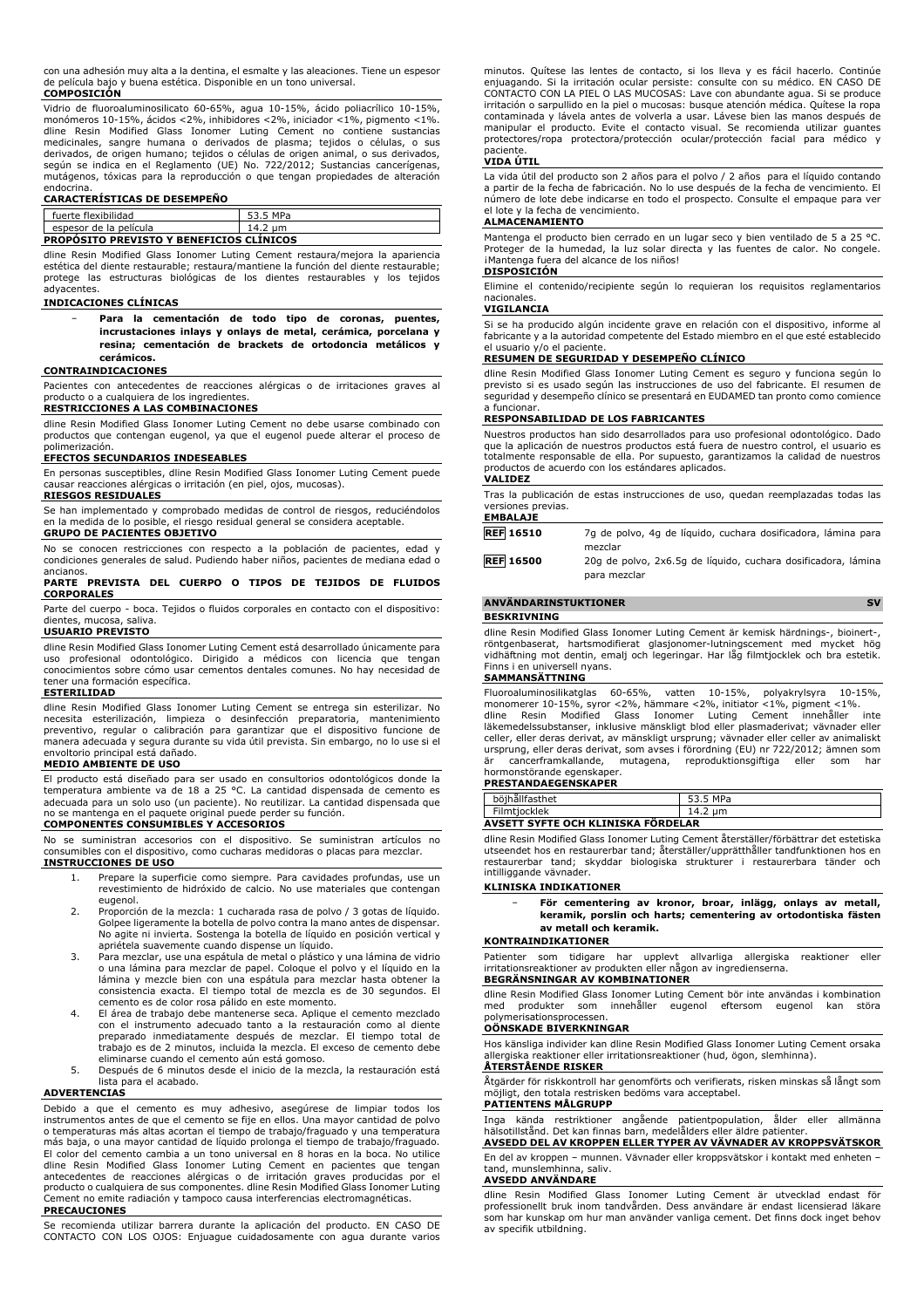### **STERILITET**

dline Resin Modified Glass Ionomer Luting Cement levereras icke-steril. Det finns inget behov av förberedande sterilisering, rengöring eller desinfektion, förebyggande eller regelbundet underhåll eller kalibrering, för att säkerställa att enheten fungerar korrekt och säkert under dess avsedda livstid. Använd dock inte om förpackningen är skadad.

# **ANVÄNDNINGSMILJÖ**

Produkten är designad för att användas på tandvårdskliniker där omgivningstemperaturen är 18-25°C. Den fördelade mängden cement är lämplig för engångsbruk (endast för en patient). Återanvänd inte. Administrerad mängd som inte hålls kvar i originalförpackningen kan leda till funktionsförlust.

### **FÖRBRUKNINGSDELAR OCH TILLBEHÖR**

Inga tillbehör medföljer enheten. Förbrukningsvaror, som mätskopa och mixerplattor, levereras med enheten.

## **ANVÄNDARINSTUKTIONER**

- 1. Förbered ytan som vanligt. För djupa håligheter använd kalciumhydroxidfoder. Använd inte material som innehåller eugenol.
- 2. Blandningsförhållande: 1 sked pulver / 3 droppar vätska. Knacka lätt på flaskan med pulver mot handen innan du dispenserar. Skaka eller vänd inte på flaskan. Håll vätskeflaskan vertikalt upprätt och tryck försiktigt när du avger vätska.
- 3. För blandning använd metall- eller plastspatel och glasplatta eller pappersblandningsplatta. Placera pulver och vätska på dynan och blanda
- noggrant med blandningsspaden tills exakt konsistens uppnås. Total<br>blandningstid är 30 sekunder. Cementen är vid denna tidpunkt ljusrosa.<br>A. Arbetsområdet måste hållas torrt. Applicera det blandade cementet med<br>lämpligt in
- Överflödigt cement måste avlägsnas när cementet är gummiaktigt. 5. Efter 6 minuter från blandningens början är restaureringen klar för efterbehandling.

### **VARNINGAR**

Eftersom cement är mycket vidhäftande, rengör alla instrument innan cementet appliceras. En högre mängd pulver eller högre temperatur förkortar arbets- /torkningstiden med lägre temperatur eller en högre mängd vätska förlänger arbets- /torkningstiden. Färgen på cementet ändras till en universell nyans inom 8 timmar i munnen. Använd inte dline Resin Modified Glass Ionomer Luting Cement på patienter som tidigare har upplevt allvarliga allergiska reaktioner eller irritationsreaktioner av produkten eller någon av ingredienserna i den. dline Resin Modified Glass Ionomer Luting Cement avger inte strålning och orsakar inga elektromagnetiska störningar. **FÖRSIKTIGHETSÅTGÄRDER**

Det rekommenderas att använda cofferdam under appliceringen av produkten. VID KONTAKT MED ÖGONEN: Skölj försiktigt med vatten i flera minuter. Ta bort kontaktlinser om de finns och det är lätt att göra så. Fortsätt skölja. Om irritationen i ögonen kvarstår: Kontakta läkare. Tvätta händerna noggrant efter hantering. VID KONTAKT MED HUD ELLER SLEMMHINNOR: Tvätta rent med mycket vatten. Om irritation eller utslag på huden/slemhinnor uppstår: Kontakta läkare. Ta av utsatta kläder och tvätta dem innan de återanvänds. Undvik ögonkontakt. Det<br>rekommenderas att både läkaren och patienten bär rekommenderas att både läkaren och patienten bär skyddshandskar/skyddskläder/ögonskydd/ansiktsskydd.

### **HÅLLBARHETSTID**

Produktens hållbarhet är 2 år för pulver / 2 år för vätska från tillverkningsdatumet. Använd inte efter utgångsdatum. Partinummer bör anges i all korrespondens. Se förpackning för partinummer och utgångsdatum.

# **FÖRVARING**

Förvara produkten tätt sluten på en torr, väl ventilerad plats vid 5-25°C. Skydda den fukt, mot direkt solljus och värmekällor. Frys inte. Förvaras oåtkomlig för barn! **AVLÄGNING**

Kassera innehållet/behållaren i enlighet med nationella föreskrifter.

### **VAKSAMHET**

Om en allvarlig händelse har inträffat i samband med enheten rapporteras detta till tillverkaren och den behöriga myndigheten i den medlemsstat där användaren och/eller patienten är etablerad.

# **SAMMANFATTNING AV SÄKERHET OCH KLINISK PRESTANDA**

dline Resin Modified Glass Ionomer Luting Cement är säker och fungerar som avsett om den används i enlighet med tillverkarens bruksanvisningar. Sammanfattning av säkerhet och klinisk prestanda kommer att presenteras i EUDAMED så snart det böjar fungera.

### **TILLVERKARENS ANSVAR**

Våra produkter har utvecklats för professionellt bruk inom tandvården. Eftersom tillämpningen av våra produkter ligger utanför vår kontroll är användaren själv fullt ansvarig för applikationen. Naturligtvis garanterar vi kvaliteten på våra produkter i enlighet med rådande standarder.

### **GILTIGHET**

| I och med publiceringen av denna bruksanvisning ersätts alla tidigare versioner.<br><b>FÖRPACKNING</b> |                                                       |  |
|--------------------------------------------------------------------------------------------------------|-------------------------------------------------------|--|
| <b>REF</b> 16510                                                                                       | 7g pulver, 4g vätska, mätskopa, blandningsplatta      |  |
| <b>REF</b> 16500                                                                                       | 20g pulver, 2x6.5g vätska, mätskopa, blandningsplatta |  |
|                                                                                                        |                                                       |  |

### **KULLANIM KILAVUZU**

### **AÇIKLAMA**

dline Resin Modified Glass Ionomer Luting Cement, kimyasal kürlenen, biyoinert, radyoopak, reçine modifiyeli cam iyonomer yapıştırma simanıdır ve dentin, mine ve alaşımlara çok yüksek yapışma sağlar. Düşük film kalınlığına ve iyi bir estetiğe sahiptir. Tek bir evrensel gölgede mevcuttur.

# **BILEŞIM**

Floroalüminosilikat cam %60-65, su %10-15, poliakrilik asit %10-15, monomerler %10-15, asitler <%2, inhibitörler %2, başlatıcı %1, pigment %1.

Bu ürün insan kanı veya plazma türevi, insan dokuları veya hücreleri veya bunların türevlerini, 722/2012 Sayılı Tüzük (AB)'de bahsedildiği üzere hayvanlara ait dokular veya hücreler veya bunların türevleri; kanserojen, mutajenik, üremeye toksik veya endokrin bozucu özelliklere sahip maddeler dahil tıbbi madde içermez.

## **PERFORMANS ÖZELLIKLERI**

| eğilme mukavemeti                  | 53.5 MPa |  |
|------------------------------------|----------|--|
| film kalınlığı                     | 14.2 um  |  |
| HEDEFLENEN AMAC VE KLINIK FAYDALAR |          |  |

dline Resin Modified Glass Ionomer Luting Cement, restore edilebilir dişin estetik görünümünü geri kazanmasını/daha estetik görünmesini sağlar, restore edilebilir dişin fonksiyonunu geri kazanmasını/korumasını sağlar; restore edilebilir diş ve bitişik dokuların biyolojik yapılarını korur.

### **KLINIK ENDIKASYONLAR**

| - |                   | Tüm metal, seramik, porselen ve resin kronların, köprülerin, |  |  |  |
|---|-------------------|--------------------------------------------------------------|--|--|--|
|   |                   | inleylerin, onleylerin simantasyonu için, metal ve seramik   |  |  |  |
|   |                   | ortodontik braketlerin simantasvonu icindir.                 |  |  |  |
|   | DAENDTILACYONI AD |                                                              |  |  |  |

# **KONTRAENDIKASYONLAR**

Ürüne veya bileşenlerden herhangi birine karşı şiddetli alerjik reaksiyon veya tahriş olma geçmişi olan hastalar.

**KOMBINASYONLARLA ILGILI KISITLAMALAR** Öjenol polimerizasyon sürecini bozabileceğinden ürün öjenol içeren ürünlerle birlikte kullanılmamalıdır.

### **İSTENMEYEN YAN ETKILER**

dline Resin Modified Glass Ionomer Luting Cement, hassas kişilerde alerjik veya tahriş reaksiyonlarına (cilt, göz, mukoza) neden olabilir.

# **REZIDÜEL RISKLER**

Risk kontrol önlemleri uygulandı ve doğrulandı, risk mümkün olduğu kadar azaltıldı, tüm artık riskin kabul edilebilir olduğuna karar verildi.

### **HASTA HEDEF GRUBU**

Hasta kütle, yaş ve genel sağlık durumuyla ilgili herhangi bilinen bir kısıtlama mevcut değildir. Çocuklar, orta yaşlı veya yaşlı hastalar olabilir. **HEDEFLENEN VÜCUT BÖLÜMÜ VEYA VÜCUT SIVILARININ DOKU TÜRLERI**

Vücudun bir bölümü - ağız. Cihazın temas ettiği doku veya vücut sıvıları - diş, oral mukoza, tükürük.

# **HEDEFLENEN KULLANICI**

dline Resin Modified Glass Ionomer Luting Cement yalnızca diş hekimleri tarafından profesyonel kullanım için geliştirilmiştir. Yalnızca basit dental simanların nasıl kullanılacağı bilgisine sahip lisanslı doktor er tarafından kullanılabilir. Özel eğitime

# gerek yoktur. **STERILITE**

dline Resin Modified Glass Ionomer Luting Cement sterilize edilmemiş şekilde teslim edilmektedir. Cihazın amaçlanan ömrü boyunca düzgün ve güvenli bir şekilde çalışmasını sağlamak için herhangi bir hazırlama niteliğinde sterilizasyona, temizliğe veya dezenfeksiyona, önleyici, düzenli bakıma veya kalibrasyona gerek yoktur. Ancak birincil ambalaj zarar görmüşse kullanmayın.

### **KULLANIM ORTAMI**

dline Resin Modified Glass Ionomer Luting Cement, ortam sıcaklığının 18-25°C olduğu diş muayenehanelerinde kullanılmak üzere geliştirilmiştir. Dağıtılmış siman miktarı tek kullanım için uygundur (sadece bir hasta için). Tek kullanımlıktır Hazırlanan miktarın orijinal ambalajında saklanmaması işlev kaybına neden olabilir.

# **SARF MALZEMELERI VE YARDIMCI MALZEMELER**

Cihazla birlikte herhangi bir aksesuar verilmemektedir. Ölçü kepçesi, karıştırma pedleri gibi sarf malzemeleri cihazla birlikte verilmektedir. **KULLANIM KILAVUZU**

- 1. Yüzeyi her zamanki gibi hazırlayın. Derin kaviteler için kalsiyum hidroksit kaplama kullanın. Öjenol içeren malzemeler kullanmayın.
- 2. Karışım oranı: 1 ölçek toz / 3 damla sıvı. Hazırlamadan önce toz şişesine elinizle hafifçe vurun. Çalkalamayın veya ters çevirmeyin. Sıvı şişesini dik tutun ve bir sıvıyı dökerken hafifçe sıkın.
- 3. Karıştırmak için metal veya plastik spatula, cam levha veya kağıt karıştırma pedi kullanın. Tozu ve sıvıyı pedin üzerine yerleştirin ve tam kıvama gelene kadar karıştırma spatulası ile iyice karıştırın. Toplam karıştırma süresi 30 saniyedir. Siman bu aşamada soluk pembe renkte olacaktır.
- 4. Çalışma alanı kuru tutulmalıdır. Karıştırılmış simanı uygun bir aletle hem restorasyona hem de hazırlanan dişe karıştırdıktan hemen sonra uygulayın. Toplam çalışma süresi karıştırma dahil olmak üzere 2 dakikadır. Siman kauçuksu olduğunda fazla siman çıkarılmalıdır.
- 5. Restorasyon, karıştırmaya başladıktan 6 dakika sonra tamamlama için hazır olacaktır.

### **UYARILAR**

Siman son derece yapışkan olduğundan, yerleştirilmeden önce tüm aletler<br>temizlenmelidir. Daha fazla miktarda toz veya daha yüksek sıcaklık,<br>çalışma/sertleşme-süresini-kısaltacaktır, daha-düşük-sıcaklık-veya-daha-yüksek-sıv bir renk alır. Bu ürünü, ürüne veya bileşenlerden herhangi birine karşı şiddetli alerjik reaksiyon veya tahriş olma geçmişi olan hastalar için kullanmayın. dline Resin Modified Glass Ionomer Luting Cement radyasyon yaymaz ve herhangi bir elektromanyetik enterferans ortaya çıkarmaz.

### **ÖNLEMLER**

Ürün uygulanırken bent kullanılması tavsiye edilir. GÖZE TEMASI HALİNDE: Birkaç dakika suyla dikkatlice durulayın. Varsa ve çıkarması kolaysa kontakt lenslerinizi<br>çıkarın. Durulamaya devam edin. Göz tahrişi devam ederse: Tıbbi tavsiye/yardım<br>alın.Kullandıktan.sonra.ellerinizi.iyice.yıkayın.CİLTÜZERİND Bol su ile yıkayın. Ciltte tahriş veya kızarıklık meydana gelirse: Tıbbı tavsiye/yardım alın. Kirlenmiş giysileri çıkartın ve tekrar kullanmadan önce yıkayın. Gözle temasından kaçının. Doktor ve hasta için koruyucu eldiven/koruyucu kıyafet/koruyucu gözlük/yüz için koruyucu kullanılması tavsiye edilir. **RAF ÖMRÜ**

dline Resin Modified Glass Ionomer Luting Cement raf ömrü, üretim tarihinden itibaren toz için 2 yıl/sıvı için 2 yıldır. Belirlenen son kullanma tarihinden sonra kullanmayın. Parti numarası tüm bilgilendirmelerde belirtilmelidir. Parti numarası ve son kullanma tarihi için ambalaja bakınız.

### **DEPOLAMA**

**VIJILANS**

dline Resin Modified Glass Ionomer Luting Cement 5-25°C'de kuru ve iyi havalandırılan bir yerde sıkıca kapalı halde saklayın. Doğrudan güneş ışığından, nem ve ısı kaynaklarından koruyun. Dondurmayın. Çocukların erişemeyeceği yerlerde muhafaza edin!

### **BERTARAF ETME**

İçeriği/kabını ulusal yasal gerekliliklere göre bertaraf edin.

Cihazla ilgili olarak meydana gelen herhangi bir ciddi kazayı, üreticiye ve kullanıcının ve/veya hastanın kabul edildiği Üye Devletin yetkili otoritesine bildirin. **GÜVENLILIK VE KLINIK PERFORMANS ÖZETI**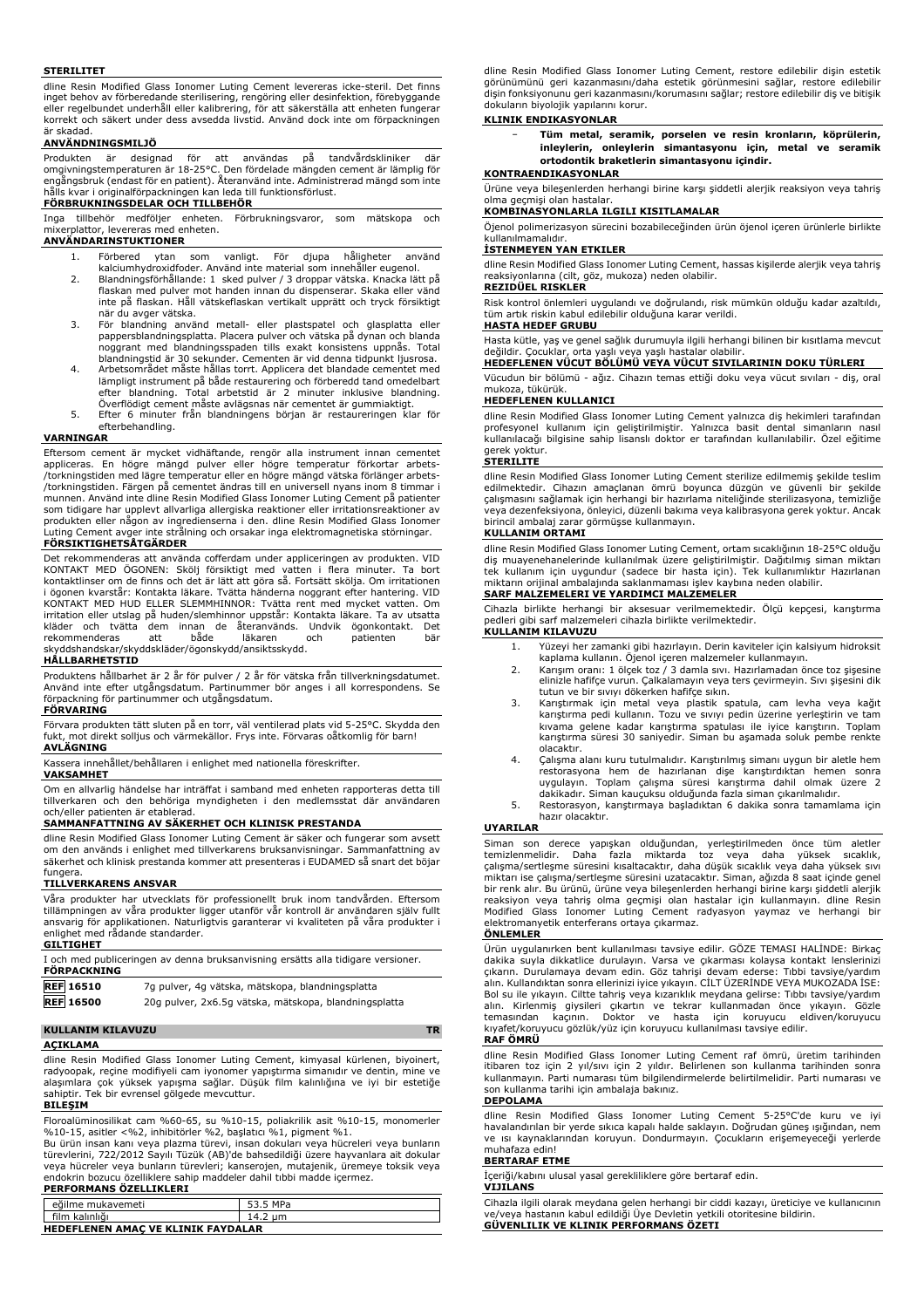dline Resin Modified Glass Ionomer Luting Cement güvenlidir ve üretici tarafından<br>kullanım talimatlarına uygun olarak kullanılması durumunda amaçlandığı gibi çalışır.<br>Güvenlik ve klinik performans özeti, işe başlar edilecektir.

### **ÜRETICININ SORUMLULUĞU**

Ürünlerimiz diş hekimleri tarafından profesyonel kullanım için geliştirilmiştir. Ürünlerimiz kontrolümüz dışında kullanıldığından, uygulamadan tamamen kullanıcı sorumludur. Ürünlerimizin kalitesini uygulanan standartlara uygun olarak garanti

# ediyoruz. **GEÇERLILIK SÜRESI**

|            |  | İşbu kullanım talimatının yayınlanması üzerine, önceki tüm versiyonların yerini |  |  |  |
|------------|--|---------------------------------------------------------------------------------|--|--|--|
| alacaktır. |  |                                                                                 |  |  |  |

| <b>AMBALAJ</b>   |                                                         |
|------------------|---------------------------------------------------------|
| <b>REF 16510</b> | 7 gr toz, 4 gr sıvı, ölçü kepçesi, karıştırma pedi      |
| <b>REF 16500</b> | 20 gr toz, 2x6.5 gr sıvı, ölçü kepçesi, karıştırma pedi |

### **ИНСТРУКЦИЯ ПО ПРИМЕНЕНИЮ RU ОПИСАНИЕ**

dline Resin Modified Glass Ionomer Luting Cement - это химически отверждаемый, биоинертный, рентгеноконтрастный, модифицированный смолой стеклоиономерный цемент для фиксации с очень высокой адгезией к дентину, эмали и сплавам. Имеет небольшую толщину пленки и хороший эстетический вид. Доступен в одном универсальном оттенке.

# **СОСТАВ**

Фторалюмосиликатное стекло 60-65%, вода 10-15%, полиакриловая кислота 10- 15%, мономеры 10-15%, кислоты <2%, ингибиторы <2%, инициатор <1%, пигмент <1%.

dline Resin Modified Glass Ionomer Luting Cement не содержит лекарственных веществ, в том числе производных человеческой крови или плазмы; тканей или клеток, или их производных, человеческого происхождения; тканей или клеткок, или их производных, животного происхождения, как указано в Регламенте (ЕС) № 722/2012; веществ, которые являются канцерогенными, мутагенными, токсичными для репродукции или обладают эндокринными разрушающими свойствами.

### **ФУНКЦИОНАЛЬНЫЕ ХАРАКТЕРИСТИКИ**

| предел прочности при изгибе                         | 53.5 M <sub>D</sub> a |
|-----------------------------------------------------|-----------------------|
| толшина пленки                                      | 14.2 um               |
| ПРЕДУСМОТРЕННОЕ ПРИМЕНЕНИЕ И КЛИНИЧЕСКИЕ РЕЗУЛЬТАТЫ |                       |

Средство восстанавливает/улучшает эстетический вид восстанавливаемого зуба; восстанавливает/поддерживает зубную функцию восстанавливаемого зуба; защищает биологические структуры восстанавливаемого зуба и прилегающих тканей.

### **КЛИНИЧЕСКИЕ ПОКАЗАНИЯ**

− **Для фиксации цельнометаллических, керамических, фарфоровых и полимерных коронок, мостовидных протезов, вкладок, накладок; фиксация металлических и керамических ортодонтических скоб.**

### **ПРОТИВОПОКАЗАНИЯ**

Пациенты, у которых в анамнезе были тяжелые аллергические или раздражающие реакции на продукт или любой из ингредиентов. **ОГРАНИЧЕНИЯ НА КОМБИНАЦИИ**

dline Resin Modified Glass Ionomer Luting Cement не следует использовать с продуктами, содержащими эвгенол, так как эвгенол может нарушить процесс полимеризации.

### **НЕЖЕЛАТЕЛЬНЫЕ ПОБОЧНЫЕ ЭФФЕКТЫ**

У восприимчивых людей dline Resin Modified Glass Ionomer Luting Cement может вызывать аллергические или раздражающие реакции (кожа, глаза, слизистые оболочки).

# **ОСТАТОЧНЫЕ РИСКИ**

Меры по управлению рисками внедрены и проверены, риск снижен, насколько это возможно, общий остаточный риск признан приемлемым.

### **ЦЕЛЕВАЯ ГРУППА ПАЦИЕНТОВ**

Никаких ограничений относительно категории пациентов, их возраста и общего состояния здоровья не известно. Продукт можно применять на детях, пациентах среднего и пожилого возраста.

### **ПРЕДПОЛАГАЕМАЯ ЧАСТЬ ТЕЛА ИЛИ ТИПЫ ТКАНЕЙ ЖИДКОСТЕЙ ОРГАНИЗМА**

Часть тела - рот. Ткани или биологические жидкости, контактирующие с изделием - зуб, слизистая оболочка рта, слюна.

# **ПРЕДПОЛАГАЕМЫЙ ПОЛЬЗОВАТЕЛЬ**

dline Resin Modified Glass Ionomer Luting Cement разработан только для профессионального использования в стоматологии. Пользователь - только лицензированный врач, который знает, как использовать обычные стоматологические цементы. Нет необходимости в специальной подготовке.

## **СТЕРИЛЬНОСТЬ**

Товар поставляется нестерильным. Нет необходимости в какой-либо предварительной стерилизации, очистке или дезинфекции, профилактическом, регулярном обслуживании или калибровке, чтобы гарантировать правильную и безопасную работу изделия в течение его предполагаемого срока службы. Однако не используйте, если первичная упаковка повреждена.

# **УСЛОВИЯ ПРИМЕНЕНИЯ**

Изделие предназначено для использования в стоматологическом кабинете с температурой окружающей среды 18-25°C. Распределенное количество цемента подходит для одноразового использования (только для одного пациента). Не использовать повторно. Выданное количество, хранящееся не в оригинальной упаковке, может привести к потере функциональности.

# **РАСХОДНЫЕ МАТЕРИАЛЫ И ПРИНАДЛЕЖНОСТИ**

В комплект поставки изделия не входят принадлежности. Расходные материалы, такие как мерная ложка, бумага для замешивания, входят в комплект поставки изделия.

### **ИНСТРУКЦИЯ ПО ПРИМЕНЕНИЮ**

1. Подготовьте поверхность как обычно. Для глубоких полостей используйте лайнер из гидроксида кальция. Не используйте эвгенолсодержащие материалы.

- 2. Пропорции при смешивании: 1 столовая ложка порошка/3 капли жидкости. Перед дозировкой слегка постучите флаконом с порошком о руку. Не трясите и не переворачивайте. Держите флакон с жидкостью вертикально и аккуратно сжимайте при дозировке жидкости.
- 3. Для смешивания используйте металлический или пластиковый<br>шпатель и стеклянную пластину или бумагу для замешивания.<br>Поместите порошок и жидкость на бумагу и тщательно перемешайте<br>лопаткойдлясмешиваниядо получения нужной время перемешивания 30 секунд. Цемент в это время имеет бледнорозовый цвет.
- 4. Рабочая зона должна быть сухой. Нанесите смешанный цемент подходящим инструментом как на реставрацию, так и на препарированный зуб сразу после перемешивания. Общее время работы составляет 2 минуты, включая перемешивание. Излишки цемента необходимо удалить, когда цемент станет эластичным.
- 5. Через 6 минут после начала перемешивания реставрация готова к полировке.

## **ПРЕДУПРЕЖДЕНИЯ**

Поскольку цемент обладает высокой адгезией, очистите все инструменты перед нанесением цемента. Более высокое количество порошка или более высокая температура сокращают время обработки/схватывания, а более низкая<br>температура или большее количество жидкости продлевают<br>обработки/схватывания. Цвет цемента меняется на универсальный оттенок в течение 8 часов во рту. Не используйте продукт для пациентов, у которых в анамнезе есть серьезные аллергические или раздражающие реакции на продукт или любой из ингредиентов. Изделие не генерирует излучение и не вызывает электромагнитные помехи.

### **МЕРЫ ПРЕДОСТОРОЖНОСТИ**

При применении продукта рекомендуется использовать коффердам. ПРИ ПОПАДАНИИ В ГЛАЗА: осторожно промыть глаза водой в течение нескольких минут. Снимите контактные линзы, если они есть, и это легко сделать. Продолжайте полоскание. Если раздражение глаз не проходит: обратиться к врачу. ПРИ ПОПАДАНИИ НА КОЖУ ИЛИ СЛИЗИСТУЮ ОБОЛОЧКУ: промыть большим количеством воды. В случае раздражения кожи/слизистой оболочки или сыпи: обратиться к врачу. Снимите загрязненную одежду и постирайте перед повторным использованием. После работы тщательно вымойте руки. Избегайте попадания в глаза. Врачу и пациенту рекомендуется носить защитные перчатки/защитную одежду/средства защиты глаз/лица.

# **СРОК ГОДНОСТИ**

Срок годности продукта - 2 года для порошка /2 лет для жидкости со дня изготовления. Не использовать по истечении срока годности. Номер партии должен быт указан во всей корреспонденции. См. упаковку для получения информации о партии и сроке годности.

## **ХРАНЕНИЕ**

Хранить продукт плотно закрытым в сухом, хорошо проветриваемом месте при температуре 5-25°C. Беречь от прямых солнечных лучей и источников тепла. Не замораживать. Хранить в недоступном для детей месте!

## **УТИЛИЗАЦИЯ**

Утилизируйте содержимое/контейнер в соответствии с национальными нормативными требованиями. **АКТИВНЫЙ МОНИТОРИНГ**

### Если в отношении изделия произошел какой-либо серьезный инцидент, сообщите производителю и компетентному органу государства-члена, в котором зарегистрирован пользователь и/или пациент.

## **РЕЗЮМЕ БЕЗОПАСНОСТИ И КЛИНИЧЕСКОЙ ЭФФЕКТИВНОСТИ**

dline Resin Modified Glass Ionomer Luting Cement безопасен и работает по назначению, если он используется в соответствии с инструкцией по применению производителя. Сводная информация о безопасности и клинической эффективности будет представлена в Европейской базе данных по медицинским изделиям, как только она начнет работать.

# **ОТВЕТСТВЕННОСТЬ ПРОИЗВОДИТЕЛЯ**

Наши продукты разработаны для профессионального использования в<br>стоматологии. Поскольку применение наших продуктов находится вне нашего<br>контроля, пользователь несет полную ответственность за применение. Разумеется, мы гарантируем качество нашей продукции в соответствии с применяемыми стандартами.

# **СРОК ДЕЙСТВИЯ**

После публикации данной инструкции по применению все предыдущие версии отменяются.

# **УПАКОВКА REF 16510** 7 г порошка, 4 г жидкости, мерная ложка, бумага для замешивания **REF 16500** 20 г порошка, 2x6.5 г жидкости, мерная ложка, бумага для

замешивания

# **ІНСТРУКЦІЯ ІЗ ЗАСТОСУВАННЯ UA**

# **ОПИС**

dline Resin Modified Glass Ionomer Luting Cement-це хімічно отверджуючий, біоінертний, рентгеноконтрастний, смоломодіфікований склоіономерний цементуючий матеріал з дуже високою адгезією до дентину, емалі та сплавів. Має низьку товщину плівки і хорошу естетику. Випускається в одному універсальному відтінку.

### **СКЛАД**

Фторалюмосилікатне скло 60-65%, вода 10-15%, поліакрилова кислота 10-15%, мономери 10-15%, кислоти <2%, інгібітори <2%, ініціатор <1%, пігмент <1%. dline Resin Modified Glass Ionomer Luting Cement не містить лікарських речовин, зокрема похідних людської крові або плазми; тканин або клітин, або їх похідних, людського походження; тканин або клітин, або їх похідних, тваринного походження, як зазначено в Регламенті (ЄС) № 722/2012; речовин, які є канцерогенними, мутагенними, токсичними для репродукції або мають ендокринні руйнівні властивості.

# **ФУНКЦІОНАЛЬНІ ХАРАКТЕРИСТИКИ**

| границя міцності при вигині                    | 53.5 M <sub>D</sub> a |  |
|------------------------------------------------|-----------------------|--|
| товшина плівки                                 | 14.2 um               |  |
| ПЕРЕДБАЧУВАНЕ ПРИЗНАЧЕННЯ ТА КЛІНІЧНІ ПЕРЕВАГИ |                       |  |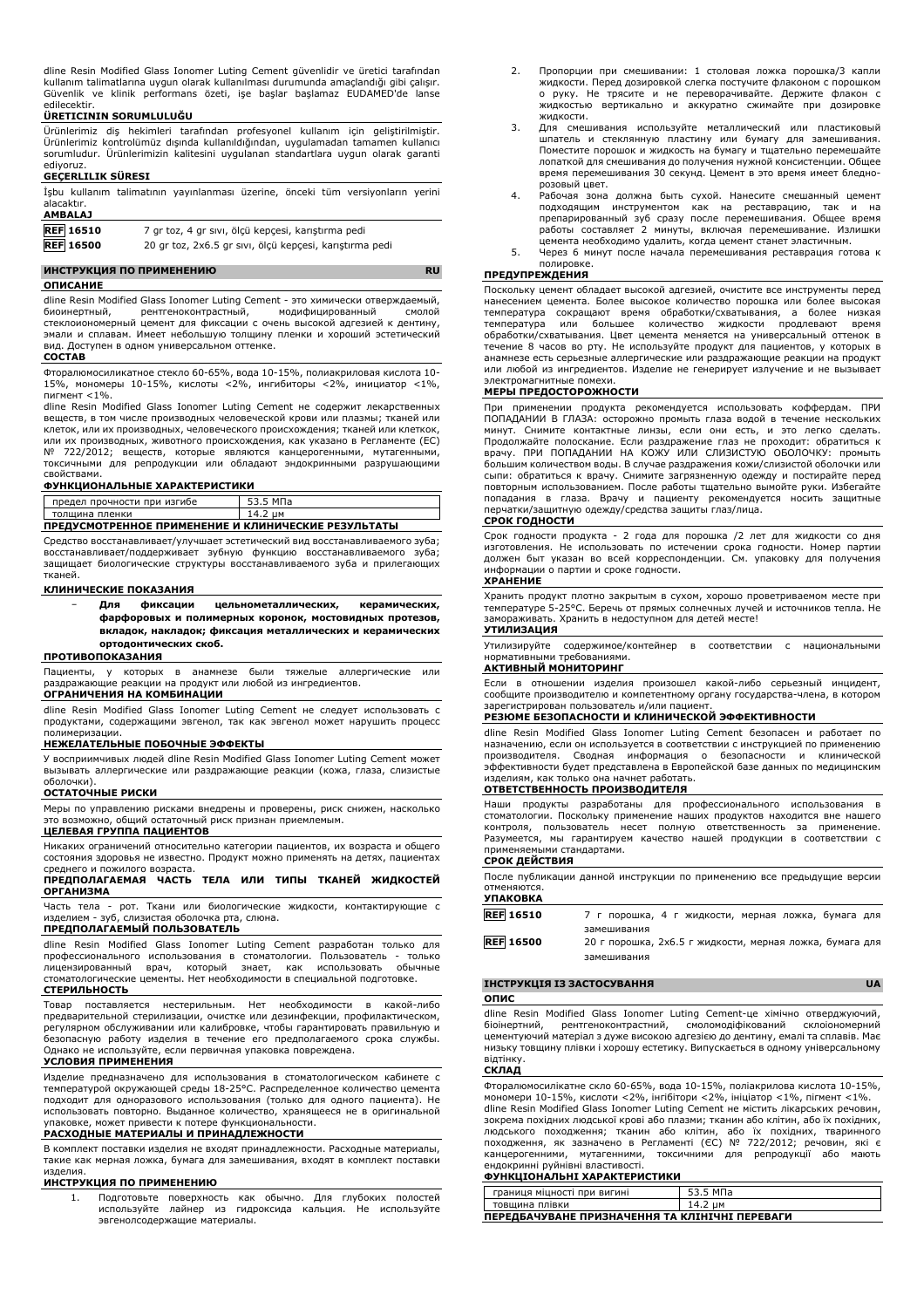Засіб відновлює/покращує естетичний вигляд відновлюваного зуба; відновлює/підтримує зубну функцію відновлюваного зуба; захищає біологічні структури відновлюваного зуба та прилеглих тканин.

### **КЛІНІЧНІ ПОКАЗАННЯ**

− **Для фіксації суцільнометалевих, керамічних, фарфорових і полімерних коронок, мостоподібних протезів, вкладок, накладок; фіксація металевих і керамічних ортодонтичних скоб.**

# **ПРОТИПОКАЗАННЯ**

Пацієнти, у яких в анамнезі були важкі алергічні або подразливі реакції на продукт або будь-який з інгредієнтів.

## **ОБМЕЖЕННЯ НА КОМБІНАЦІЇ**

dline Resin Modified Glass Ionomer Luting Cement не треба використовувати з продуктами, що містять евгенол, оскільки евгенол може порушити процес полімеризації.

## **НЕБАЖАНІ ПОБІЧНІ ЕФЕКТИ**

I У сприйнятливих людей продукт може викликати алергічні або подразливі реакції (шкіра, очі, слизові оболонки).

# **ЗАЛИШКОВІ РИЗИКИ**

Заходи з управління ризиками впроваджені та перевірені, ризик знижений, наскільки це можливо, загальний залишковий ризик визнаний прийнятним. **ЦІЛЬОВА ГРУПА ПАЦІЄНТІВ**

Ніяких обмежень щодо категорії пацієнтів, їх віку та загального стану здоров'я невідомо. Продукт можна застосовувати на дітях, пацієнтах середнього або похилого віку.

## **ПЕРЕДБАЧУВАНА ЧАСТИНА ТІЛА АБО ТИПИ ТКАНИН РІДИН ОРГАНІЗМУ**

Частина тіла – рот. Тканини або біологічні рідини, що контактують з виробом – зуб, слизова оболонка ротової порожнини, слина.

# **ПЕРЕДБАЧУВАНИЙ КОРИСТУВАЧ**

dline Resin Modified Glass Ionomer Luting Cement розроблений тільки для професійного використання в стоматології. Користувач – тільки ліцензований лікар, який знає, як використовувати звичайні стоматологічні цементи. Немає потреби в спеціальній підготовці.

### **СТЕРИЛЬНІСТЬ**

Товар постачається нестерильним. Немає потреби в будь-якій попередній стерилізації, очищенні або дезінфекції, профілактичному, регулярному обслуговуванні або калібруванні, щоб гарантувати правильну та безпечну роботу виробу протягом його передбачуваного терміну служби. Однак не використовуйте, якщо первинна упаковка пошкоджена.

### **УМОВИ ЗАСТОСУВАННЯ**

Виріб призначений для використання в стоматологічному кабінеті з температурою навколишнього середовища 18-25°C. Розподілену кількість цементу підходить для одноразового використання (тільки для одного пацієнта). Не застосовувати повторно. Видана кількість, що зберігається не в оригінальній упаковці, може призвести до втрати функціональності.

### **ВИТРАТНІ МАТЕРІАЛИ ТА ПРИНАЛЕЖНОСТІ**

До комплекту поставки виробу не входять приналежності. Витратні матеріали, такі як мірна ложка, папір для замішування, входять до комплекту поставки виробу.

### **ІНСТРУКЦІЯ ІЗ ЗАСТОСУВАННЯ**

- 1. Підготуйте поверхню як зазвичай. Для глибоких порожнин використовуйте лайнер з гідроксиду кальцію. Не використовуйте е матеріали, що містять евгенол.
- 2. Пропорції при змішуванні: 1 столова ложка порошку/3 краплі рідини. Перед дозуванням злегка постукайте флаконом з порошком о руку. Не трусіть і не перевертайте. Тримайте флакон з рідиною вертикально та акуратно стискайте при дозуванні рідини.
- 3. Для змішування використовуйте металевий або пластиковий шпатель і скляну пластину або папір для замішування. Помістіть порошок і рідину на папір і ретельно перемішайте лопаткою для змішування до отримання потрібної консистенції. Загальний час перемішування 30 секунд. Цемент в цей час має блідо-рожевий колір.
- 4. Робоча зона має бути сухою. Нанесіть змішаний цемент відповідним<br>1976 інструментом як на реставрацію, так і на препарований зуб відразу<br>1976 після перемішування. Загальний час роботи становить 2 хвилини,<br>1987 включно з
- коли цемент стане еластичним. 5. Через 6 хвилин після початку перемішування реставрація готова до полірування.

### **ПОПЕРЕДЖЕННЯ**

Оскільки цемент має високу адгезію, очистіть всі інструменти перед нанесенням цементу. Більш високу кількість порошку або більш висока температура<br>скорочують час обробки/схоплювання, а більш низька температура або більша<br>кількість рідини подовжують час обробки/схоплювання. Колір цементу змінюється на універсальний відтінок протягом 8 годин в роті. Не використовуйте dline Resin Modified Glass Ionomer Luting Cement для пацієнтів, у яких в анамнезі є серйозні алергічні або подразливі реакції на продукт або будь-який з інгредієнтів. Виріб не генерує випромінювання і не викликає електромагнітних

# завад. **ЗАПОБІЖНІ ЗАХОДИ**

При застосуванні продукту рекомендується використовувати кофердам. ПРИ ПОТРАПЛЯННІ В ОЧІ: обережно промити очі водою протягом декількох хвилин.<br>Зніміть контактні лінзи, якщо вони є, і це легко зробити. Продовжуйте<br>полоскання. Якщо подразнення очей не проходить: звернутися до лікаря подразнення шкіри/слизових оболонок або висипу: звернутися до лікаря. Зніміть одяг і виперіть перед повторним використанням. Після роботи ретельно вимийте руки. Уникайте потрапляння в очі. Лікарю та пацієнту рекомендується носити захисні рукавички/захисний одяг/засоби захисту очей/обличчя.

## **ТЕРМІН ПРИДАТНОСТІ**

Термін придатності продукту – 2 роки для порошку/2 років для рідини з дня виготовлення. Не застосовувати після закінчення терміну придатності. Номер партії має бути зазначений у всій кореспонденції. Див. упаковку для отримання інформації про партію та термін придатності. **ЗБЕРІГАННЯ**

Зберігати продукт щільно закритим у сухому, добре провітрюваному місці за температури 5-25°C. Берегти від прямих сонячних променів і джерел тепла. Не заморожувати. Зберігати в недоступному для дітей місці!

# **УТИЛІЗАЦІЯ**

Утилізуйте вміст/контейнер відповідно до національних нормативних вимог. **АКТИВНИЙ МОНІТОРИНГ**

Якщо щодо виробу стався якийсь серйозний інцидент, повідомте виробнику та компетентному органу держави-члена, в якій зареєстрований користувач і/або

# пацієнт. **РЕЗЮМЕ БЕЗПЕКИ І КЛІНІЧНОЇ ЕФЕКТИВНОСТІ**

dline Resin Modified Glass Ionomer Luting Cement безпечний і працює за призначенням, якщо він використовується відповідно до інструкцій виробника щодо застосування. Зведена інформація про безпеку та клінічну ефективність буде представлена в Європейській базі даних з медичних виробів, як тільки вона почне працювати.

### **ВІДПОВІДАЛЬНІСТЬ ВИРОБНИКА**

Наші продукти розроблені для професійного використання в стоматології. Оскільки застосування наших продуктів знаходиться поза нашим контролем, користувач несе повну відповідальність за застосування. Звісно, ми гарантуємо якість нашої продукції відповідно до застосовних стандартів. **ТЕРМІН ДІЇ**

| Після публікації цієї інструкції із застосування всі попередні версії скасовуються.<br><b>УПАКОВКА</b> |                                                             |  |  |
|--------------------------------------------------------------------------------------------------------|-------------------------------------------------------------|--|--|
| <b>REF 16510</b>                                                                                       | 7 г порошку, 4 г рідини, мірна ложка, папір для замішування |  |  |
| <b>REF</b> 16500                                                                                       | 20 г порошку, 2х6.5 г рідини, мірна ложка, папір для        |  |  |
|                                                                                                        | замішування                                                 |  |  |

**SIGNS EXPLANATION/ŽENKLŲ PAAIŠKINIMAS /SCHILDER ERKLÄRUNG** /ЗНАЧЕНИЕ НА СИМВОЛИТЕ /VYSVETLENI ZNACEK /FORKLARING AF TEGN<br>/МÄRKIDE SELGITUS /ЕХРLICATION DES SIGNES /ЕΞ'НГНΣН ZHMANZHΣ /<br>JELZÉSEK MAGYARÁZATA /SPIEGAZIONE DEI SEGNI /ZĪMJU SKAIDROJUMS /FORKLARING AV TEGN /OBJASNIENIE ZNAKOW /EXPLICAÇAO DOS<br>SÍMBOLOS /EXPLICAȚII SEMNE /VYSVETLENIE ZNAČIEK /RAZLAGA<br>ZNAKOV /EXPLICACIÓN DE SIGNOS /TECKENFÖRKLARING /İŞARETLERIN **AÇIKLAMASI /ОБЪЯСНЕНИЕ СИМВОЛОВ /ПОЯСНЕННЯ СИМВОЛІВ**

|                | Caution /Atsargiai /Vorsicht /Внимание /Pozor /Forsigtighed<br>/Hoiatus /Mise en garde /Προσοχή /Figyelmeztetés /Attenzione<br>/Piesardzību! /Forsiktighet /Uwagi /Cuidado<br>/Atenție<br>/Pozor<br>/Previdnost /Precaución /Varning /Dikkat / Осторожно /Обережно                                                                                                                                                                                                                                                                                                                                                                                                                                                                                                                                                                                |
|----------------|---------------------------------------------------------------------------------------------------------------------------------------------------------------------------------------------------------------------------------------------------------------------------------------------------------------------------------------------------------------------------------------------------------------------------------------------------------------------------------------------------------------------------------------------------------------------------------------------------------------------------------------------------------------------------------------------------------------------------------------------------------------------------------------------------------------------------------------------------|
|                | Temperature limit /Temperatūros riba /Temperatur-Grenzwert<br>лимит /Teplotní<br>limit<br>/Temperaturgrænse<br>/Температурен<br>/Temperatuuri limiit /Limite de température/Όριο θερμοκρασίας<br>/Hőmérsékleti határérték /Limite di temperatura /Temperatūras<br>robežvērtība /Temperaturgrense /Limit temperatury /Limite de<br>temperatura / Limita de temperatură / Teplotný limit / Temperaturna<br>omejitev / Límite de temperatura / Temperaturgräns / Sıcaklık Sınırı<br>Предел температуры / Межа температури                                                                                                                                                                                                                                                                                                                            |
| il             | /Žiūrėti<br>Consult instructions for<br>use<br>naudojimo<br>instrukciją<br>beachten<br>/Gebrauchsanweisung<br>/Консултирайте<br>ce<br>c<br>употреба<br>/Viz<br>návod<br>/Se<br>инструкцията<br>за<br>k<br>použití<br>brugsanvisningen<br>/Vaadake<br>kasutusjuhendit<br>/Consulter<br>les<br>instructions d'utilisation / Συμβουλευτείτε τις οδηγίες χρήσης<br>/Konzultáljon a használati utasítással /Consultare le istruzioni per<br>l'uso /Skatīt lietošanas pamācību /Se bruksanvisningen /Zapoznaj<br>się z instrukcją użytkowania / Consulte as instruções de uso<br>/Consultați instrucțiunile de utilizare / Vid' návod na použitie /Pred<br>uporabo si poglejte navodila / Consultar las instrucciones de uso / Se<br>bruksanvisningen /Kullanım talimatlarına bakınız /См. инструкцию<br>по применению /Див. інструкцію із застосування |
|                | Keep away from sunlight /Laikyti atokiau nuo saulės spindulių /Von<br>Sonnenlicht fernhalten /Да се пази от слънчева светлина /Chraňte<br>před slunečním zářením /Holdes væk fra sollys /Hoida eemal<br>päikesevalgusest /Tenir à l'écart de la lumière du soleil /Κρατήστε<br>μακριά από τον ήλιο /Napfénytől távol tartandó /Tenere lontano<br>dalla luce del sole /Sargāt no saules gaismas /Holdes unna sollys<br>/Chronić przed światłem słonecznym /Proteger da luz solar /A se<br>păstra într-un loc ferit de soare /Chráňte pred slnečným žiarením<br>/Ne shranjujte izpostavljeno sončni svetlobi /Mantener alejado de<br>la luz del sol /Förvaras bort från solljus /Güneş ışığından uzak tutun<br>/ Беречь от попадания солнечных лучей /Берегти від сонячних<br>променів                                                              |
|                | Do not re-use /Nenaudoti pakartotinai /Nicht wiederverwenden /He<br>използвайте повторно /Nepoužívejte znovu /Må ikke genbruges<br>Ärge taaskasutage /Ne pas réutiliser /Mny χρησιμοποιείτε ξανά /Ne<br>használja fel újra /Non riutilizzare /Nelietot atkārtoti /Ikke bruk på<br>nytt /Nie używać ponownie /Não reutilizar /A nu se refolosi<br>/Nepoužívajte znova /Ni za ponovno uporabo /No reutilizar<br>/Återanvänd inte /Tek kullanımlıktır /Не использовать повторно<br>/Не використовувати повторно                                                                                                                                                                                                                                                                                                                                      |
|                | Non-sterile /Nesterilus /Unsteril /Нестерилно /Nesterilní /Ikke-<br>steril /Mittesteriilne /Non stérile /Μη αποστειρωμένο /Nem steril<br>/Non sterile /Nesterils /Ikke-steril /Niesterylny /Não estéril<br>/Nesteril /Nesterilné /Ne-sterilno /No estéril /Icke-steril /Steril değil<br>/Нестерильный /Нестерильний                                                                                                                                                                                                                                                                                                                                                                                                                                                                                                                               |
| MD             | device<br>/Medicinos<br>priemonė<br>/Medizinisches<br>Medical<br>Gerät<br>/Медицинско устройство /Zdravotnické zařízení /Medicinsk udstyr<br>/Dispositif<br>médical<br>/Meditsiiniseade<br>/Ιατρική<br>συσκευή<br>/Orvostechnikai eszköz /Dispositivo medico /Medicīnas<br>ierīce<br>utstyr<br>/Urządzenie medyczne /Aparelho<br>/Medisinsk<br>médico<br>/Zdravotnícke<br>/Dispozitiv<br>medical<br>zariadenia<br>/Medicinski<br>pripomoček /Dispositivo médico /Medicinsk utrustning /Medikal<br>Cihaz /Медицинское изделие /Медичний виріб                                                                                                                                                                                                                                                                                                      |
| 3 <sub>0</sub> | /Maišymo<br>santykis<br>Mixing<br>ratio<br>/Mischungsverhältnis<br>/Съотношение при смесване /Míchací poměr /Blandingsforhold<br>/Segamissuhe /Rapport de mélange /Αναλογία ανἀμιξης /Keverési<br>/Rapporto<br>miscelazione<br>/Maisījuma<br>arány<br>di<br>attiecība<br>/Blandingsforhold /Proporcje mieszania /Taxa de mistura /Raport<br>de amestec /Pomer miešania /Razmerje za mešanje /Proporción de                                                                                                                                                                                                                                                                                                                                                                                                                                        |